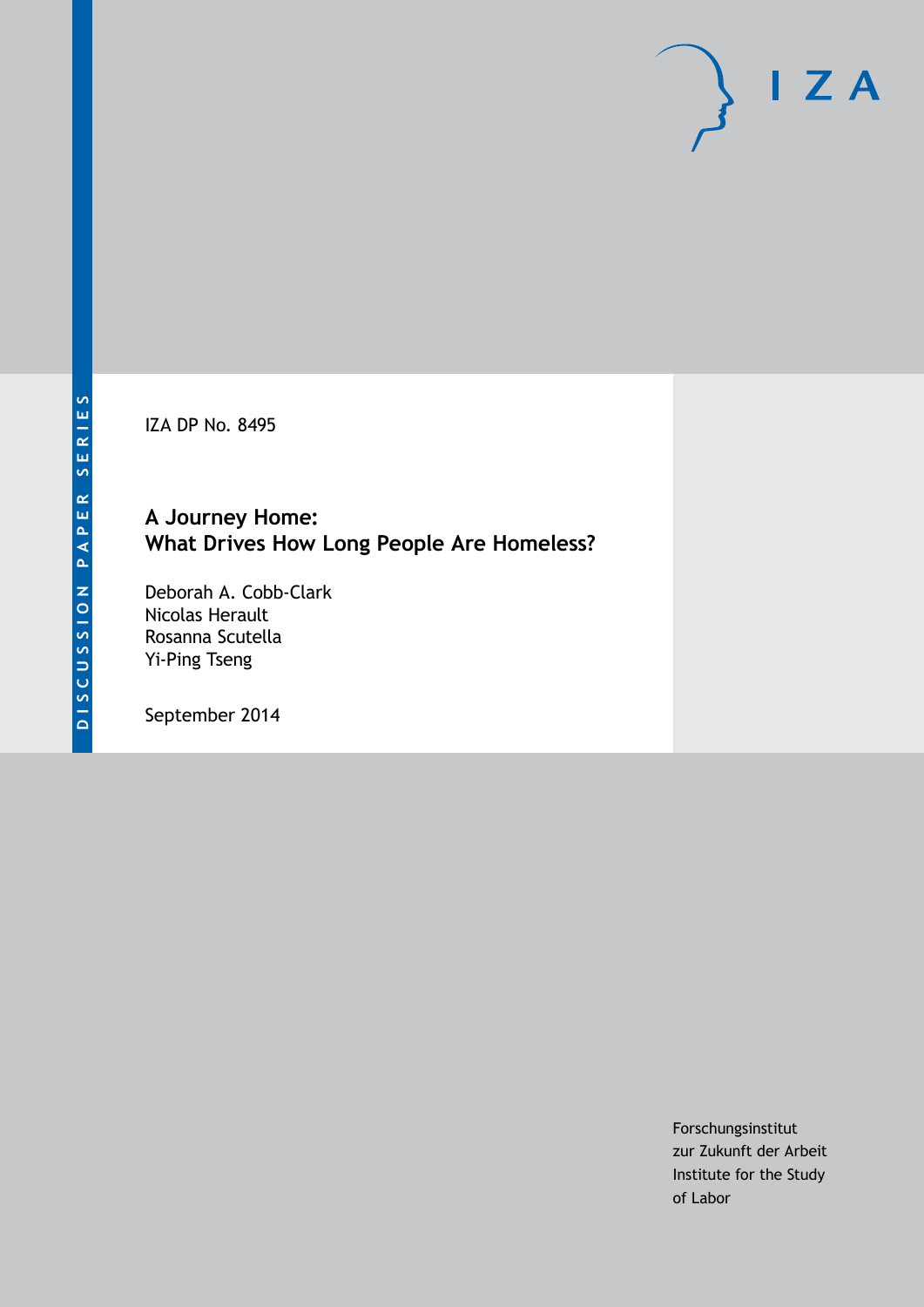# **A Journey Home: What Drives How Long People Are Homeless?**

# **Deborah A. Cobb-Clark**

*MIAESR, University of Melbourne, IZA and Life Course Centre*

# **Nicolas Herault**

*MIAESR, University of Melbourne*

# **Rosanna Scutella**

*MIAESR, University of Melbourne*

# **Yi-Ping Tseng**

*MIAESR, University of Melbourne*

Discussion Paper No. 8495 September 2014

IZA

P.O. Box 7240 53072 Bonn Germany

Phone: +49-228-3894-0 Fax: +49-228-3894-180 E-mail: [iza@iza.org](mailto:iza@iza.org)

Any opinions expressed here are those of the author(s) and not those of IZA. Research published in this series may include views on policy, but the institute itself takes no institutional policy positions. The IZA research network is committed to the IZA Guiding Principles of Research Integrity.

The Institute for the Study of Labor (IZA) in Bonn is a local and virtual international research center and a place of communication between science, politics and business. IZA is an independent nonprofit organization supported by Deutsche Post Foundation. The center is associated with the University of Bonn and offers a stimulating research environment through its international network, workshops and conferences, data service, project support, research visits and doctoral program. IZA engages in (i) original and internationally competitive research in all fields of labor economics, (ii) development of policy concepts, and (iii) dissemination of research results and concepts to the interested public.

<span id="page-1-0"></span>IZA Discussion Papers often represent preliminary work and are circulated to encourage discussion. Citation of such a paper should account for its provisional character. A revised version may be available directly from the author.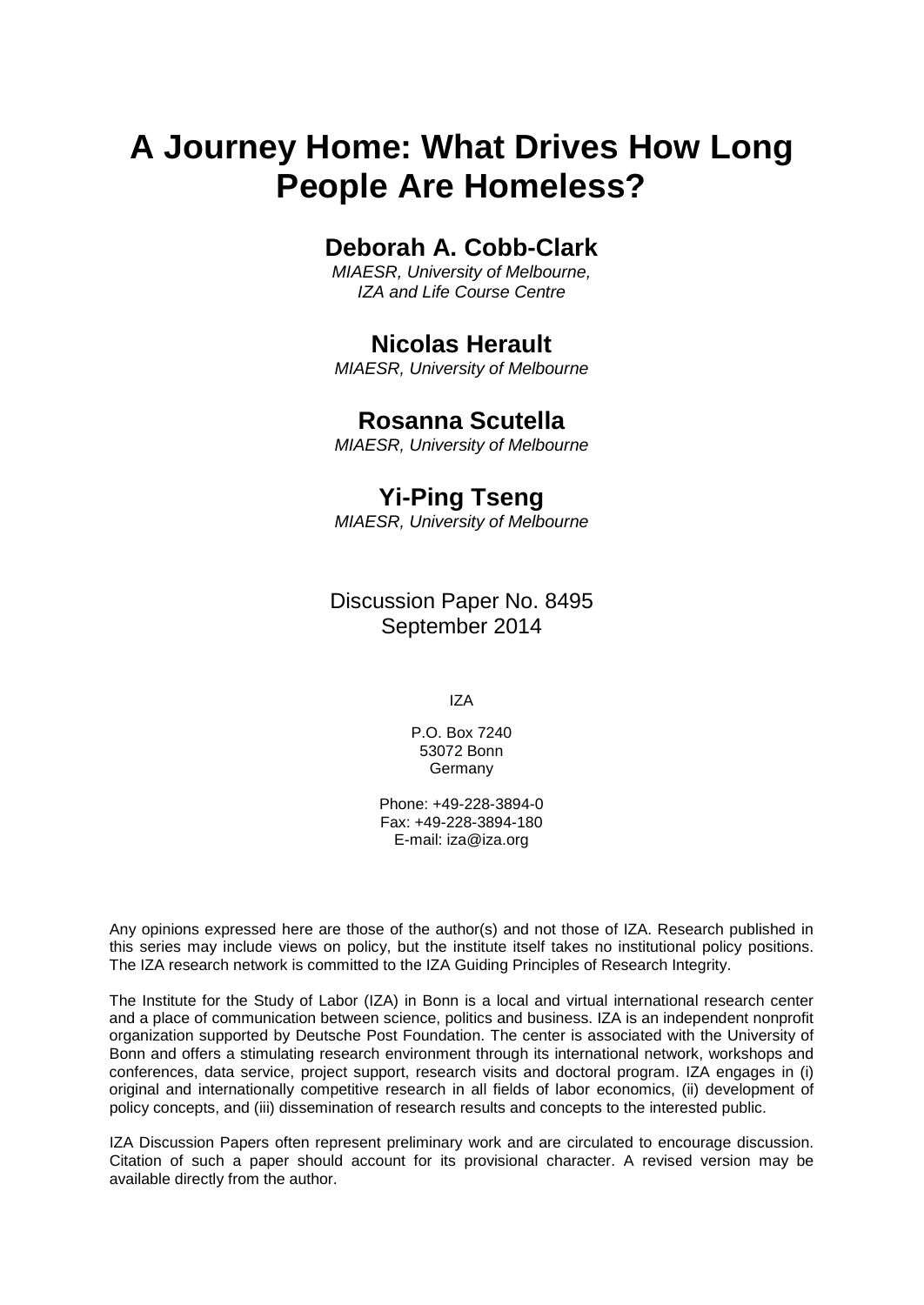IZA Discussion Paper No. 8495 September 2014

# **ABSTRACT**

# **A Journey Home: What Drives How Long People Are Homeless?[\\*](#page-1-0)**

This paper uses survival analysis to model exits over time from two alternative notions of homelessness. We are unique in being able to account for time-invariant, unobserved heterogeneity. We find that duration dependence has an inverted U-shape with exit rates initially increasing (indicating positive duration dependence) and then falling. Like previous researchers, we find results consistent with negative duration dependence in models which ignore unobserved heterogeneity. Exit rates out of homelessness fall with age and with the education level of mothers. Women are more likely than men to exit homelessness when it is broadly conceived, but appear to be less likely to exit when it is narrowly defined. Finally, higher paternal education and exemptions from welfare-related activity requirements due to either mental or physical health conditions are all associated with higher exit rates.

JEL Classification: I3, R2, C4

Keywords: homelessness, housing insecurity, survival analysis, duration dependence

Corresponding author:

Nicolas Herault Melbourne Institute of Applied Economic and Social Research Level 5, Faculty of Business and Economics Building 111 Barry Street University of Melbourne **Australia** E-mail: [nherault@unimelb.edu.au](mailto:nherault@unimelb.edu.au)

This paper uses data collected from the Journeys Home project, a longitudinal survey based study managed by the Melbourne Institute of Applied Economic and Social Research on behalf of the Australian Government Department of Social Services (DSS). The findings and views reported in this paper, however, are those of the authors and should not be attributed to either DSS or the Melbourne Institute. We are grateful to David Ribar and Brendon O'Flaherty for helpful comments and discussions.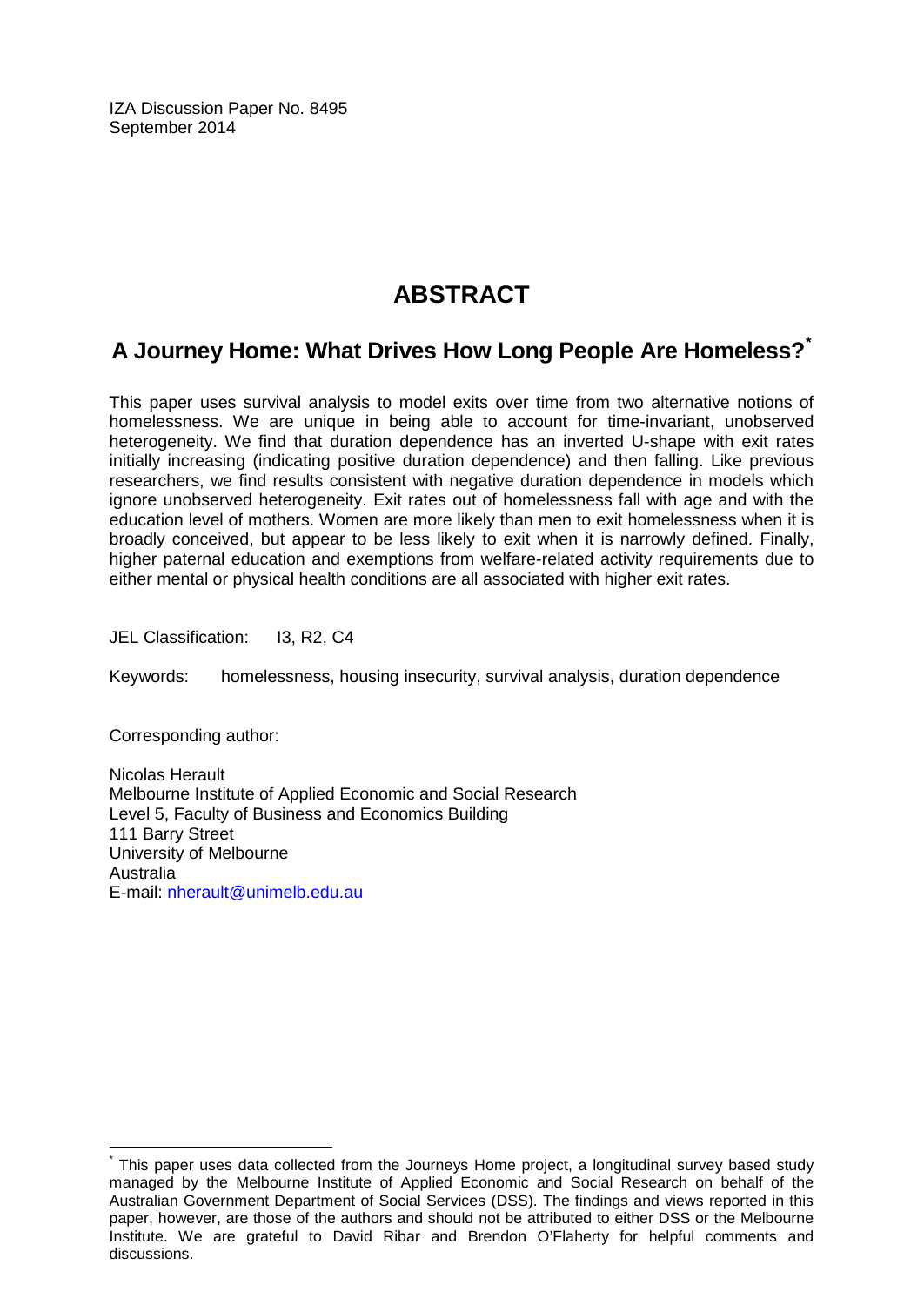### **1. Introduction**

International law has recognized adequate housing as a basic human right for nearly three generations.<sup>1</sup> Despite this, homelessness remains a pressing issue in even the most wealthy of nations. In the United States, for example, over 600,000 people are homeless on any given day (Henry et al. 2013), while over 100,000 Australians are estimated to have been homeless on census night 2011 (ABS 2012). These estimates of the point-in-time incidence of homelessness dramatically understate the number of people who will ever be affected by homelessness at some point in their lives (Toro et al. 2007; Lee et al. 2010). For some, the homeless experience may be brief. For others, a night on the streets may mark the beginning of a lengthy period of housing insecurity which undermines both economic and social wellbeing. Unfortunately, efforts to understand how long people are likely to remain without adequate housing have been limited by a lack of large-scale, panel data that follow people as they enter and exit homelessness over time (Rossi 1991; Philippot et al. 2007; Frankish et al. 2009). This has left researchers studying what is a dynamic process from a very static perspective.

Homelessness stems from an unfortunate combination of personal disadvantage (e.g. poor health, family breakdown, unemployment, drug addiction, etc.), structural factors (e.g. weak social safety nets, high rents, limited public housing, etc.), and bad luck (see for example O'Flaherty 2004, 2009a and 2009b; Curtis et al. 2011; Gould & Williams 2013; Shelton et al. 2009). The length of time that people spend homeless will therefore depend on their own personal circumstances. In addition, homelessness itself may alter people's preferences, endowments, or behavior in ways that make them either more or less likely to find adequate housing the longer they are homeless. Negative duration dependence – often

<span id="page-3-0"></span><sup>&</sup>lt;sup>1</sup> Specifically, adequate housing was recognized as a component of the right to an adequate standard of living in both the 1948 Universal Declaration of Human Rights and the 1966 International Covenant on Economic, Social and Cultural Rights (UN 2009).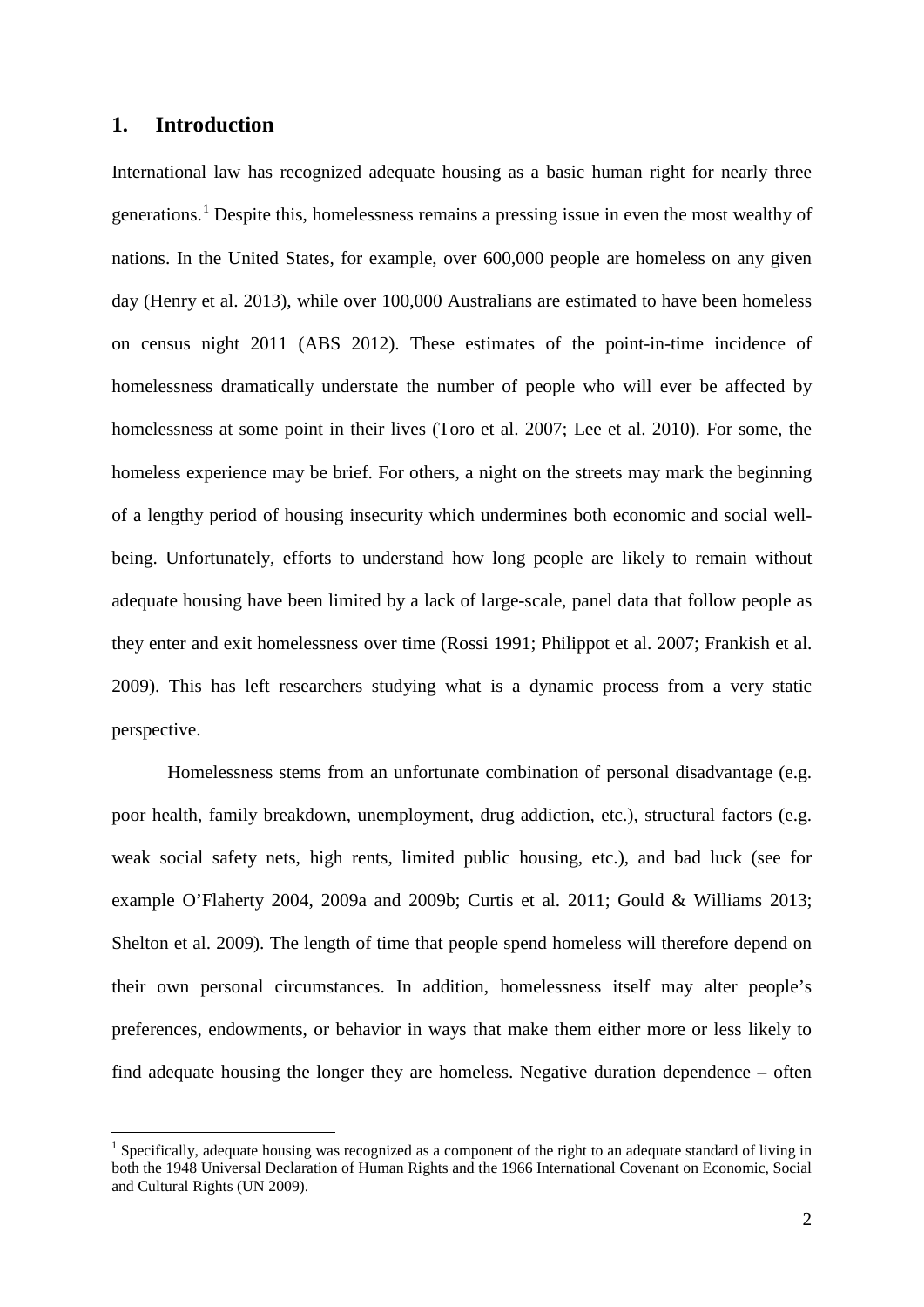referred to as scarring – occurs if people become less likely to leave homelessness the longer they remain homeless. Scarring may arise if homelessness directly reduces people's human capital (e.g. physical or mental health, non-cognitive skills, physical appearance, access to credit, etc.) making it more difficult to access adequate housing or if the homeless acclimate to street life and form social networks which reduce the incentives to accept other housing options (Snow & Anderson 1987; Simons et al. 1989). On the other hand, positive duration dependence can occur if people devote more effort to or receive more public assistance in finding housing the longer they are homeless. Either way, duration dependence can have an important impact on the time people spend without adequate housing.

Previous studies of homelessness tend to be small scale, focus on particular locations and/or demographic groups (Hall & Freeman 1989), and take a narrow view of homelessness by relying on samples of shelter users (Allgood et al. 1997; Culhane & Kuhn 1998; Shinn et al. 1998). As a result, the literature tells us much more about the characteristics associated with being homeless than about the amount of time people will remain without adequate housing.<sup>[2](#page-3-0)</sup> Unfortunately, data constraints  $-$  and the inherent econometric difficulties in achieving identification – imply that those studies that do examine the dynamics of homelessness have been unable to shed light on the effect of any duration dependence (Allgood & Warren 2003; Culhane & Kuhn 1998; Piliavin et al. 1993; 1996).[3](#page-4-0)

Our goal is to fill a void in the literature by analyzing factors driving the length of time people spend homeless. Our estimation relies on data from the Journey's Home Project which follows nearly 1700 Australians experiencing housing insecurity as they enter into and

 $2$  See also O'Flaherty (2012) who models the effect of housing policy on entry and exit into homelessness.

<span id="page-4-1"></span><span id="page-4-0"></span><sup>&</sup>lt;sup>3</sup> For example, Allgood and Warren (2003) analyze data from the National Survey of Homelessness Assistance Providers and Clients (NSHAPC) and conclude that homeless spell length varies with individuals' characteristics and previous behavior. Their findings, however, must be tempered by the fact that the NSHAPC data are cross-sectional, almost always right-censored (i.e. durations cannot be determined), and collected from clients of homeless-assistance programs who may be not fully representative of the U.S. homeless population. Most importantly, the authors' inability to control for unobserved heterogeneity implies that it is not possible for them to estimate the effect of duration dependence on homeless durations.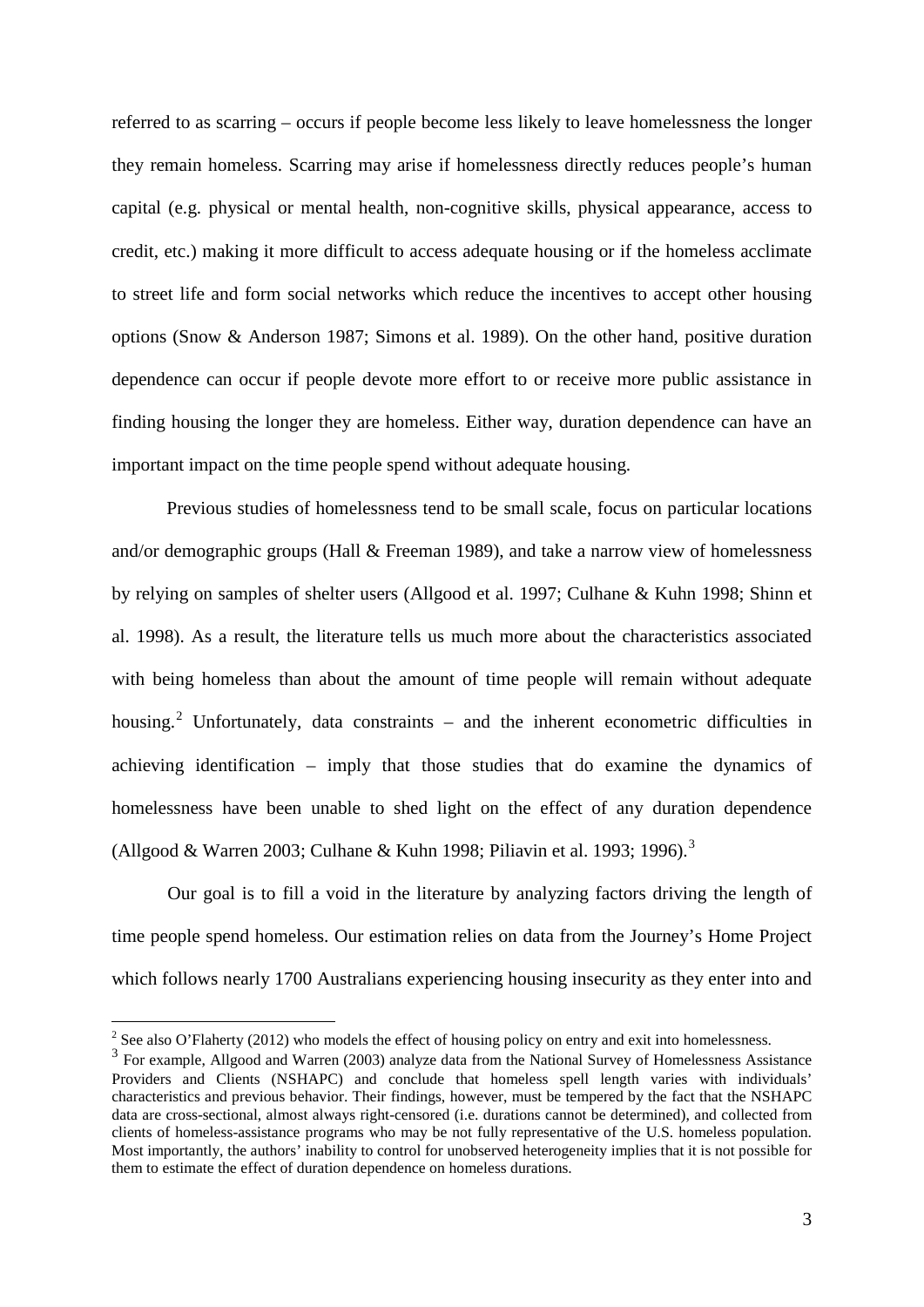exit homelessness. These data are ideally suited to studying the dynamics of homelessness because they are nationally-representative, longitudinal, and extremely detailed. Importantly, we use survival analysis to model the hazard of exiting homelessness over time, accounting for a range of time-invariant characteristics, both observed and unobserved.

We make two valuable contributions. First, identifying the effects of duration dependence is empirically very demanding. While there is U.S. evidence that those with longer durations are less likely to exit homelessness (e.g. Allgood & Warren 2003; Culhane & Kuhn 1998), it is unclear whether this stems from duration dependence per se or from selection (i.e. heterogeneity) in those unobserved characteristics that predispose some people to longer durations. Our detailed data and estimation strategy allow us to analyze the factors that drive the length of time people spend homeless while accounting for both unobserved heterogeneity and duration dependence. This is critical in shedding light on the development of policies to reduce the amount of time people spend without adequate housing. If there is negative duration dependence (i.e. scarring), then rapid-rehousing initiatives which move the homeless into housing as quickly as possible are needed. If it is individuals' personal characteristics and housing backgrounds that largely determine how long people remain homeless, then policy makers should strive to identify those susceptible to long periods of homelessness and target them for intensive intervention.

Second, it seems clear that the factors driving homeless durations will fundamentally depend on the notion of "homelessness" we have in mind. In particular, the costs and benefits of exiting homelessness are closely tied to whether we mean "leaving the streets" or "leaving a friend's couch for a home of one's own". Homelessness may be more scarring if one is sleeping on the streets than if one is sleeping in a boarding house, in a caravan, or with friends. At the same time, housing assistance is not universal, but rather is targeted towards individuals and families with the most immediate housing needs, i.e. those on the streets. For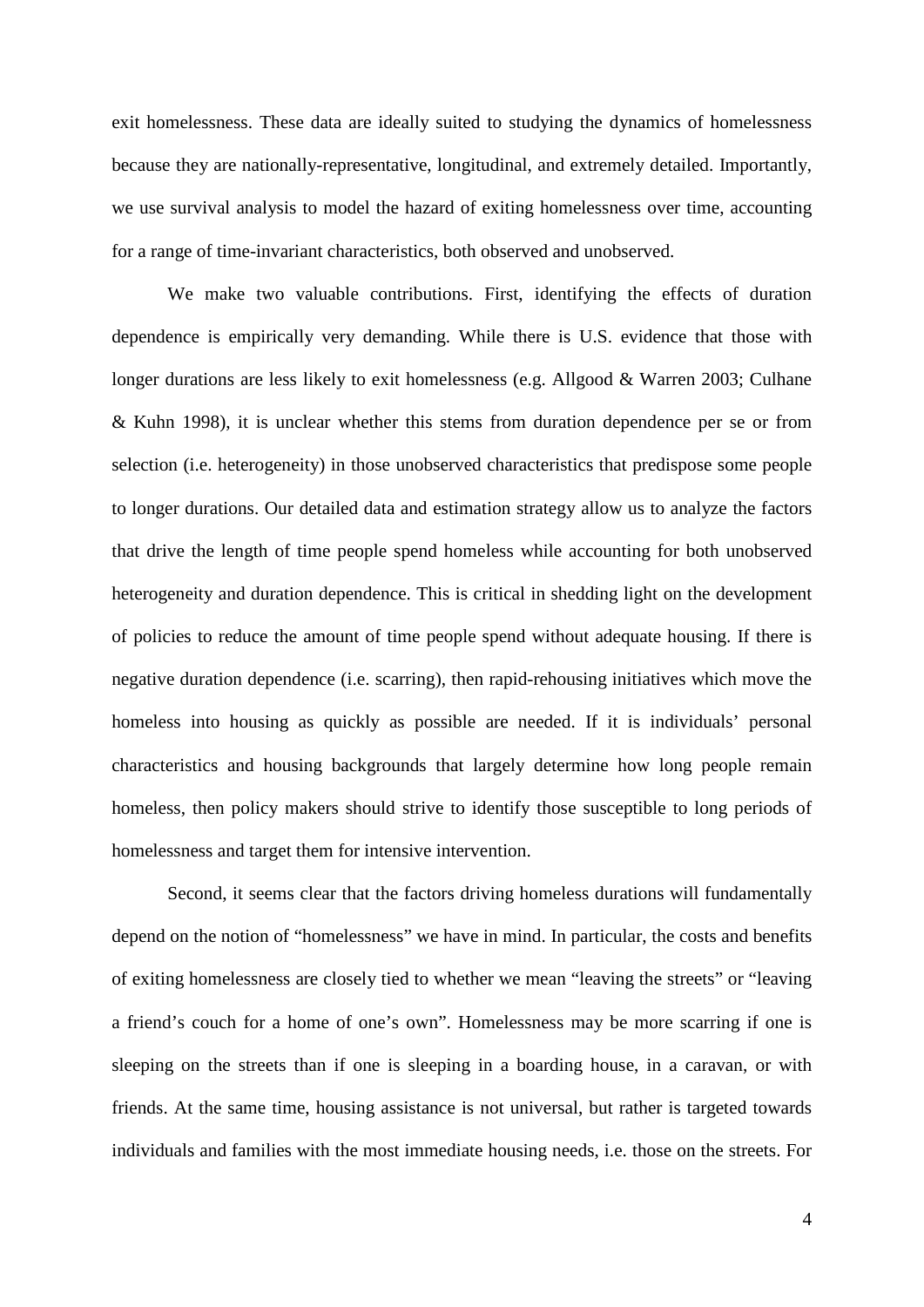both these reasons, the direction and extent of duration dependence is likely to depend on how we define homelessness. Unlike previous researchers, we are able to exploit the richness of our data to consider both broad (i.e. without a home of one's own) and narrow (i.e. living on the streets) notions of what it means to be homeless. Thus, we are the first to provide empirical evidence on the role of alternative notions of inadequate housing in shaping homelessness durations.

We find that duration dependence has an inverted U-shape with exit rates initially increasing (indicating positive duration dependence) and then falling. Like previous researchers, however, we find results consistent with negative duration dependence in models which ignore unobserved heterogeneity. Moreover, the length of time people spend homeless depends in part on their personal circumstances. Exit rates out of homelessness fall with age and with the education level of mothers. Women are more likely than men to exit homelessness when it is broadly conceived, but appear to be less likely to exit when it is narrowly defined. Finally, higher paternal education and exemptions from welfare-related activity requirements due to either mental or physical health conditions are all associated with higher exit rates.

This paper proceeds as follows. In Section 2 we describe the institutional context shaping homelessness in Australia. The details of the Journey's Home data, our estimation sample, and the parameterizations of homelessness are described in Section 3. Our estimation strategy is outlined in Section 4. Results are presented in Section 5, while our conclusions and suggestions for future research can be found in Section 6.

# **2. The Institutional Context**

There is no single, universally-accepted definition of what it means to be homeless. Instead working definitions of homelessness are often crafted from political considerations, rules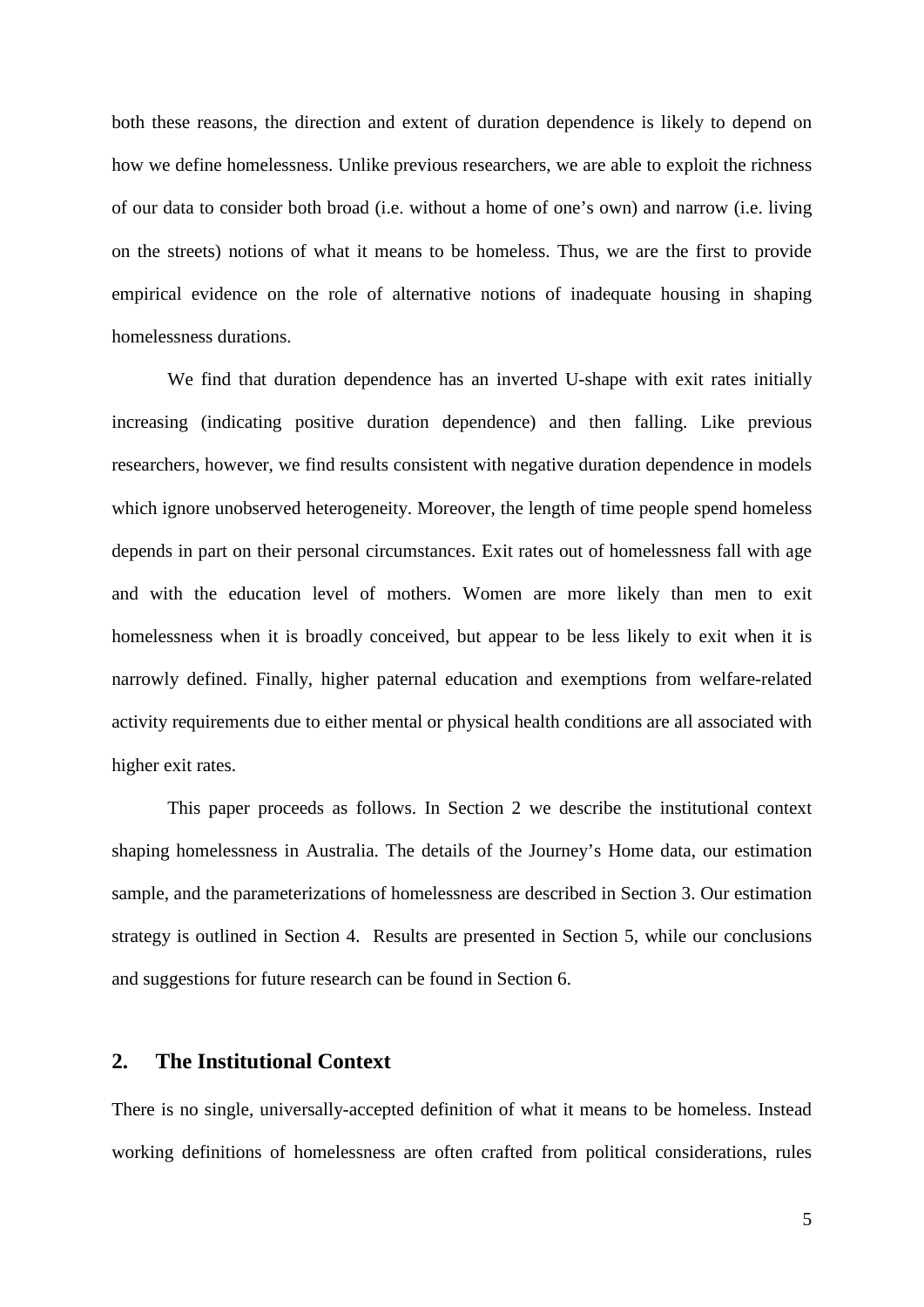adopted by statistical agencies, statutory regulations designed to allocate public resources, or the data constraints faced by researchers. All are highly contested and subject to considerable debate (see Watson 1984; Chamberlain & Mackenzie 1992; Argeriou et al. 1995; Culhane & Hornburg 1997; Jacobs et al. 1999; Toro 2007). The lack of a shared understanding of homelessness has rendered comparative research across countries virtually impossible (Fitzpatrick & Christian 2006). In the United States, researchers tend to adopt a narrow definition that considers only those who are 'literally homeless' (Toro 2007). Correspondingly, U.S. national statistics count as homeless only those on the streets (sleeping rough), using emergency shelters, or in transitional housing programs (Henry et al. 2013). In Europe, on the other hand, a much broader notion of homelessness has emerged with the recent development of the European Typology on Homelessness and Housing Exclusion (ETHOS). The ETHOS definition also counts as homeless people in precarious or inadequate housing. Many European countries are now in the process of adjusting or refining their national definitions of homelessness to fit more closely with the ETHOS definition (Busch-Geertsema 2010). Importantly, the conceptualization of homelessness has shifted over time with the recognition that the issue of inadequate housing is no longer confined solely to derelict single men, but is a broader social problem facing women, young people, and families (Lee et al. 2010).

Australian policymakers and researchers have largely coalesced around a cultural definition of homelessness in which shared community standards set the bar for the minimum accommodation that people should expect to achieve (Chamberlain 1999; Chamberlain & Mackenzie 1992; 2003; 2008). This results in the following people being defined as homeless: (i) people without conventional accommodation (e.g. living on the streets, in squats, etc.); (ii) people staying temporarily with other households (because they have no usual address); (iii) people in emergency accommodation (e.g. refugees, shelters etc.); and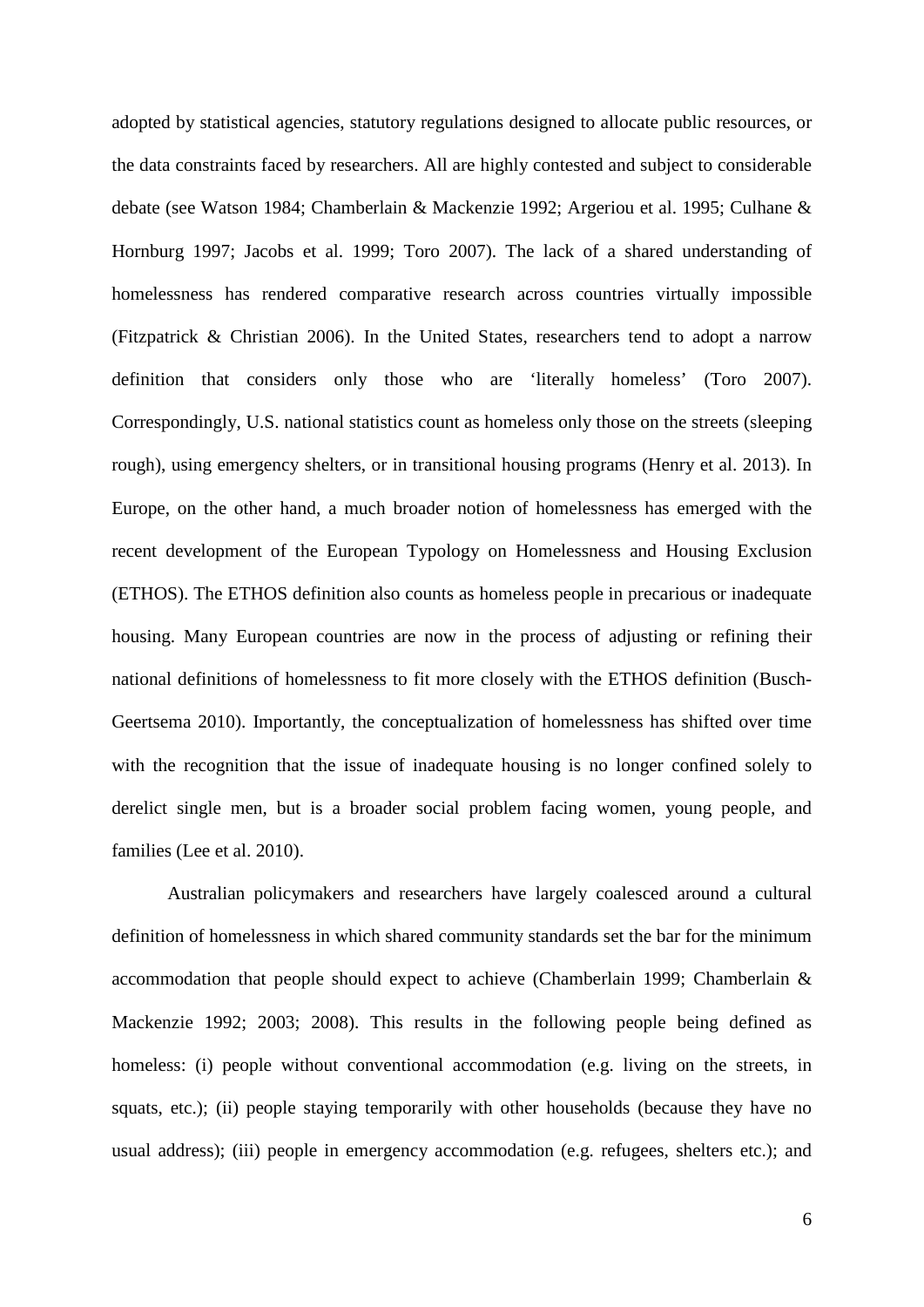(iv) people in boarding houses. It is this definition that was used in enumerating the homeless population in Australia in 1999, 2001 and 2006.

Australia's welfare system is characterized by the universal provision of cash benefits to those most in need, with low, and essentially flat-rate, entitlement levels (Whiteford 2010). The Commonwealth government provides cash assistance to low-income renters in the private rental market, while state and territory governments provide non-cash assistance in the form of public housing and targeted homelessness services.<sup>[4](#page-4-1)</sup> Public housing is in relatively limited supply and although those currently experiencing homelessness are prioritized, there are frequently long waiting lists (AIHW 2013). Targeted homelessness services provide a range of support including general assistance, accommodation (usually short-term), assistance in maintaining a tenancy or preventing mortgage foreclosure, and other specialized services (AIHW 2013). Service providers are typically non-government organizations funded by the government. Finally, unlike in the United States, veteran homelessness is not a pressing issue.<sup>[5](#page-8-0)</sup>

These institutional arrangements make Australia a particularly interesting case study for shedding light on the dynamics of homelessness. First, the universality of the Australian welfare system and the government's emphasis on reaching out to those in need appear to have resulted in the vast majority of homeless Australians receiving welfare payments from the Commonwealth government. For example, 82 percent of clients requesting some form of targeted homelessness service in the December quarter of 2011 had a Commonwealth pension or allowance as a source of income (AIHW 2012). This implies that – unlike the case in the United States where welfare is a state responsibility – Australia offers the opportunity to study homelessness using a nationally-representative sample of both homeless and at-risk

<span id="page-8-1"></span><sup>&</sup>lt;sup>4</sup> Although responsibility for the provision of these services falls to the states and territories, they are jointly funded by the Commonwealth government through a range of Commonwealth-state funding agreements. 5 The Department of Veterans Affairs estimates that 200-300 veterans are at-risk of homelessness at any point in

<span id="page-8-0"></span>time (personal correspondence with the Department).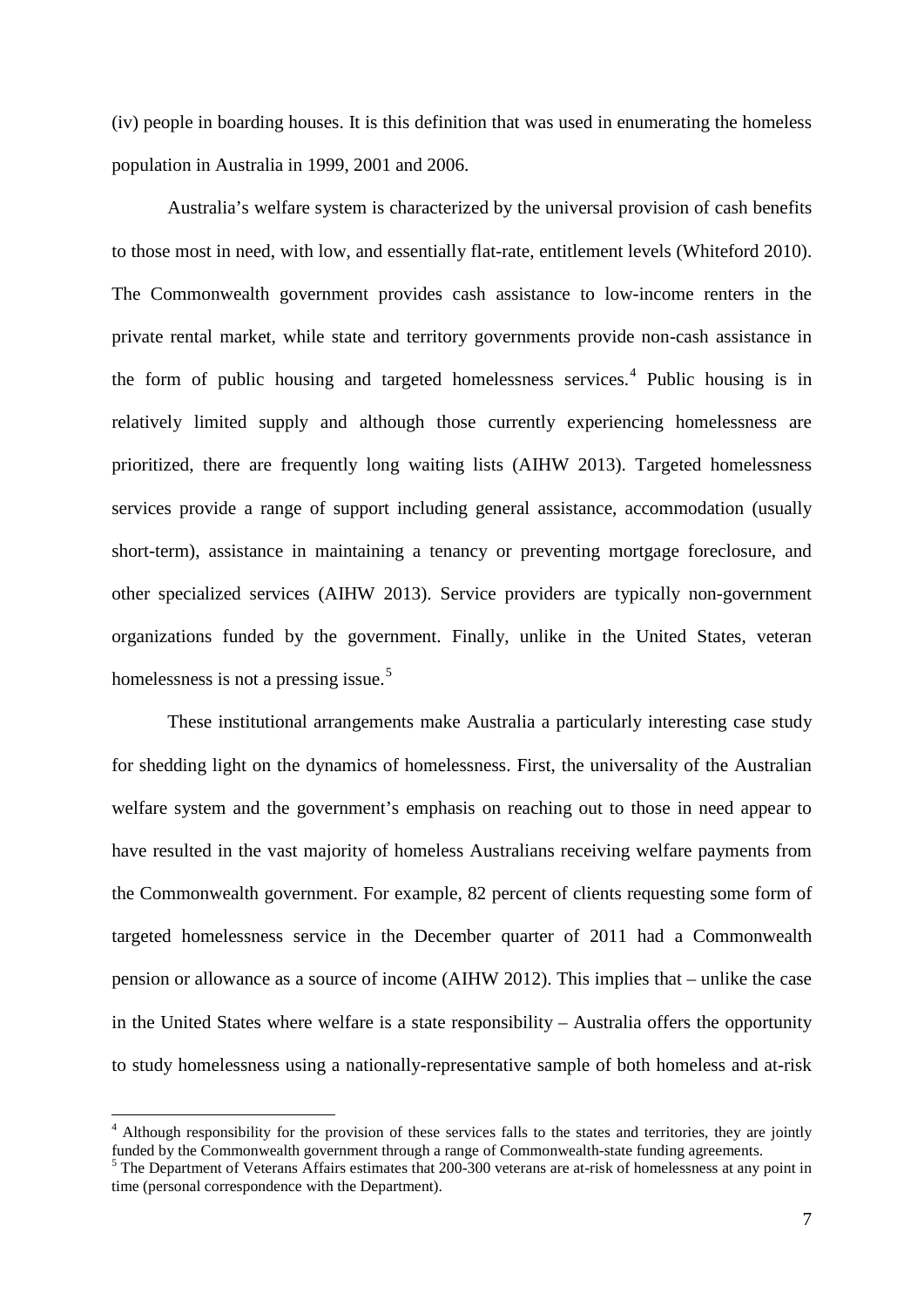individuals. Second, Australia's preference for a broad, cultural notion of homelessness is an important counterbalance to the narrow perspective adopted in the United States and allows us to understand how the drivers of homeless durations vary with its intensity. Finally, our understanding of homelessness to-date has been based almost exclusively on U.S. evidence. Australian data provide an important opportunity to amass new evidence on the dynamics of housing insecurity in a developed country with a generous social safety net.<sup>[6](#page-8-1)</sup>

### **3. The data**

Our analysis relies on unique data from a new study of homelessness known as *Journeys Home: A Longitudinal Study of the Factors Affecting Housing Stability*. Previous panel studies have focused on specific locations or on relatively narrow groups of homeless individuals, i.e. those accessing shelters or those living on the streets (see Wong & Piliavin 1997; Allgood et al. 1997; Culhane & Kuhn 1998). In contrast, Journey's Home is not restricted to those who are currently homeless, but instead follows a representative sample of individuals experiencing housing insecurity more broadly. Importantly, respondents' survey information can be linked to their administrative social assistance records providing accurate information about their welfare histories. The survey data also provide information about respondents' demographic, human capital, and family background characteristics; housing circumstances; mental and physical health; employment outcomes; family relationships; and prior experiences of homelessness. Together, these data provide a unique opportunity to study the dynamics of housing insecurity.

<span id="page-9-0"></span> <sup>6</sup> In addition to a well-targeted welfare system, Australia also provides universal access to basic health care, a relatively regulated labor market with high minimum wages, generous cash payments to families with dependent children and (despite the above) a relatively small government sector relative to other OECD countries.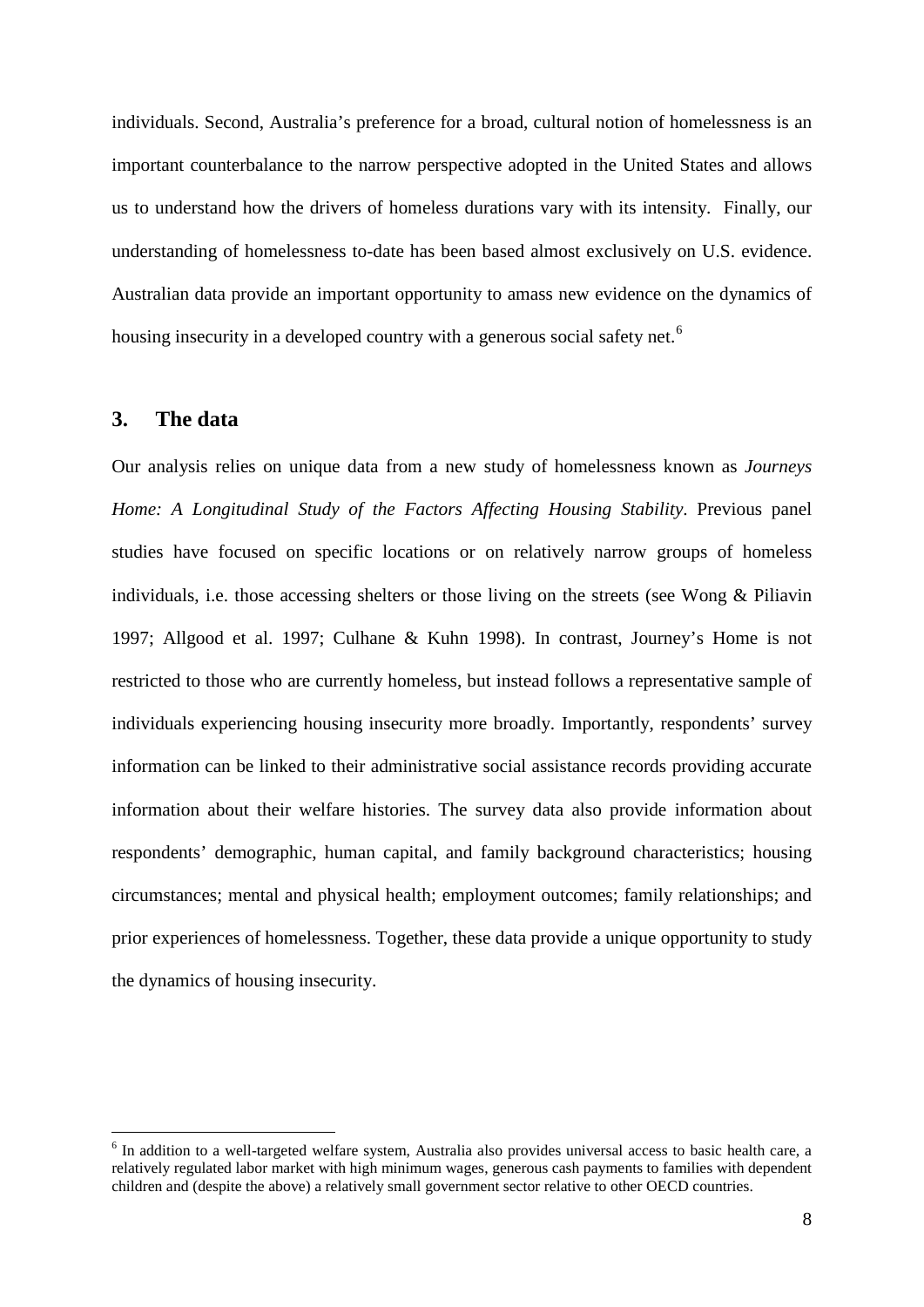#### *3.1 Journey's Home Sample Design*

In Australia, all social benefits are administered at the national level through one central agency known as Centrelink (see Section 2).<sup>[7](#page-9-0)</sup> It is the administrative data held by Centrelink which provide the sampling frame for Journey's Home Project.<sup>[8](#page-10-0)</sup> In Australia, virtually all atrisk individuals across the range of precarious housing situations, e.g. couch surfing, public housing, shelters, boarding houses, living on the streets, etc. receive some form of social assistance. Thus, the Journey's Home sampling frame results in a much broader representation of the homeless population than do previous studies.

Because the vast majority of individuals captured in the administrative data are not at any real risk of homelessness, it is necessary to identify a more targeted population to be sampled (see Wooden et al. 2012). Fortunately, since 2010 Centrelink staff have been using a set of protocols to identify – and flag – customers that they determine to be either 'homeless' or 'at risk of homelessness'.<sup>[9](#page-10-1)</sup> Random samples of both groups were selected for interview. In addition, because these protocols were designed to target service delivery – not identify the homeless population – a third group of individuals was identified for interview based on their probability of being flagged as homeless. Although not flagged as currently homeless, this group nevertheless has characteristics similar to homeless individuals thus constituting a group that is, at least in a statistical sense, vulnerable to homelessness.

These protocols resulted in a total population of 139,801 individuals being identified as being (i) homeless, (ii) at-risk of homelessness, or (iii) vulnerable to homelessness. From this population, a stratified random sample of 2,992 individuals across 36 distinct locations

 $7$  Veterans' benefits are the exception, which are administered by the Department of Veterans' Affairs. However as noted earlier the number of at-risk veterans is quite low in Australia.

<span id="page-10-0"></span> $8$  In particular, the Centrelink data include the administrative records for the universe of Australians receiving any form of social assistance since July 1, 2002. See Wooden et al. (2012) for more details.

<span id="page-10-2"></span><span id="page-10-1"></span><sup>&</sup>lt;sup>9</sup> The combination of these two categories give a population of homeless people that roughly accords with the cultural definition of homelessness described earlier. Note that in the 2011 Census, in addition to those considered culturally homeless, the Australian Bureau of Statistics also considers persons in severely overcrowded dwellings as homeless. Thus the Journeys Home population vulnerable to homelessness is not comparable to that of the 2011 Census.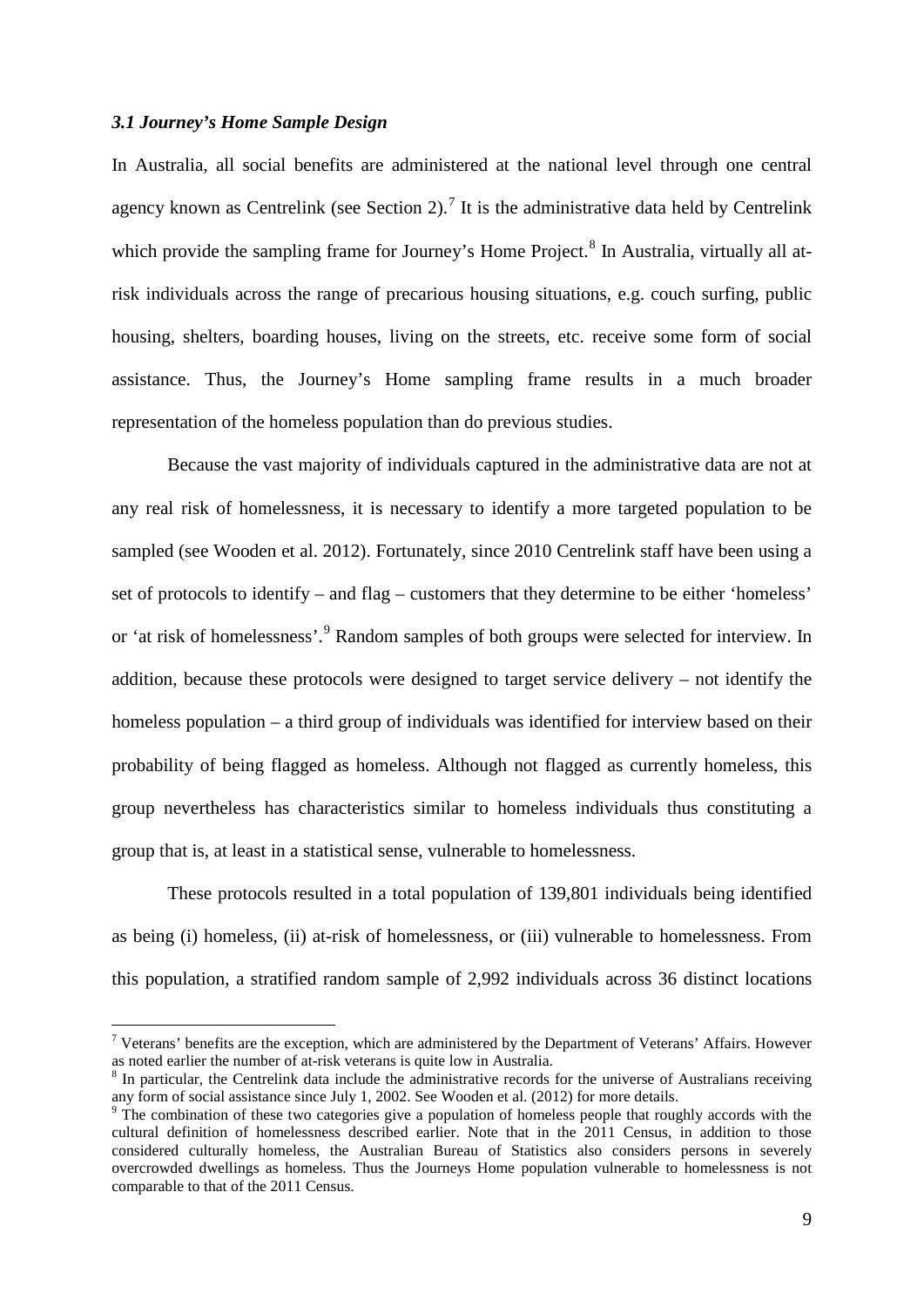was selected for interview. Of this group, 273 were subsequently determined to be out of scope – mostly because they had moved out of the designated survey interview area prior to fieldwork commencing – leaving an effective sample of 2,719. Almost 62 percent of this group (n=1,682) agreed to participate in a wave 1 interview which was conducted between September and November 2011. This response rate not only compares favorably with other studies that sample from seriously disadvantaged populations (O'Callaghan 1996; Randall & Brown 1996; Weitzman et al. 1990), but it is also in line with panel surveys of the general population, including the Household Income and Labour Dynamics in Australia survey, the German Socio-economic Panel study, and the British Understanding Society Survey, which have wave 1 response rates of 61, 66 and 57 per cent (Watson & Wooden 2014).

Our data come from the first five waves of Journey's Home data. Respondents are interviewed in person whenever possible, with telephone interviews conducted in situations in which face-to-face interviews were not feasible.<sup>[10](#page-10-2)</sup> Fully, 91 (wave 2), 88 (wave 3), 86 (wave 4) and 85 percent (wave 5) of wave 1 respondents were successfully re-interviewed. These re-interview rates are extremely high, especially when we take account of the relatively high rates of mobility, mortality and imprisonment in this population.

A particular advantage of the Journey Home data is the ability to link to respondents' administrative welfare histories. Over 98 percent of respondents consented to this data linkage. This enables us to gather accurate information not only on welfare histories but also on each individual's personal circumstances (e.g. medical conditions, accommodation type and incarceration, etc.) while on welfare.

<span id="page-11-0"></span><sup>&</sup>lt;sup>10</sup> This mainly occurs when a respondent moves well outside of our 36 study locations.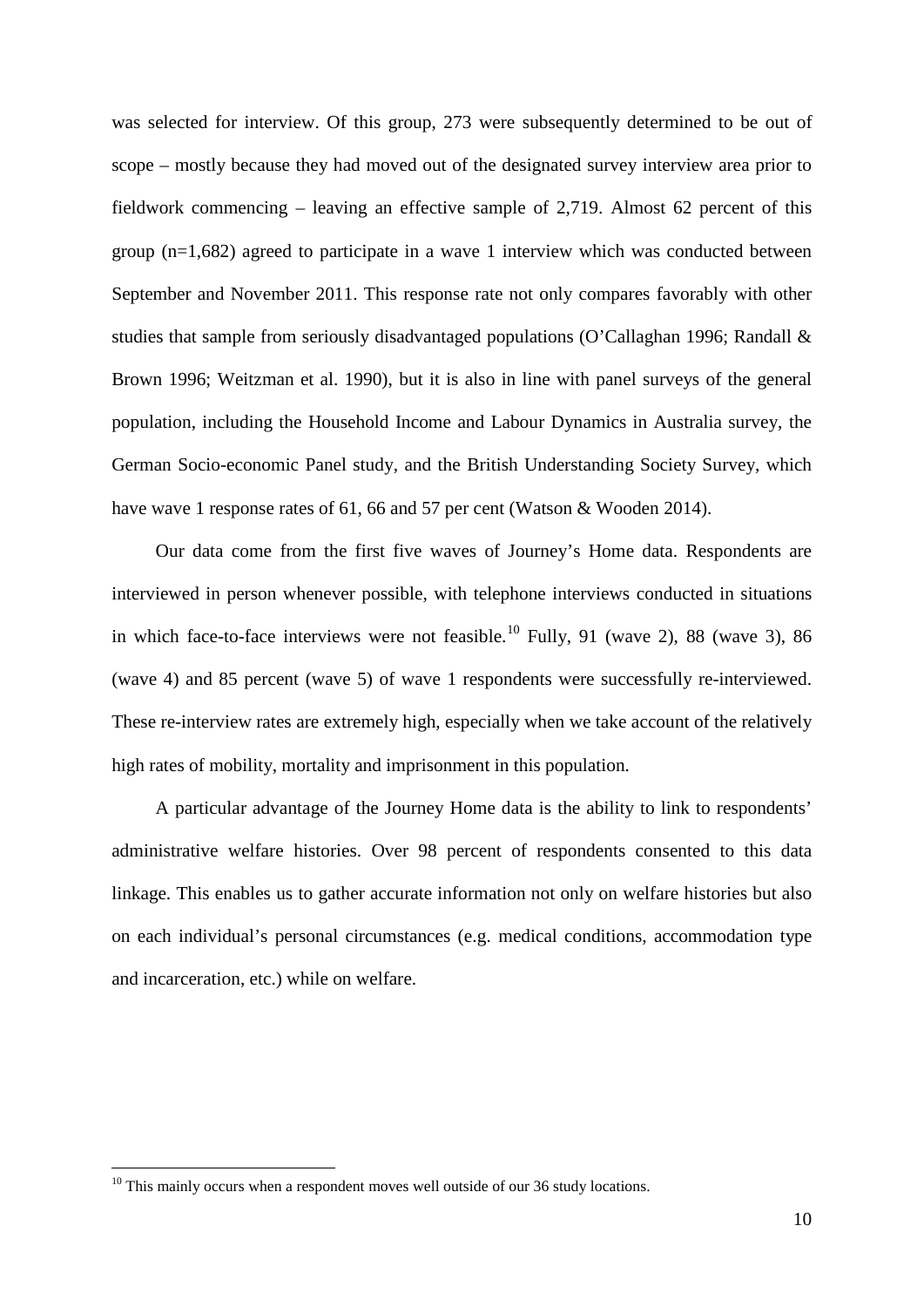#### *3.2 Parameterizing Homelessness*

We first consider a broad, cultural definition of homelessness in which community standards set the bar for adequate housing. Specifically, individuals are considered to be housed only when they live in their own home (or that of relatives) either as renters or as owners. The following groups are therefore all considered to be homeless under this broad, cultural definition: persons staying with friends; persons living in caravans, cabins, mobile homes, boarding or rooming houses, hostels, hotels or motels; or persons squatting in abandoned buildings, living in emergency or crisis accommodation, or sleeping rough (on the streets).<sup>[11](#page-11-0)</sup> We then examine a narrow, more literal definition of homelessness that counts as homeless only those who are sleeping rough (on the streets), squatting or staying in emergency or crisis accommodation. The ability to consider alternative notions of homelessness is fundamental to gaining a deeper understanding of the dynamics of homelessness.

Journey's Home respondents provide detailed information about their housing situation at each interview. In addition, the questionnaire includes an accommodation calendar that is designed to capture all changes in housing status since their previous interview. Specifically, respondents are asked about the timing of all of their moves into and out of particular types of accommodation in 10-day blocks. These data therefore allow us to create indicators of individuals' detailed housing status in 10-day increments and then construct homeless spells according to our alternative definition of homelessness.

#### *3.3 Sample Selection*

In total, 1,275 episodes of cultural (broad) homelessness and 481 spells of literal (narrow) homelessness are observed during the study period (waves 1 to 5). Unfortunately, it is not possible to construct spell lengths for the spells that were already underway at wave 1, i.e. for

<span id="page-12-0"></span><sup>&</sup>lt;sup>11</sup> Those who were in a health institution or a jail were considered as homeless (housed) if they were homeless (housed) prior entering those institutions.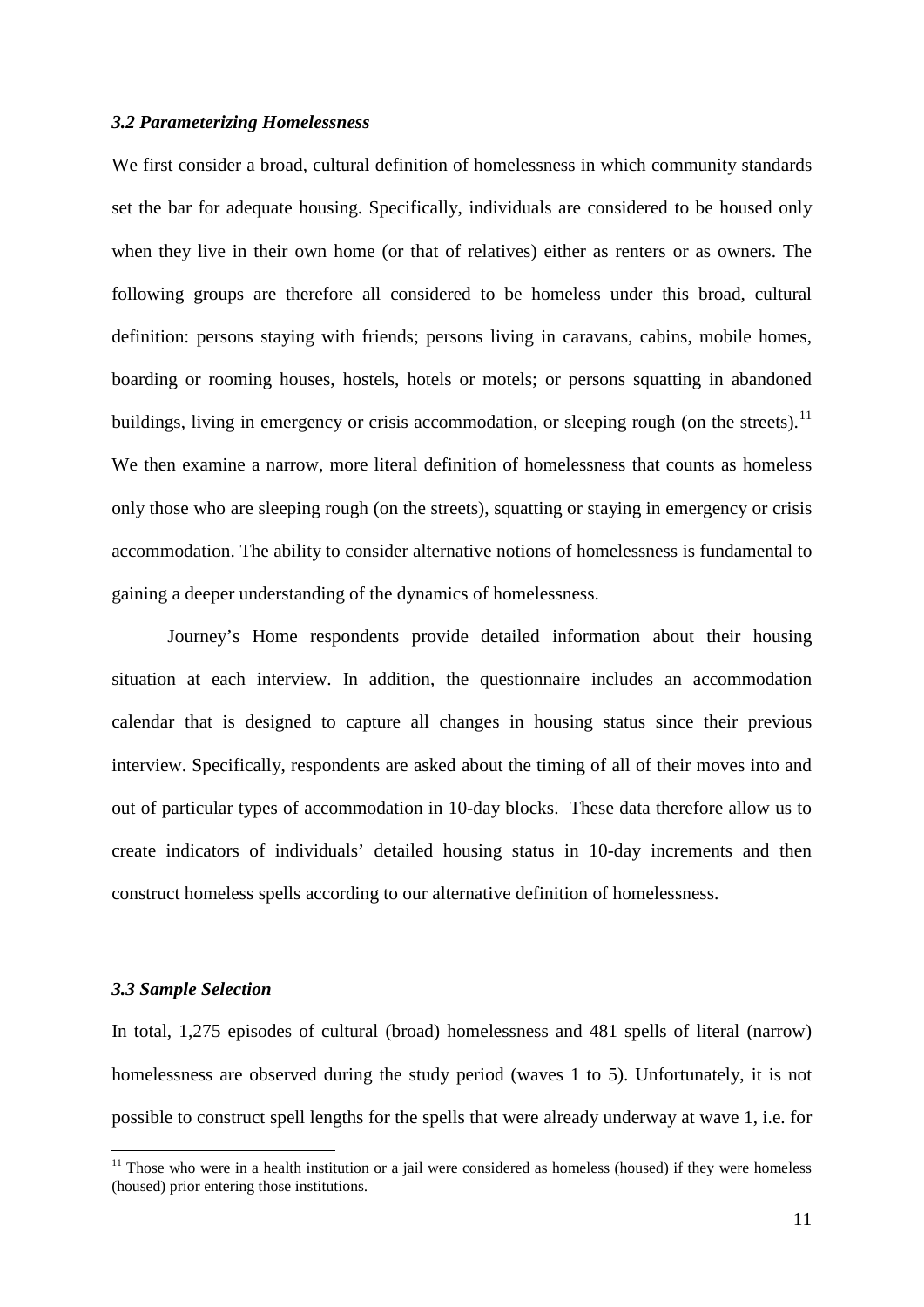437 cultural and 87 literal spells. This left-censoring problem potentially results in a sample selection problem in that shorter spells are more likely to be included in the sample. This is a common problem in many duration studies and it has no straightforward solution. The potential selection bias decreases the larger is the observation window and the shorter is the duration of the processes being studied. In our case, we have an observation window of two years while the median duration of homelessness is four months using the cultural definition and two months using the narrow definition (see below). For this reason, left-censoring should not result in a substantial bias in our analysis.

We must also exclude 113 (cultural) and 64 (literal) spells of homelessness due to missing data for one or more of our variables of interest. Our estimation sample therefore consists of 530 (cultural) and 235 (literal) homeless individuals experiencing 725 episodes of cultural homelessness and 330 episodes of literal homelessness. Of these, 222 spells (31 percent) cultural and 59 literal (18 percent) homeless spells are right censored.[12](#page-12-0)

#### *3.4 The Duration of Homeless Spells*

Figures 1 and 2 illustrate the dynamic nature of homeless spells by depicting the empirical hazard rates (i.e. the proportion of people exiting homelessness after a given length of time for those who have not yet exited) and survival rates (i.e. the proportion of individuals who remain homeless after a given length of time has passed) for our two types of homelessness.<sup>[13](#page-13-0)</sup>

Figure 1 demonstrates that hazard rates for both cultural and literal homeless spells are generally declining with duration, although there is more variation around the trend line in the case of literal homelessness. We note that the hazard of exiting homelessness is on

<sup>&</sup>lt;sup>12</sup> We censor spells at 12 and 22 months when using the literal and cultural definitions respectively. Beyond these durations, the sample size is too small to make any valid inference.

<span id="page-13-1"></span><span id="page-13-0"></span><sup>&</sup>lt;sup>13</sup> Empirical (non-smoothed) hazard rates are presented in Figure 1. Kaplan-Meier survival rates are presented in Figure 2.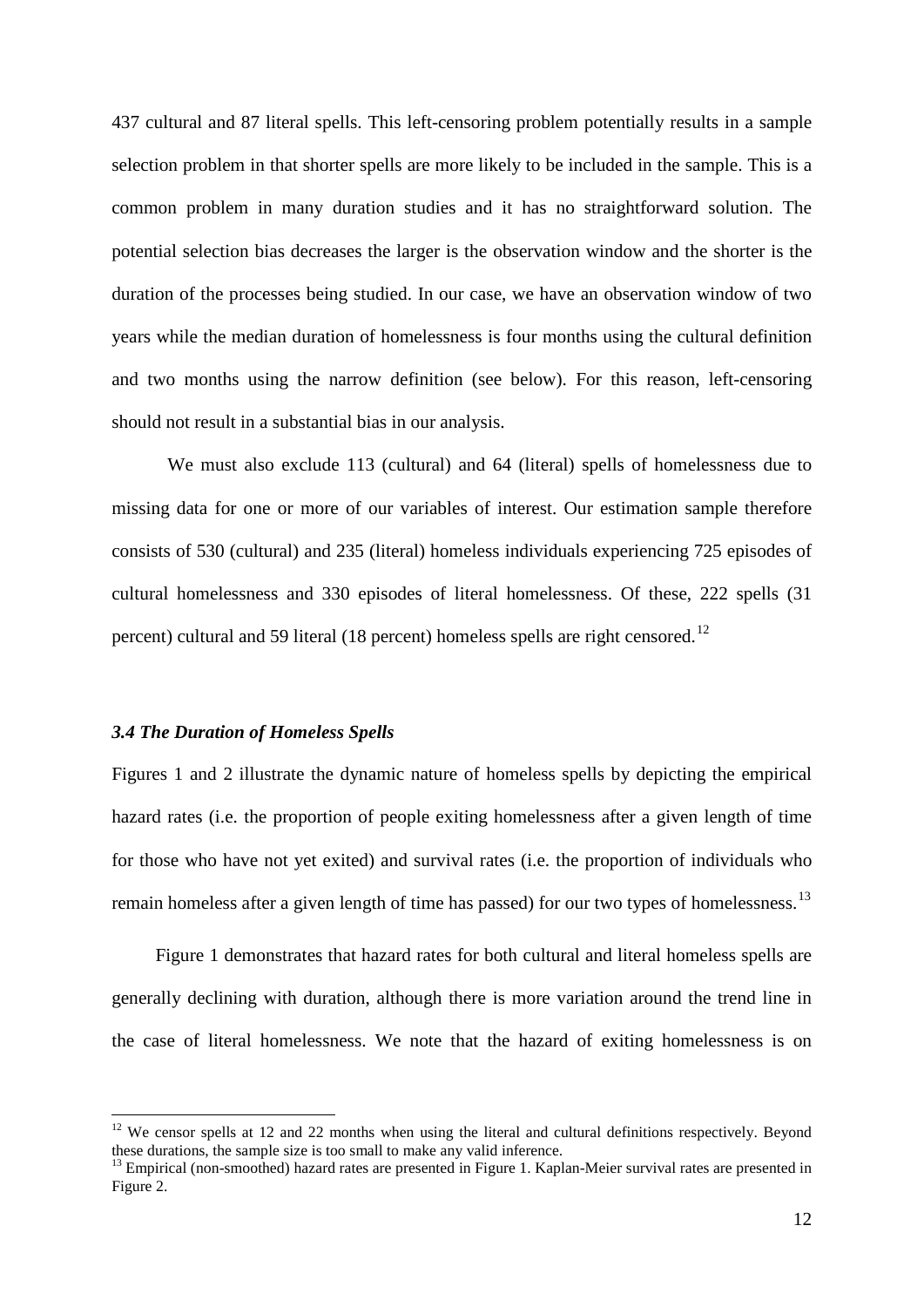average substantially higher for the literal homeless than for those experiencing cultural homelessness.



**Figure 1 Empirical Hazard Rates: Cultural and Literal Homelessness**

Note: The time unit is  $1/3^{rd}$  of a month, or approximately 10 days.





Note: The time unit is 1/3rd of a month, or approximately 10 days.

Source: Journeys Home data.

Source: Journeys Home data.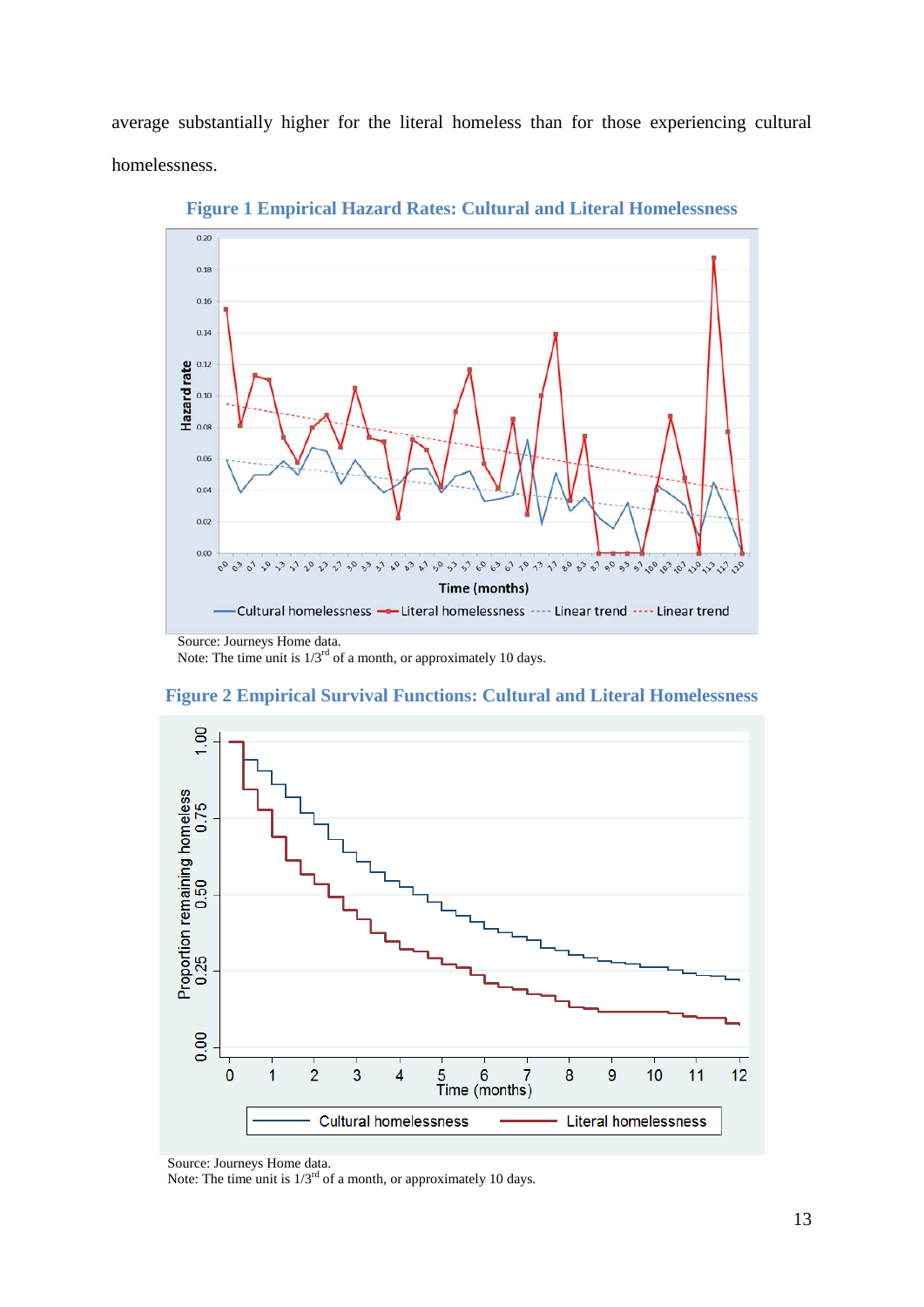This pattern translates to a disparity in survival rates at three months of over 20 percentage points (see Figure 2). Although the gap in survival rates becomes slightly smaller as durations increase, it remains substantial at 12 months. Thus, the median duration of cultural homelessness is approximately four months, while the median spell of literal homelessness is around two months. In comparison, the median shelter homeless spell in New York City and Philadelphia is under a month (Culhane & Kuhn 1998; O'Flaherty 2012). Less than ten percent of literal homeless spells last more than 12 month while about 20 percent of cultural homeless spells are longer than 12 months.

### **4. Estimation Strategy**

We begin with a conceptual framework in which both entry into and exit out of homelessness are driven by individuals' personal circumstances, the institutional arrangements governing local housing markets, access to social assistance, etc., and luck (Honig & Filer 1993; O'Flaherty 2004; Curtis et al. 2011; Gould & Williams 2013 and others). This implies that the length of time individuals spend homeless will depend in part on the human capital and family background characteristics that drive their costs and benefits of exiting homelessness. Disparity in support services across time or geographic locations imply that – conditional on ones circumstances – it may be easier to exit homelessness in some areas or in certain periods than in others. Moreover, homelessness itself may over time alter people's preferences, endowments, or behavior. This implies that the likelihood of finding adequate housing given someone's personal circumstances may depend on the length of time that he or she has been homeless. Finally, finding adequate housing may also involve a degree of luck which we will model as estimation error.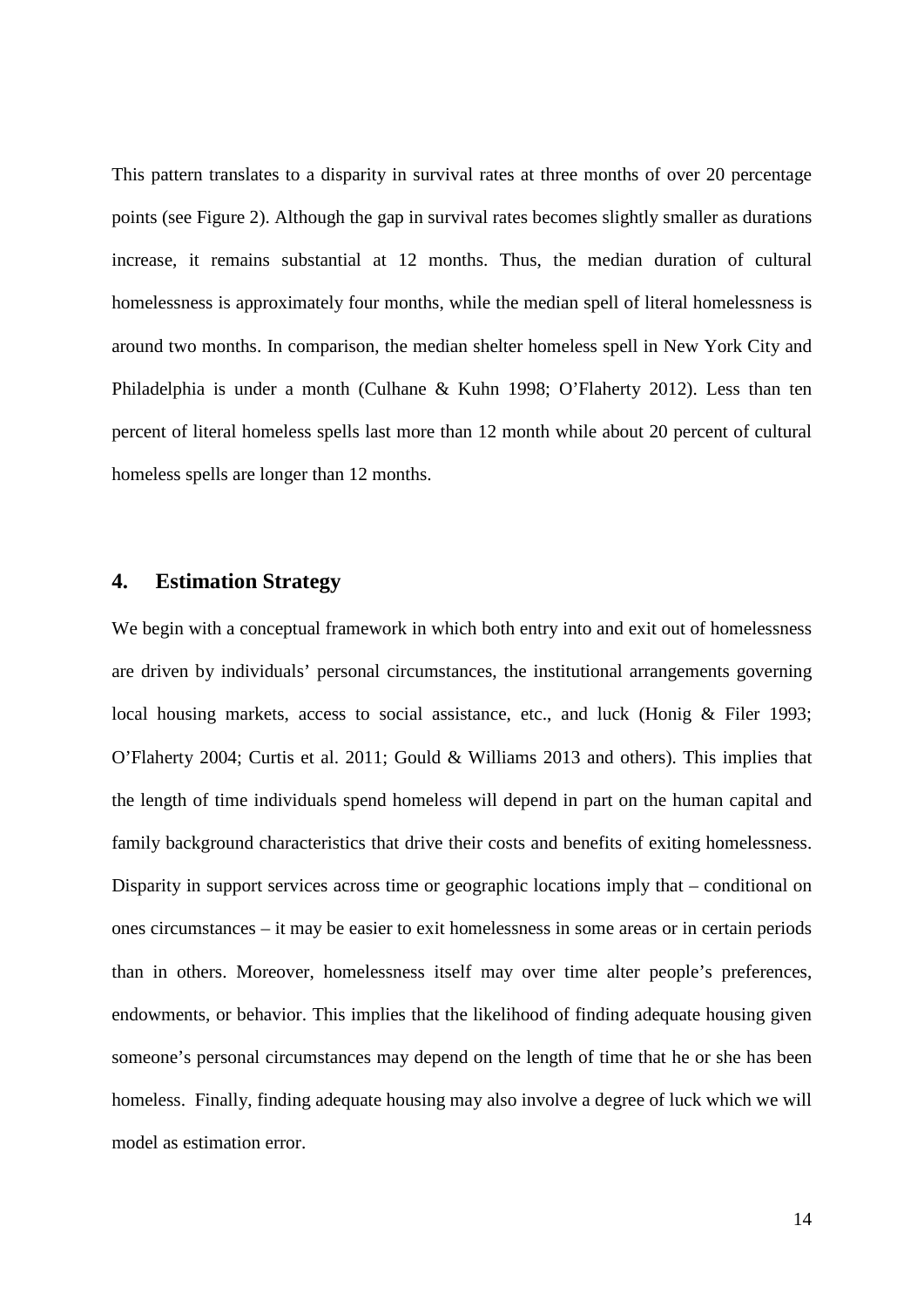#### *4.2 Estimation Model*

Our approach is to estimate a hazard model of the transition from homeless to housed accounting for the effects of individual circumstances and duration dependence on the length of homeless spells.<sup>[14](#page-13-1)</sup> As our data identify individuals' housing status in 10-day periods (see Section 4.2), we estimate the discrete-time hazard rate,  $h(t)_{ii}$ , that individual *i* exits homeless spell *j* between times  $t$  and  $t + 1$ :

$$
h(t)_{ij} = prob(T_{ij} = t | T_{ij} \ge t)
$$
\n<sup>(1)</sup>

where  $T_{ij}$  is the duration of spell *j*. Given our conceptual framework, we assume that  $h(t)_{ij}$ depends on both the length of the homeless spell *j* at time *t* and a vector of (pre-determined) observable individual characteristics  $X_{ij}$ . Adopting the commonly-used logistic specification of the hazard function, we obtain:

$$
h(t)_{ij} = \frac{\exp(\gamma f(t) + \beta X_{ij} + v_i)}{1 + \exp(\gamma f(t) + \beta X_{ij} + v_i)}
$$
(2)

where  $f(t)$  is a function of time t to be specified. Our preferred specification adopts a piecewise-constant functional form for  $f(t)$  which is particularly flexible and approaches a non-parametric representation of the baseline hazard (as in a continuous-time Cox model) as the number of constants increases (Jenkins 1995). However, we also estimate and test alternative functional forms for  $f(t)$  including polynomial, spline and log formulations. Finally,  $v_i$  is a time-invariant individual random effect capturing the unobserved characteristics of individual *i*, while  $\gamma$  and  $\beta$  are parameters to be estimated.

<span id="page-16-0"></span>It is not possible to make accurate statements about duration dependence without accounting for the effects of unobserved heterogeneity. In particular, disparity in individuals'

 $14$  See Lancaster (1990) for a discussion of duration models.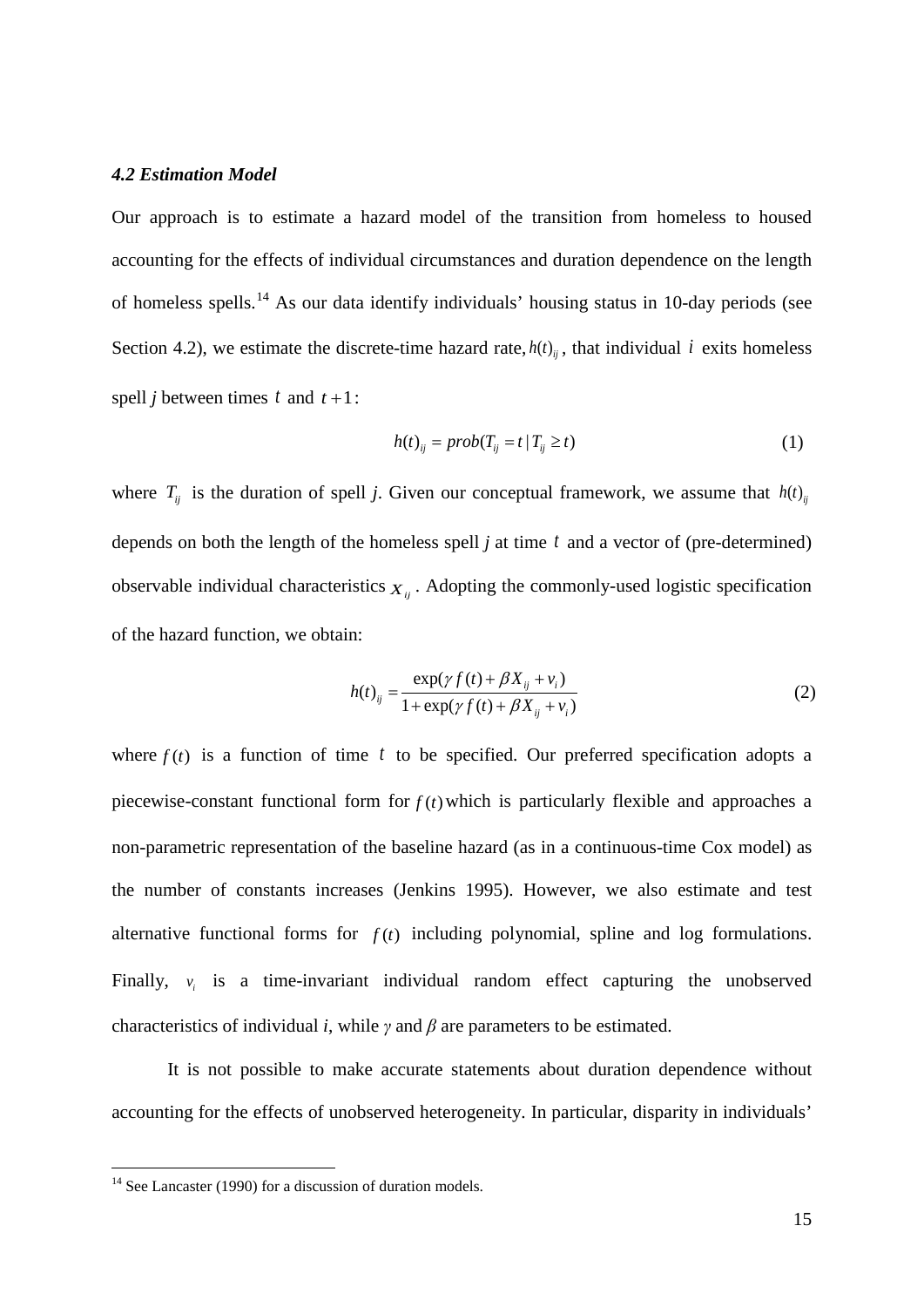unobserved propensities to leave homelessness may lead to a systematic bias (either upward or downward) in the estimated effect of duration and thus can give the illusion of duration dependence even when it is not present (see Lancaster 1990; Van den Berg 2001).<sup>[15](#page-16-0)</sup> We therefore follow others in the literature and use a random effects specification to avoid confounding estimated duration dependence with unobserved heterogeneity. These random effects are assumed to be independent of the control variables and normally distributed with zero mean and variance  $\sigma_v^2$ .

Note that the assumptions underpinning our model – while standard – are not completely innocuous. Fortunately, assuming that the unobserved heterogeneity distribution is normal when it is not is unlikely to result in biased estimates of either the covariates or duration dependence (Nicoletti & Rondinelli 2010). Still, the identification of unobserved heterogeneity and duration dependence in single-spell duration models can be challenging (Wooldridge 2002, pg. 705). In our case, the inclusion of only time-invariant, pre-determined covariates allows us to avoid the additional hurdles associated with the identification of timevarying covariates (Wooldridge 2002, pg. 713). Moreover, more than a third of our data consists of multiple spells of homelessness. Although this is insufficient to account for unobserved heterogeneity using a fixed effects approach, van den Berg (2001) argues that identification is less reliant on the random-effects independence assumption when the data are multi-spelled.[16](#page-17-0)

<sup>&</sup>lt;sup>15</sup> See Cameron and Trevedi (2005 pg. 611) for a nice discussion of the implications of unobserved heterogeneity for duration modelling.

<span id="page-17-1"></span><span id="page-17-0"></span> $16$  Multi-spell duration models are also robust with respect to the functional-form specification of the distribution of unobserved heterogeneity (Nielsen et al. 1992; Guo & Rodriguez 1992; Gönül & Srinivasan 1993; Bonnal et al. Sérandon 1997).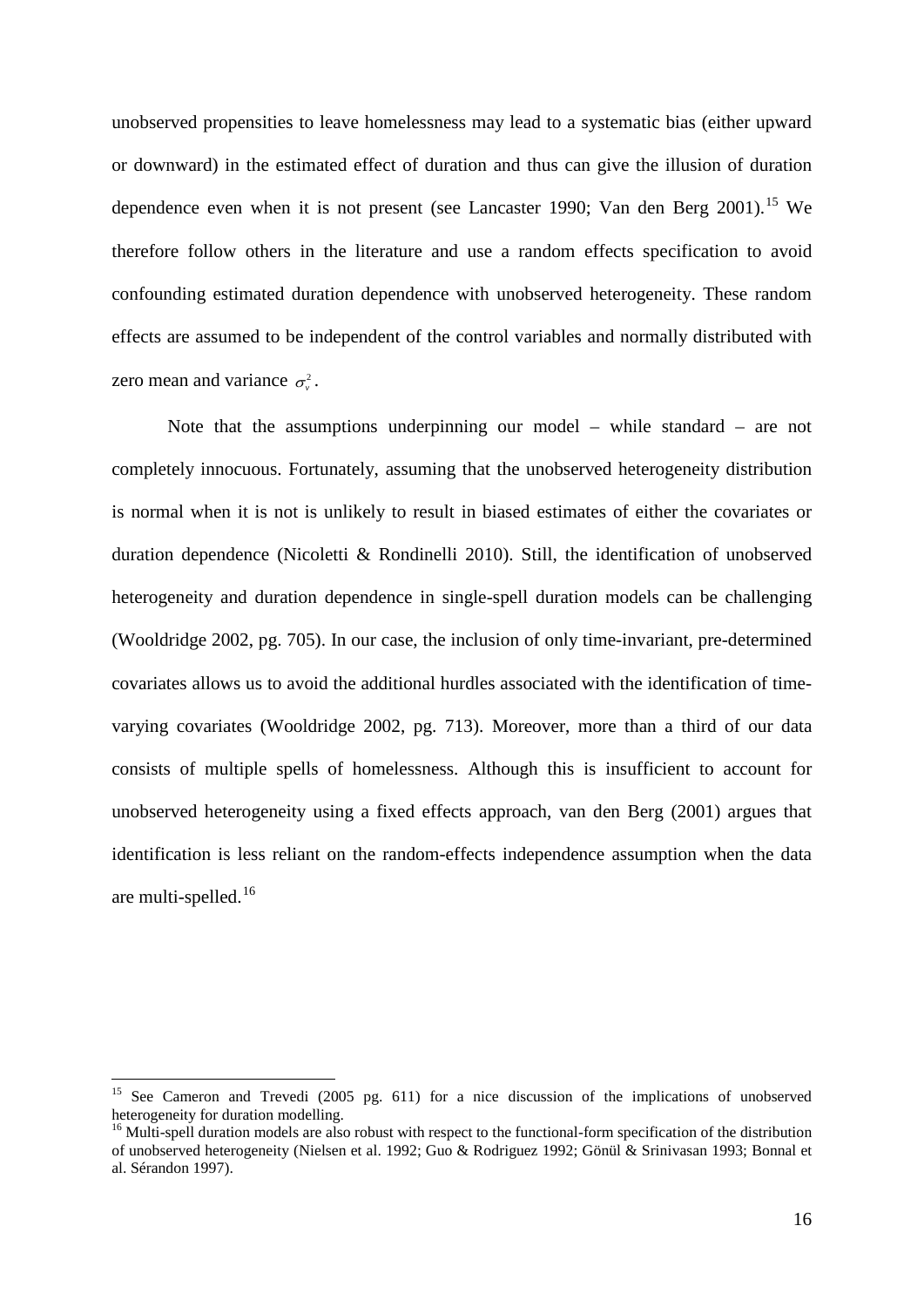#### *4.3 Control Variables*

In selecting covariates, we were largely guided by the previous literature examining homelessness risk factors. An additional concern is that the structure of the Journey's Home data precludes the inclusion of time-varying controls with the exception of variables (e.g. age) that evolve deterministically. Consequently, we consider a set of controls that are predetermined before the start of the current homeless spell.

Previous evidence suggests that the amount of time individuals spend homeless is related to their demographic characteristics. Consequently all of our estimation models include the respondents' age at the beginning of their homeless spell as well as indicators for gender and ethnicity, i.e. Aboriginal or Torres Strait Islanders (ATSI); non-English speaking background (NESB) immigrants; and English-speaking background (ESB) immigrants. We also account for individuals' highest educational qualification and employment history, i.e. the proportion of time spent in paid work since first leaving full-time education, at the beginning of their homeless spell.

As the cost and benefits of exiting homelessness are likely to be different for first and subsequent spells of homelessness, we include an indicator of whether or not the current spell is the respondent's first homeless spell. We also include an indicator of whether or not the respondent has ever slept rough before when estimating the determinants of cultural homelessness. We account for mental illness by including an indicator of whether or not respondents were diagnosed with schizophrenia prior to the current spell.<sup>[17](#page-17-1)</sup> Drug use is controlled for by including an indicator of whether or not respondents had used illicit drugs prior to the current spell. We include an indicator of whether or not respondents had been incarcerated prior to the current spell as well as an indicator for sexual abuse during

<span id="page-18-0"></span> $17$  Other milder mental health conditions such as depression or post-traumatic stress disorder were found to have no significant relationship with homelessness duration.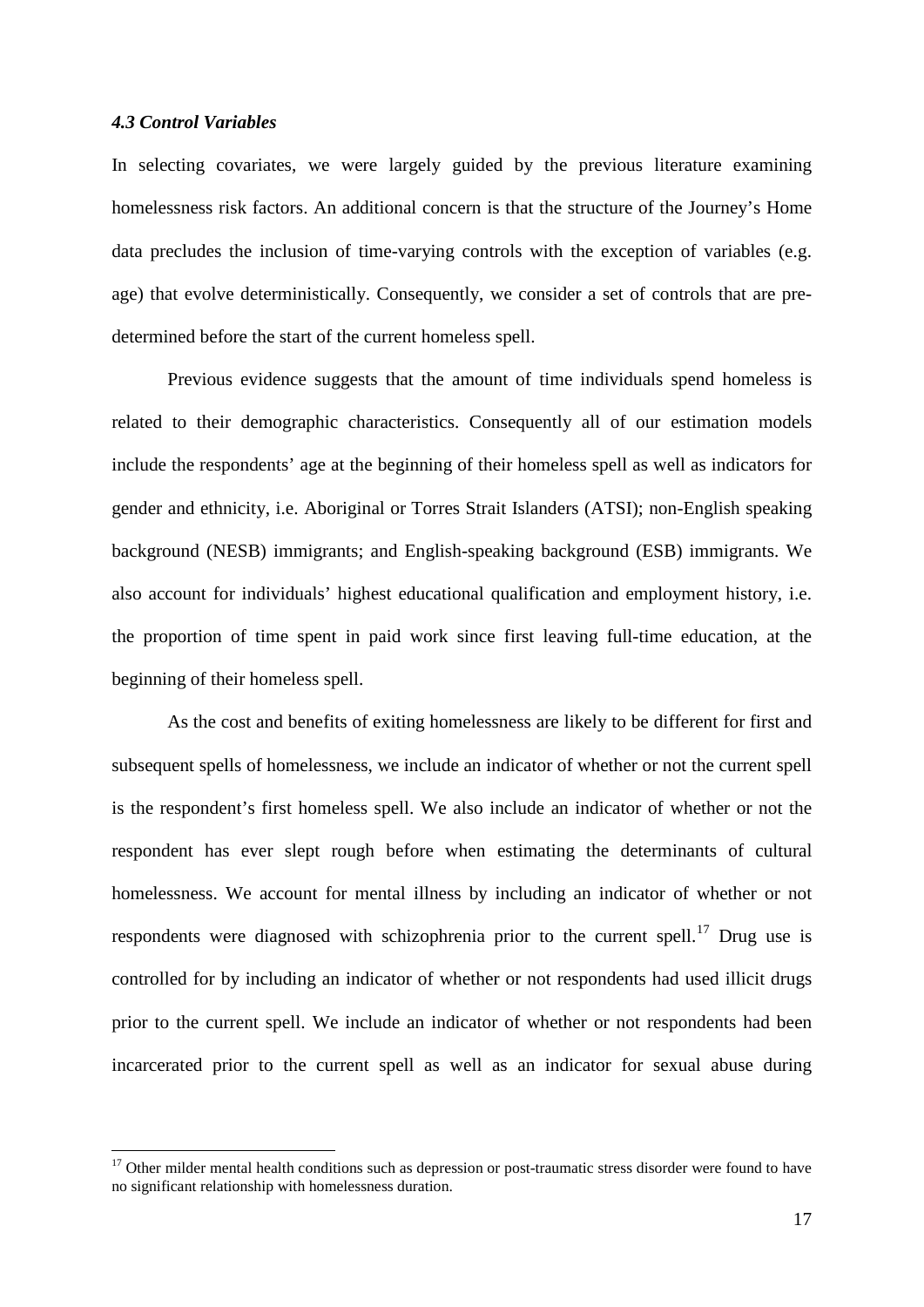childhood. Finally, we include indicators for whether or not the respondent lived in major urban area, a non-major urban area or a non-urban area.

While there is a large literature on the intergenerational transmission of poverty and disadvantage (see d'Addio 2007 for a review), there is no direct evidence of an intergenerational link in homelessness specifically. Still, it seems reasonable to expect that homelessness is more entrenched for those growing up in particularly vulnerable families with parents who themselves may have histories of mental illness, substance abuse and/or having been incarcerated. To account for this, we therefore also control for respondents' family background including (i) whether they had any principal caregivers at age 14 and (ii) parental socio-economic status (i.e. parents/caregivers employment status at age 14; parents/caregivers highest education level).<sup>[18](#page-18-0)</sup>

Data obtained from individuals' administrative welfare records was used to construct three additional indicators of: (i) whether or not the respondent was in receipt of welfare in the month preceding the current spell of homelessness; (ii) the type of accommodation the respondent was living in prior to the current homeless spell;  $^{19}$  $^{19}$  $^{19}$  and (iii) whether or not the respondent had an exemption from work or job search for either mental or physical health conditions in the 12 months preceding the homeless spell. Descriptive statistics on all of these variables are presented in Appendix Table A1.

### **5. Results**

#### *5.1 Duration Dependence*

Our interest is in understanding the dynamics of homelessness. Consequently, we begin by estimating the hazard model given in equation (2) accounting for a highly flexible

<span id="page-19-1"></span><sup>&</sup>lt;sup>18</sup> In preliminary analysis, parents' mental health and incarceration histories were not significantly related to homelessness duration. These variables have not been included in our preferred specifications.

<span id="page-19-0"></span> $19$ Accommodation type is based on the type of rent being paid according to respondents' Centrelink records.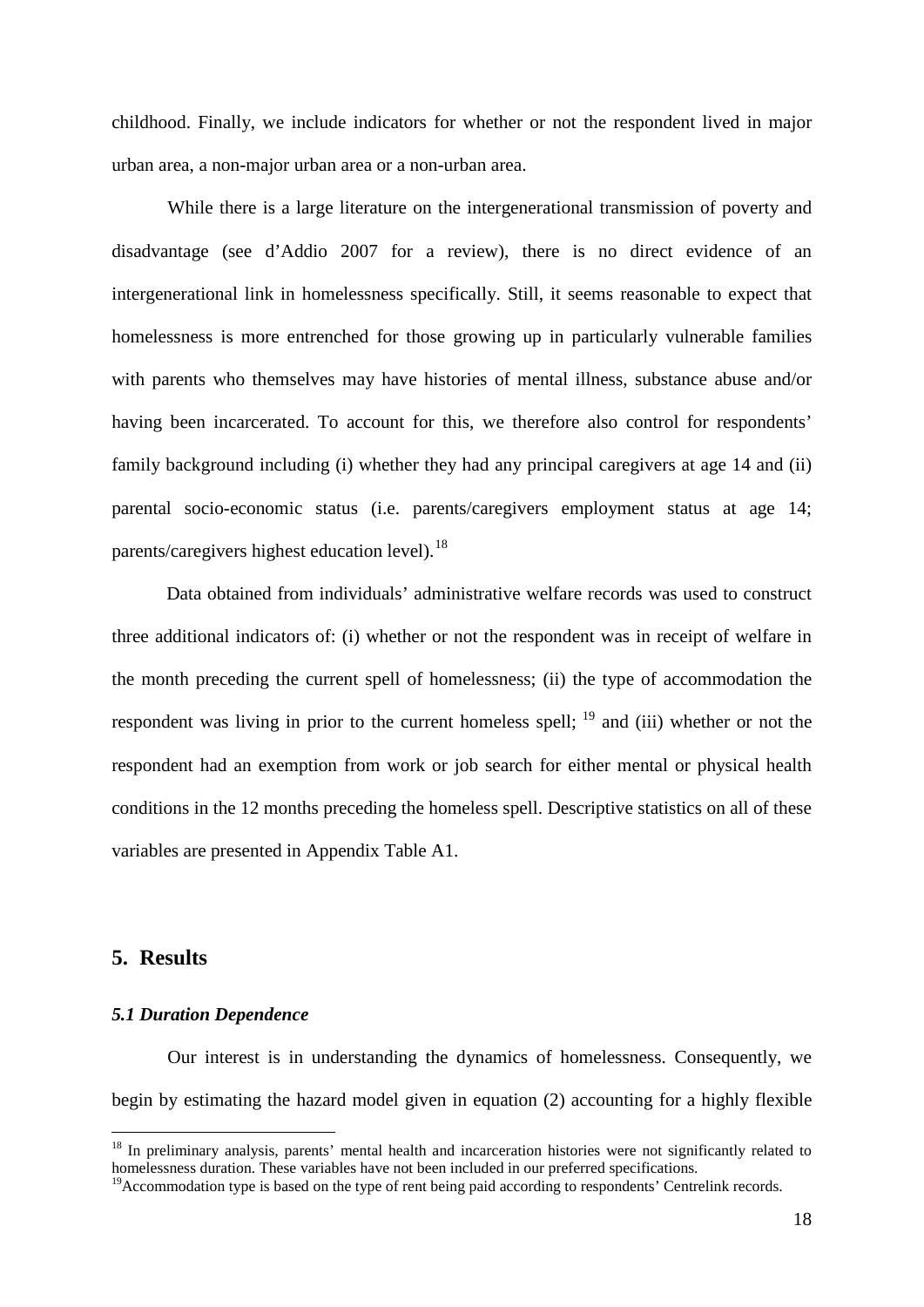specification of duration dependence through what is essentially a non-parametric baseline hazard function. Specifically, we begin by modeling cultural homeless duration,  $f(t)$ , with dummies for each 10-day block for durations less than 9 months and then a dummy for durations between 10 and 12 months. For literal homelessness, we use dummies for each 10 day block for durations less than 8 months. Beyond these respective durations, we fit a constant baseline hazard to the small number of remaining observations. These (mean) baseline hazard rates are depicted in Figure 3.

Figure 3 suggests that the probability of exiting cultural homelessness is lower – but more stable – than is the case for literal homelessness. Moreover, there is no clear evidence of either positive or negative duration dependence in baseline hazard rates over the first 12 months. Hazard rates appear to increase initially and although they do fall subsequently, the number of observations at these very long durations is small and – in the case of literal homelessness – the probability of exiting homelessness remains at least as high as at much shorter durations. These patterns – which take into account both observed and unobserved heterogeneity – are consistent with empirical hazard rates which do not exhibit any specific duration dependence pattern (see Figure 1).

We next conduct a series of likelihood-ratio tests in order to identify the most appropriate specification of the baseline hazard. These tests resulted in the adoption of a piecewise-constant baseline hazard with five segments for literal homelessness and six segments for cultural homelessness.<sup>[20](#page-19-1)</sup>

<span id="page-20-0"></span> $20$  In the case of literal homelessness, none of the duration dummies are statistically significant when we control for unobserved heterogeneity irrespective of the specification of the baseline hazard indicating that a simple constant is always the preferred specification for the baseline hazard. However, to facilitate comparison between alternative notions of homelessness, we fit the same piecewise-constant baseline hazard for literal homelessness as for cultural homelessness.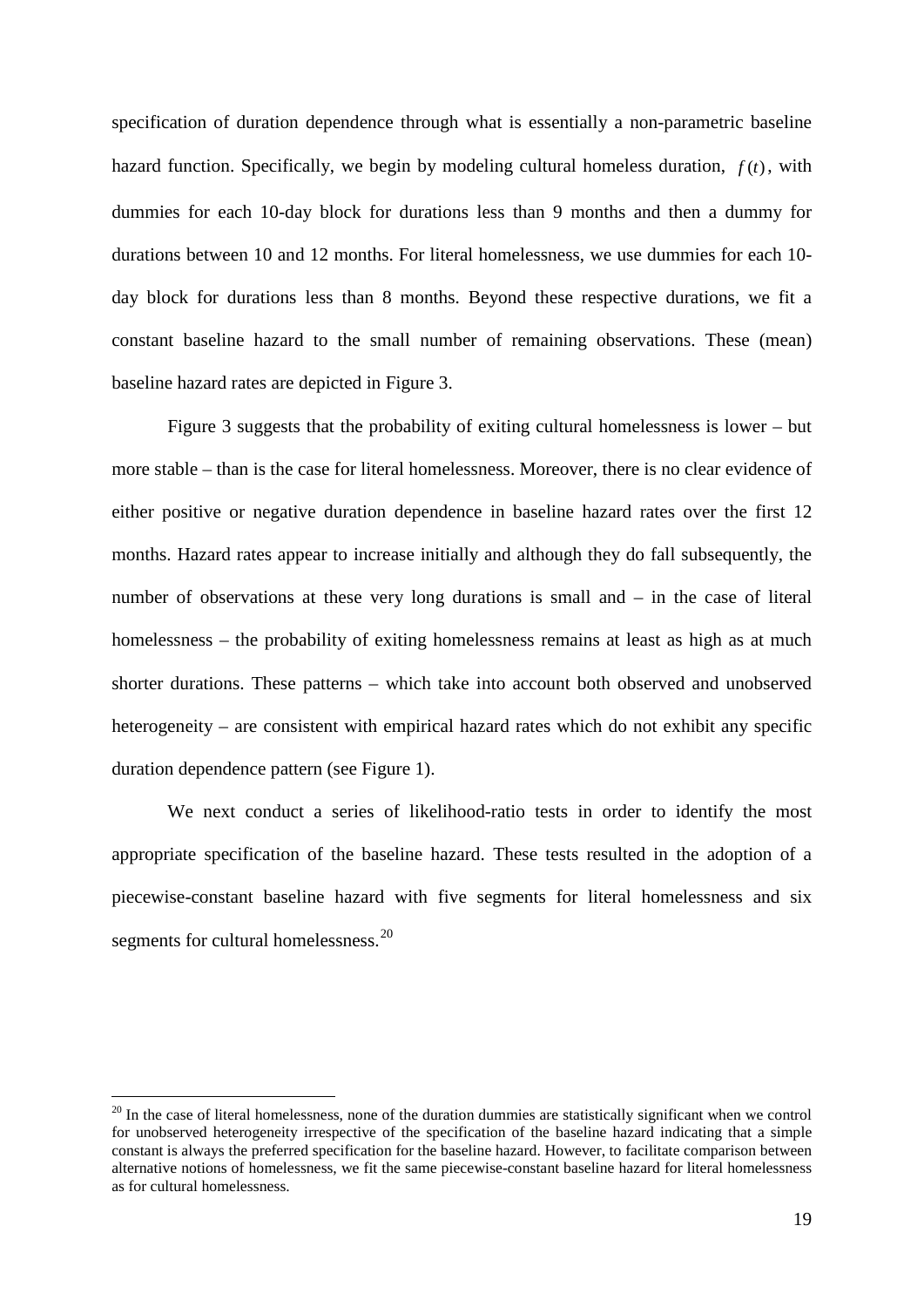

**Figure 3 Estimated Baseline Hazard Functions: Cultural and Literal Homelessness<sup>a</sup>**

Note: a. *f(t)* captured for cultural homelessness with dummies for each 10-day block for durations less than 9 months, a dummy for durations between 10 and 12 months and then another dummy for durations longer than a year. For literal homelessness, the model includes dummies for each 10-day block for durations less than 8 months and then a dummy for durations between 9 and 12 months. In the estimation of these baseline hazard functions, we control for individual risk factors and unobserved heterogeneity.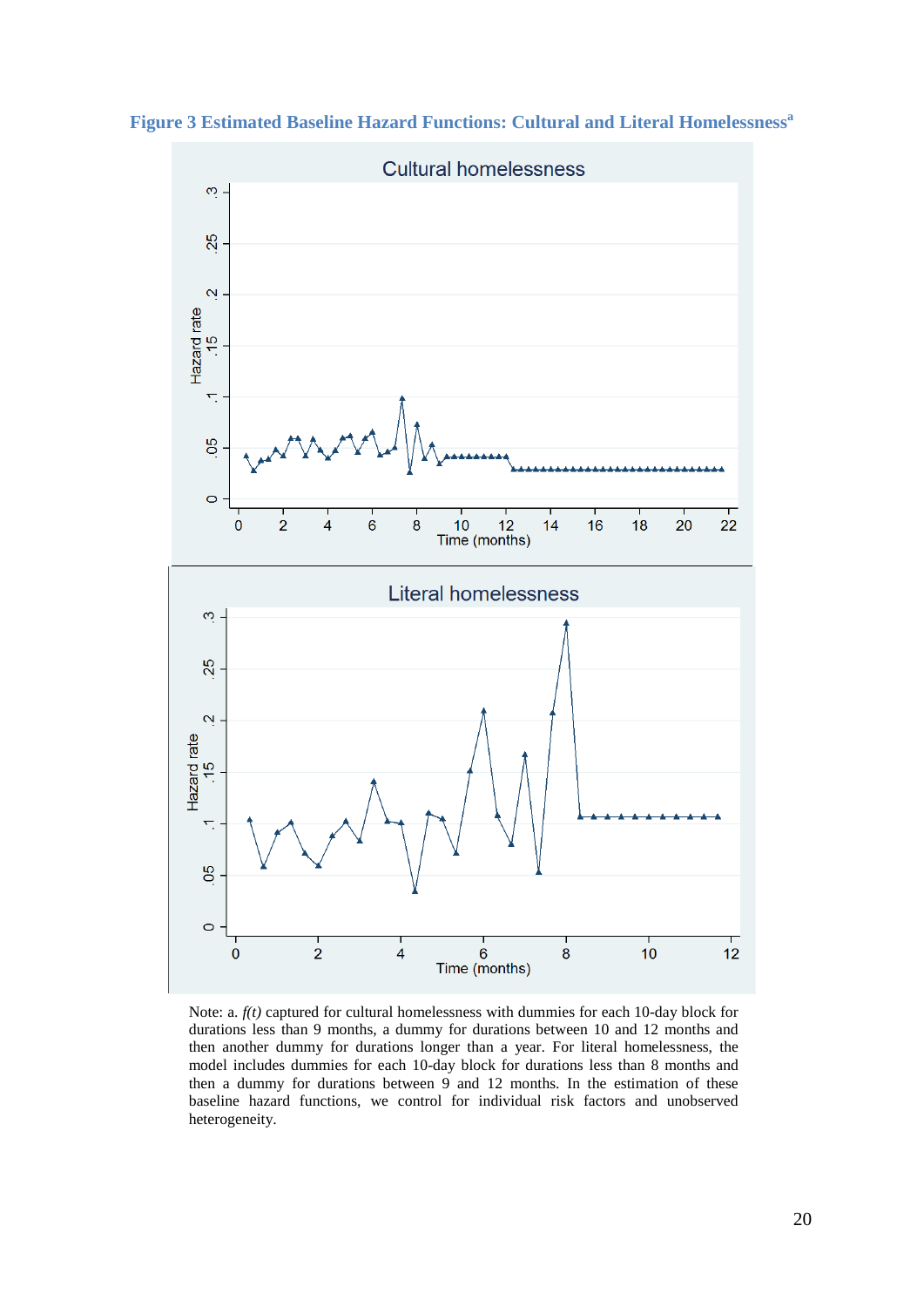The marginal effect of each of these durations on exit rates is presented in Table  $1.^{21}$  $1.^{21}$  $1.^{21}$ Importantly, we present results from models with and without random effects to illustrate the impact of accounting for individual heterogeneity.

|                                   |                  |                  |                  | <b>Elapsed spell duration</b> |                    |                     | Duration<br>dummies'   |
|-----------------------------------|------------------|------------------|------------------|-------------------------------|--------------------|---------------------|------------------------|
| <b>Homelessness</b><br>definition | Random<br>effect | 2 to 3<br>months | 4 to 6<br>months | $7$ to 9<br>months            | 10 to 12<br>months | More than 1<br>vear | joint-<br>significance |
| <b>Cultural</b>                   | NO               | 0.79             | 0.48             | $-0.40$                       | $-1.60*$           | $-2.94$ ***         | ***                    |
| <b>Homelessness</b>               | <b>YES</b>       | $1.36*$          | $1.86*$          | 1.50                          | 0.21               | $-1.21$             | $**$                   |
| <b>Literal</b>                    | NO.              | $-2.58*$         | $-2.12$          | $-2.16$                       | $-4.48$            |                     |                        |
| <b>Homelessness</b>               | <b>YES</b>       | $-0.21$          | 3.12             | 5.71                          | 3.58               |                     |                        |

**Table 1 Duration Dependence in Cultural and Literal Homelessness - (Average Marginal Effects on Exit Rates in Percentage Points) a**

Notes: a) Marginal effects are computed as the average change, over the entire sample, in the predicted exit rate associated with a one unit increase in the corresponding variable, holding all other variables fixed. These estimates are based on logistic discrete-time hazard model controlling for individual risk factors. The coefficient estimates of the model with random effects are presented in Appendix Table A2 and the coefficients of the model without random effects are available upon request from the authors. The reference category reflects durations of less than 2 months. Estimates presented also control for individual risk factors.

\* denotes significance at the 10% level, \*\* significance at the 5% level, and \*\*\* significance at the 1% level.

Our results highlight the importance of accounting for unobserved heterogeneity when drawing inferences about the potential scarring effects of homelessness. When unobserved individual heterogeneity is ignored, there appears to be negative duration dependence in homelessness. Specifically, exit rates out of cultural homelessness are significantly lower for spells that last 10-12 months (1.6 percentage points) or more than one year (2.9 percentage points) than for spells lasting less than two months.

The results are also consistent with negative duration dependence in literal homelessness when unobserved heterogeneity is ignored. Specifically, exit rates out of literal homelessness decline by 2.6 percentage points at durations exceeding two months and fall roughly by a further two percentage points once the duration reaches 10 months or more.

This decline in hazard rates over time however is almost completely explained by unobserved individual heterogeneity. Once we account for individual unobserved

<span id="page-22-0"></span><sup>&</sup>lt;sup>21</sup> Marginal effects are computed as the average change, over the entire sample, in the predicted exit rate associated with a one unit increase in the corresponding variable. These calculations are based on estimates which account for random effects. In practice, we use 500 draws from the estimated coefficients and the variance-covariance matrix, together with 25 draws of the random error term.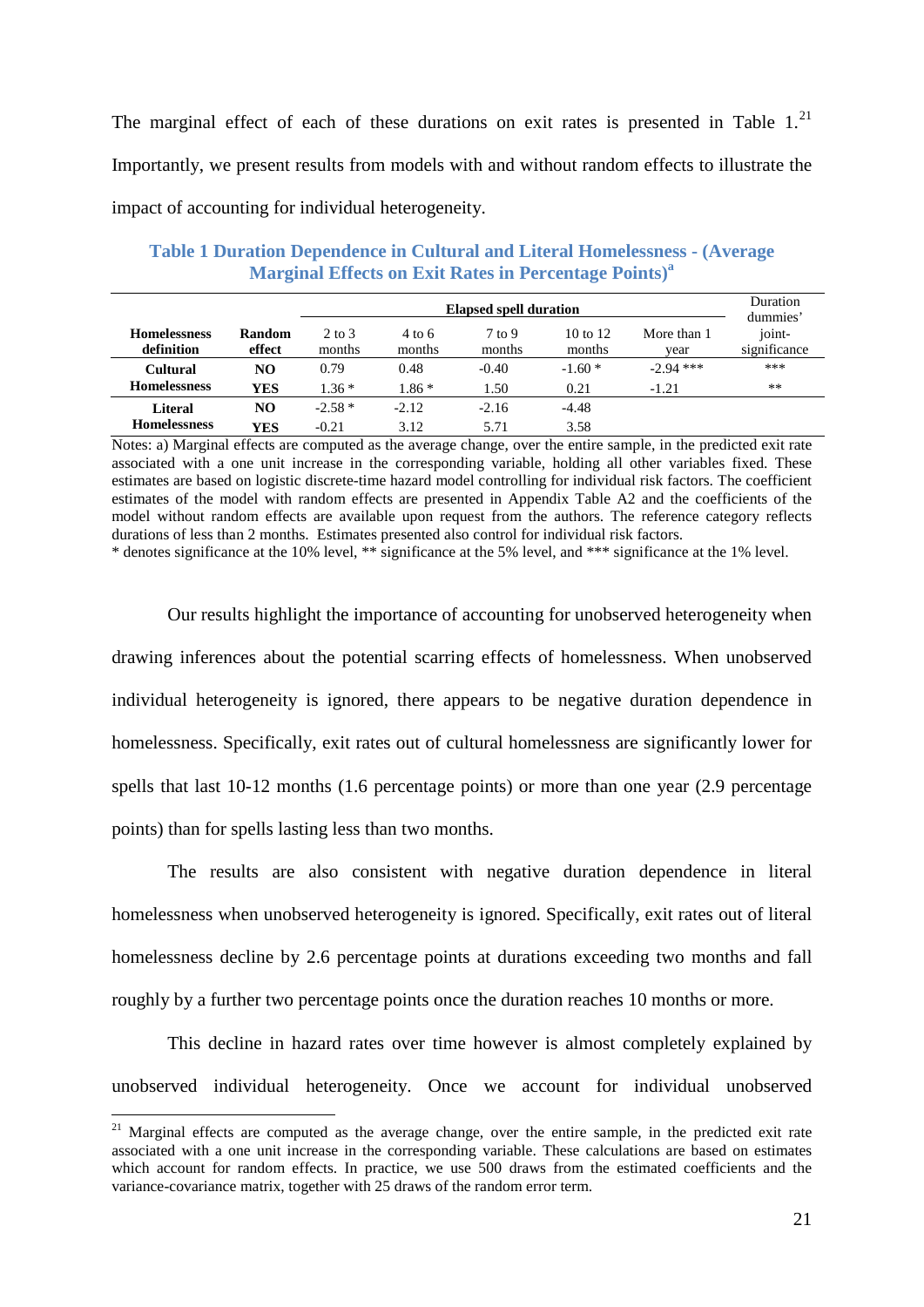heterogeneity, there is evidence of positive duration dependence for short to medium term spells of cultural homelessness.

Overall, duration dependence in homelessness appears to have an inverted U-shape. Exit rates out of cultural homelessness initially increase, reaching a peak at four to six months, then fall again at longer durations. The overall magnitude of the differences are small, however, and only statistically significant in relation to the upward sloping section of the baseline hazard. In contrast, while exits out of literal homelessness have a steeper inverted U-shape, the peak occurs later  $-$  at seven to nine months. These effects are imprecisely estimated, however, possibly due to small sample sizes.<sup>[22](#page-22-0)</sup> In neither case is there evidence of negative duration dependence, i.e. scarring, in the first nine months of homelessness once we account for unobserved heterogeneity. Once durations exceed nine months, exit rates out of homelessness start to decline, though this reversal is not statistically significant perhaps as a result of the small number of spells, particularly literal spells, lasting beyond nine months.

These patterns are consistent with a world in which homeless individuals initially require a bit of time to search for and find suitable accommodation. In particular, although there are no clear duration-based eligibility requirements for homeless services in Australia, assistance is unlikely to be immediate. It takes time to contact and receive assistance from government, service agencies, churches, etc. Over time, as homeless individuals become successful in getting assistance, finding low-cost accommodation, and getting back on their feet their chances of leaving homelessness increase. However, those who are unlucky enough to not find accommodation within those first few months of becoming homeless may eventually find it harder and harder to find adequate housing.

Taken together, our findings underscore the importance of accounting for unobserved heterogeneity in driving the length of time people will remain homeless. Unfortunately,

<span id="page-23-0"></span> $22$  Goodman et al. (2014) find evidence of rising exit rates over much longer durations, i.e. up to 500 days.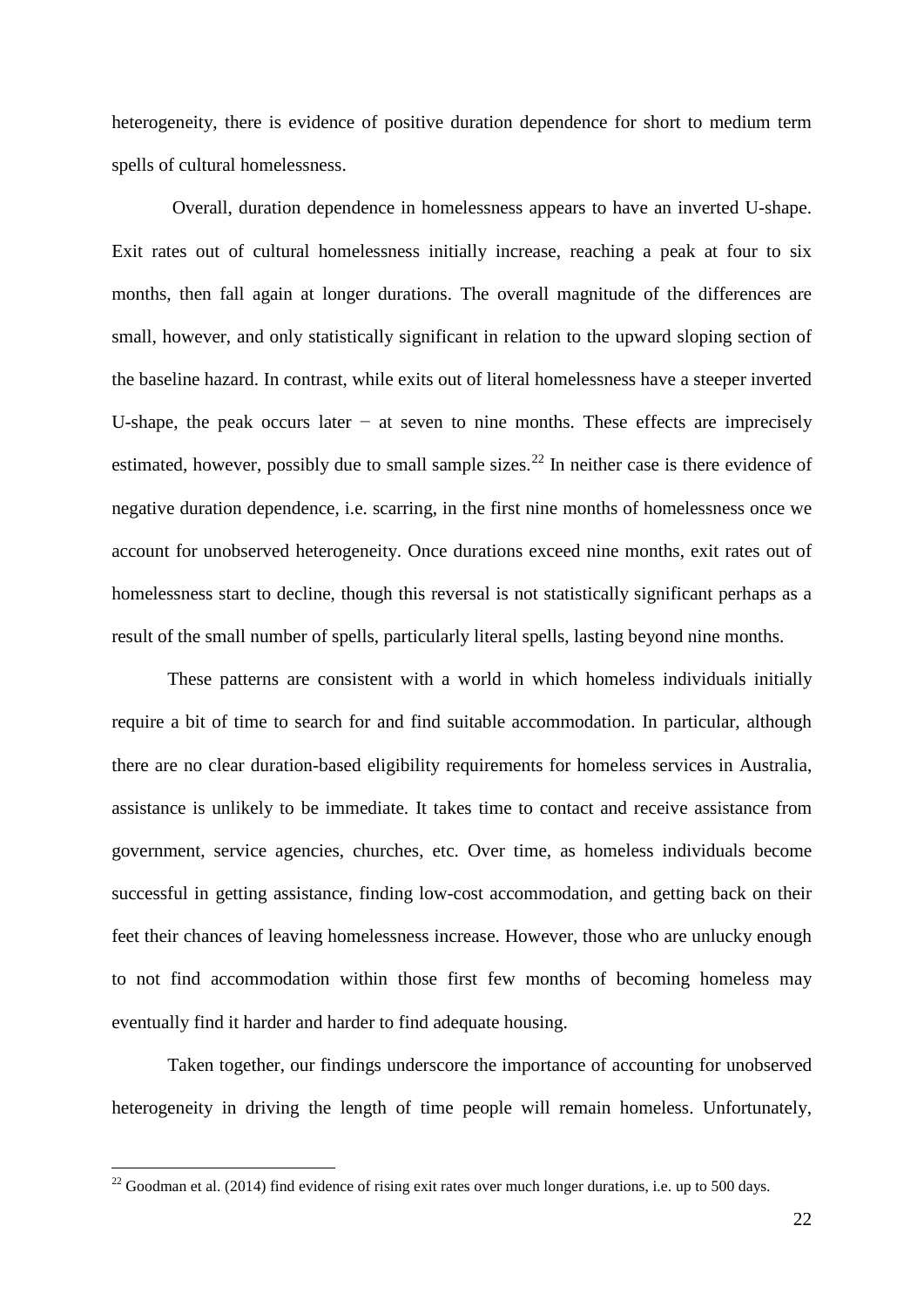previous estimates of the scarring effects of homelessness have confounded duration dependence with unobserved heterogeneity (Allgood & Warren 2003; Cullhane & Kuhn 1998). Like these studies, we also find evidence consistent with negative duration dependence in homelessness when we do not account for unobserved heterogeneity. However, when unobserved heterogeneity is taken into account, we find no evidence of negative duration dependence for literal homelessness and some evidence of positive duration dependence within the initial stages of cultural homelessness.

#### *5.2 Individual Risk Factors*

We turn now to consider how individual risk factors influence the length of time individuals are likely to spend without adequate housing. These risk factors are important in highlighting the groups to target for intervention and in shedding light on the heterogeneity within the homeless population in the costs and benefits of exiting homelessness. In particular, the marginal effects of changes in individuals' personal and background characteristics on both the hazard rate and the expected duration of homelessness are presented in Table  $2.^{23}$  $2.^{23}$  $2.^{23}$  The corresponding coefficient estimates can be found in Appendix Table A2.

Several important observations can be made about the results reported in Table 2. In particular, the individual risk factors we examine are better at explaining literal homelessness than they are at explaining cultural homelessness. In fact, few of the variables included in our preferred model of cultural homelessness are statistically significant. In contrast, these factors are more likely to be statistically significant and qualitatively important when we focus instead on the more severe problem of literal homelessness. We now discuss the individual drivers in more detail.

<span id="page-24-0"></span> $23$  Following Katz and Meyer (1990), marginal effects on expected duration are computed as a cumulative sum with the convergence speed depending on the size of the predicted hazard rates. Given the relatively high predicted hazard rates, an extrapolation out to two years was found appropriate to compute the marginal effects on expected duration.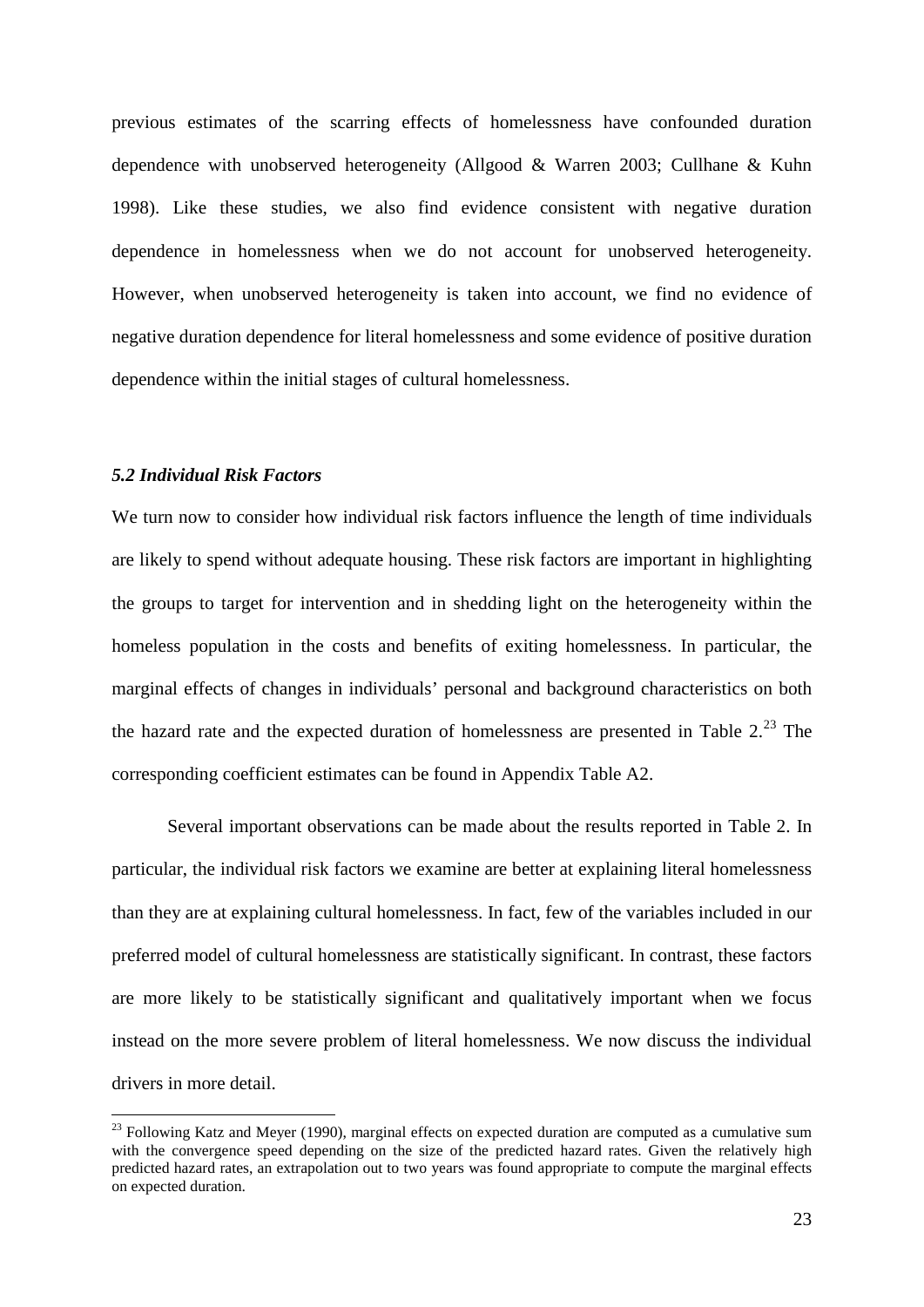|                                                                | <b>Cultural homelessness</b> |          | <b>Literal homelessness</b> |             |  |
|----------------------------------------------------------------|------------------------------|----------|-----------------------------|-------------|--|
|                                                                |                              | Exp.     |                             |             |  |
|                                                                |                              | median   |                             | Exp.        |  |
|                                                                |                              | duration |                             | median      |  |
|                                                                | <b>Exit rate</b>             | (in      | <b>Exit rate</b>            | duration    |  |
|                                                                | (in ppt)                     | months)  | (in ppt)                    | (in months) |  |
| Demographic Characteristics <sup>b</sup>                       |                              |          |                             |             |  |
| Age at start of spell (divided by 10)                          | $-1.11$ ***                  | 1.87     | $-3.42$ ***                 | 1.02        |  |
| Female                                                         | $2.31***$                    | $-3.13$  | $-3.60$                     | 0.91        |  |
| Aboriginal or Torres Strait Islander                           | $-0.48$                      | 0.74     | $-1.30$                     | 0.34        |  |
| Migrant from ESB                                               | 0.27                         | $-0.37$  | 4.26                        | $-0.81$     |  |
| <b>Migrant from NESB</b>                                       | 3.18                         | $-2.95$  | 5.72                        | $-1.01$     |  |
| Personal Background <sup>b</sup>                               |                              |          |                             |             |  |
| Education (ref. is Less than Year 12)                          |                              |          |                             |             |  |
| Year 12                                                        | 0.78                         | $-1.10$  | 5.55                        | $-1.09$     |  |
| Tertiary vocational education                                  | 0.25                         | $-0.38$  | $-1.85$                     | 0.57        |  |
| Tertiary university education                                  | $3.15*$                      | $-3.24$  | 3.92                        | $-0.84$     |  |
| Unknown                                                        | 3.34                         | $-3.36$  | 8.23                        | $-1.44$     |  |
| Proportion of time in paid work since completing education     |                              |          |                             |             |  |
| $(0-100)$                                                      | 0.01                         | $-0.02$  | $0.10**$                    | $-0.02$     |  |
| Missing employment history                                     | $-0.73$                      | 1.15     | 2.47                        | $-0.50$     |  |
| First time homeless                                            | $-0.14$                      | 0.20     | 0.01                        | $0.00\,$    |  |
| Never slept rough before current spell                         | $-0.45$                      | 0.65     |                             |             |  |
| Schizophrenia before current spell                             | $-0.19$                      | 0.27     | $-4.81$                     | 1.51        |  |
| Had used illicit drugs before current spell                    | 1.22                         | $-1.94$  | 0.30                        | $-0.07$     |  |
| Refused questions on health or drugs                           | $-1.26$                      | 2.12     | $-4.20$                     | 1.27        |  |
| Incarcerated before current spell (self-reported)              | 0.36                         | $-0.50$  | 0.05                        | $-0.01$     |  |
| Victim of child sexual abuse (ref. is NO)                      |                              |          |                             |             |  |
| Yes                                                            | $-1.28**$                    | 1.91     | 0.42                        | $-0.11$     |  |
| Opted out or refused question                                  | $-0.93$                      | 1.31     | $7.63*$                     | $-1.34$     |  |
| Region (ref. is major urban)                                   |                              |          |                             |             |  |
| Other urban area                                               | 0.39                         | $-0.52$  | 5.94                        | $-1.15$     |  |
| Non-urban area                                                 | $-0.73$                      | 1.17     | 5.51                        | $-1.09$     |  |
| Family Background <sup>b</sup>                                 |                              |          |                             |             |  |
| Had no principal caregivers at 14                              | $-1.02$                      | 1.65     | 4.04                        | $-0.80$     |  |
| Both principal caregivers in paid employment at 14             | $-0.85$                      | 1.27     | $-0.89$                     | 0.21        |  |
| Education level of primary male carer (ref. is secondary       |                              |          |                             |             |  |
| school but less than Year 10)                                  |                              |          |                             |             |  |
| Unknown or not applicable                                      | $-1.32$                      | 1.77     | 0.47                        | $-0.16$     |  |
| Primary or no schooling                                        | 0.25                         | $-0.26$  | 0.68                        | $-0.23$     |  |
| Year 11 or 12                                                  | $-1.47$                      | 2.01     | $11.35**$                   | $-2.15$     |  |
| Tertiary education                                             | $-0.60$                      | 0.71     | $9.21**$                    | $-1.91$     |  |
| Education level of primary female carer (ref. is secondary     |                              |          |                             |             |  |
| school but less than Year 10)                                  |                              |          |                             |             |  |
| Unknown or not applicable                                      | $-0.99$                      | 1.24     | $-1.44$                     | 0.23        |  |
| Primary or no schooling                                        | $-2.08*$                     | 3.16     | $-9.97**$                   | 3.03        |  |
| Year 11 or 12                                                  | $-0.98$                      | 1.24     | $-9.58$ ***                 | 2.80        |  |
| Tertiary education                                             | $-2.35$ ***                  | 3.74     | $-10.57$ ***                | 3.42        |  |
| Welfare and medical history <sup>c</sup>                       |                              |          |                             |             |  |
| Not on welfare in the month prior to the current spell         | 0.52                         | $-0.69$  | 3.94                        | $-0.75$     |  |
| Rent type before current spell (ref. is Private or Government) |                              |          |                             |             |  |
| Boarding or other                                              | 0.20                         | $-0.26$  | $-7.69$ ***                 | 2.00        |  |
| No rent                                                        | $-0.35$                      | 0.50     | $-5.15*$                    | 1.10        |  |
| Not in rent table                                              | $-1.41$                      | 2.43     | 6.39                        | $-0.76$     |  |

## **Table 2 Average Marginal Effects & Risk Factors on Exit from Homelessness and Median Duration: Cultural and Literal Homelessness<sup>a</sup>**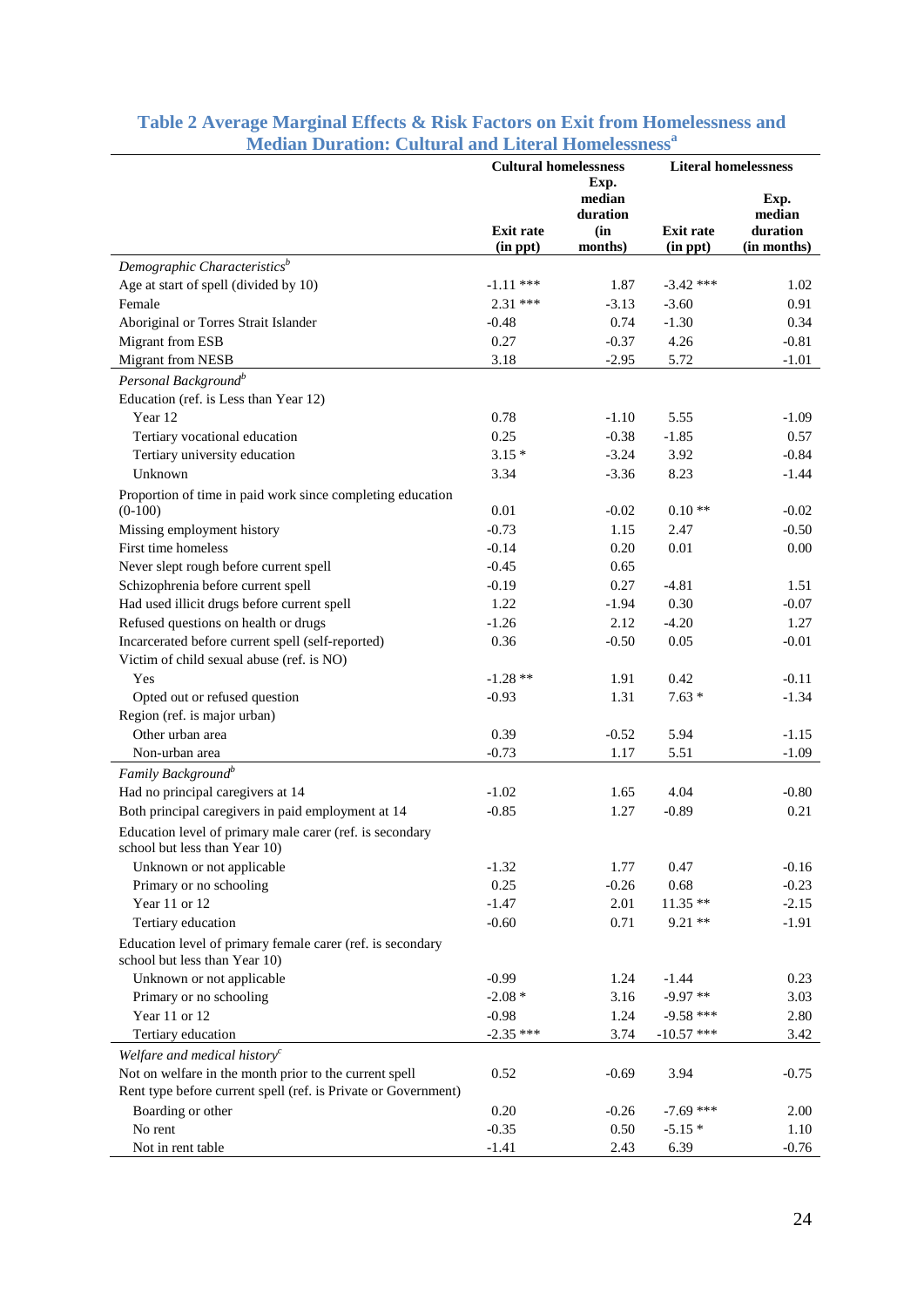|                                                                                   | <b>Cultural homelessness</b> | Exp.                      | <b>Literal homelessness</b> |                            |  |
|-----------------------------------------------------------------------------------|------------------------------|---------------------------|-----------------------------|----------------------------|--|
|                                                                                   | <b>Exit rate</b>             | median<br>duration<br>(in | <b>Exit rate</b>            | Exp.<br>median<br>duration |  |
|                                                                                   | $(in$ $ppt)$                 | months)                   | $(in$ ppt $)$               | (in months)                |  |
| Medical exemption in the 12 months before current spell (ref.<br>is no exemption) |                              |                           |                             |                            |  |
| Physical condition                                                                | $1.14*$                      | $-1.68$                   | 3.87                        | $-1.09$                    |  |
| Mental condition                                                                  | 0.99                         | $-1.50$                   | $5.34*$                     | $-1.39$                    |  |
| Mean hazard rate and median expected duration                                     | 4.91                         | 6.95                      | 15.26                       | 2.99                       |  |

Notes: a) Marginal effects are computed as the average change, over the entire sample, in the predicted exit rate and expected duration associated with a one unit increase in the corresponding variable, holding all other variables fixed. These estimates are based on a logistic discrete-time hazard model with duration dummies and random effects. The full set of underlying coefficients is presented in Appendix Table A2 and the marginal effects associated with the duration dummies are presented in Table 1; b) Self-reported characteristics from the survey; c) Characteristics generated from administrative data. \* denotes significance at the 10% level, \*\* significance at the 5% level, and \*\*\* significance at the 1% level.

There is disparity in the amount of time men and women can expect to spend homeless which depends on the nature of homelessness we are considering. While women have shorter durations of cultural homelessness than do men, they have longer spells of literal homelessness. In particular, the exit rate for women out of cultural homelessness is 2.3 percentage points higher than for men, which translates into 3.1 fewer months without adequate housing. In contrast, women spend 0.9 months longer than men in homelessness when we use the literal definition, although this latter effect is imprecisely estimated and not statistically significant. This gender gap is due to the fact that women are more likely to enter crisis accommodation – which is characterized by longer stays – rather than sleeping rough (i.e. on the streets). Men, on the other hand, are more likely to be sleeping rough.

Interestingly U.S. studies of homelessness, many of which are based on shelter populations, often find that the duration of homelessness is significantly longer for men than for women (Piliavin et al. 1993; Culhane and Kuhn 1998; Allgood and Warren 2003), but that women are more likely to return to homelessness (Piliavin et al. 1996).

As expected, exit rates from homelessness, particularly literal homelessness, decline with age. The marginal age effects presented in Table 2 are the average effect of a one-year increase in age on the hazard rate evaluated at each individual's own age (holding all other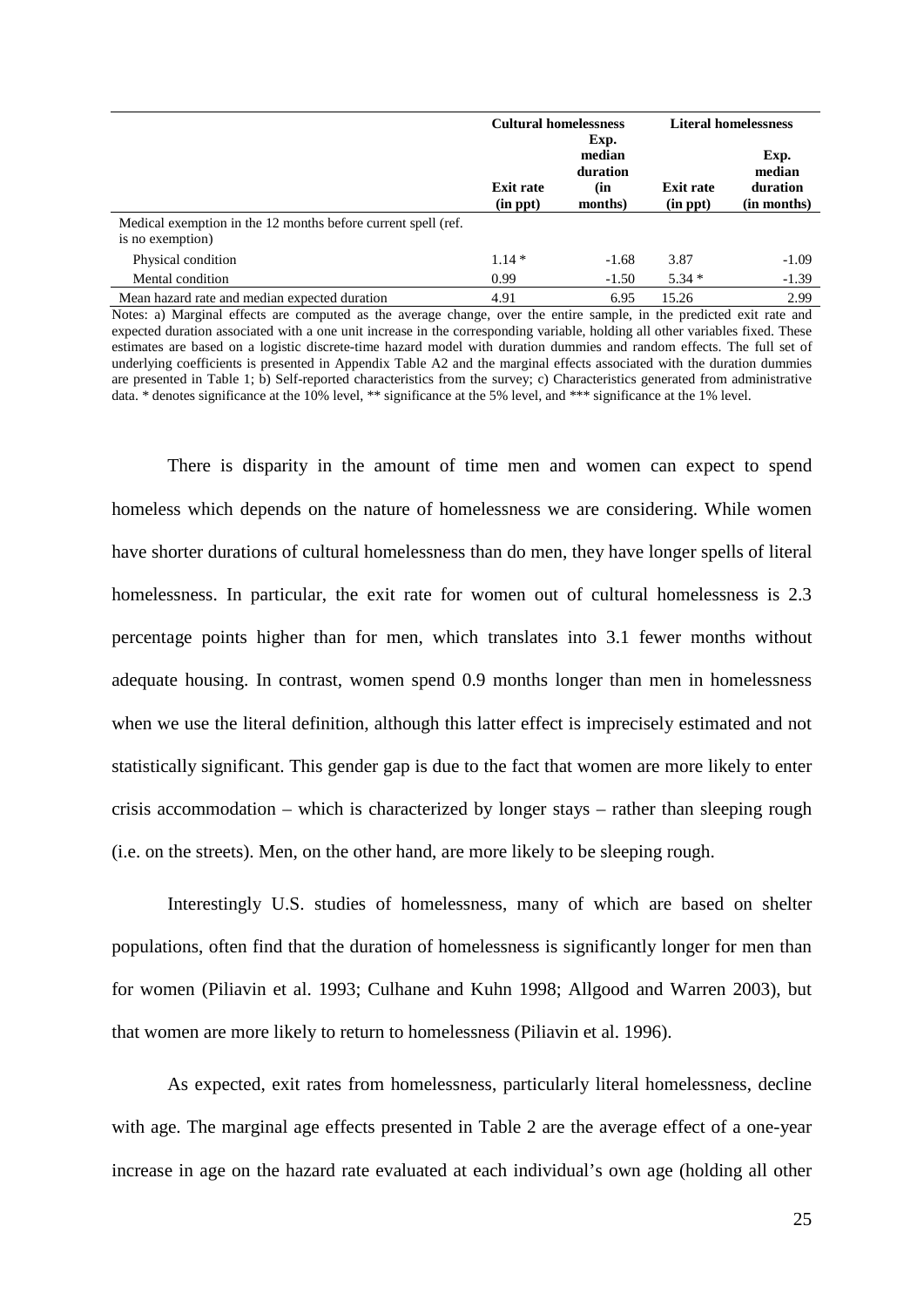characteristics constant).<sup>[24](#page-24-0)</sup> Exit rates decline, on average, by 0.11 and 0.34 percentage point with additional year of age for the cultural and literal homeless respectively. Hence, the older homeless have the longest expected durations of both cultural and literal homelessness.

Consistent with U.S. studies that do not find race (Allgood & Warren 2003) or citizenship effects (Culhane & Kuhn 1998), we find no evidence that homelessness lasts longer for immigrants or for Aboriginal or Torres Strait Islanders than for other Australians. In fact, immigrants appear to have shorter spells of homelessness, although the effects are not statistically significant. Interestingly, previous experience with homelessness is also not associated with either lower exit rates (e.g. due to deeper disadvantage or more extensive acclimation to street life) or higher exit rates (e.g. as a result of better information about housing services).

Higher education levels, and more specifically a university degree, is associated with higher exit rates out of cultural homeless. As found by Allgood & Warren (2003) however, there is no evidence of a statistically significant association between education and the duration of literal homelessness, although we note that the corresponding marginal effects are sizeable. Previous work experience, captured here as the proportion of time in paid employment since first completing full-time education, is associated with shorter spells of literal homelessness. Each additional percentage point in the proportion of time in paid work increases the exit rate by 0.1 percentage point.

Previous research indicates that the chronic homeless are more likely than others to have severe mental illnesses, be heavy drinkers, and to use illicit substances (e.g. Phelan & Link 1999; Johnson et al. 2008; Johnson & Chamberlain 2011; see Allgood & Warren 2003 for a review). However, we find very little evidence that pre-existing (i.e. before onset of current homeless spell) mental illness, alcohol consumption, and illicit substance use is

<span id="page-27-0"></span> $24$  A linear coefficient on age was found to provide a better fit than a quadratic function.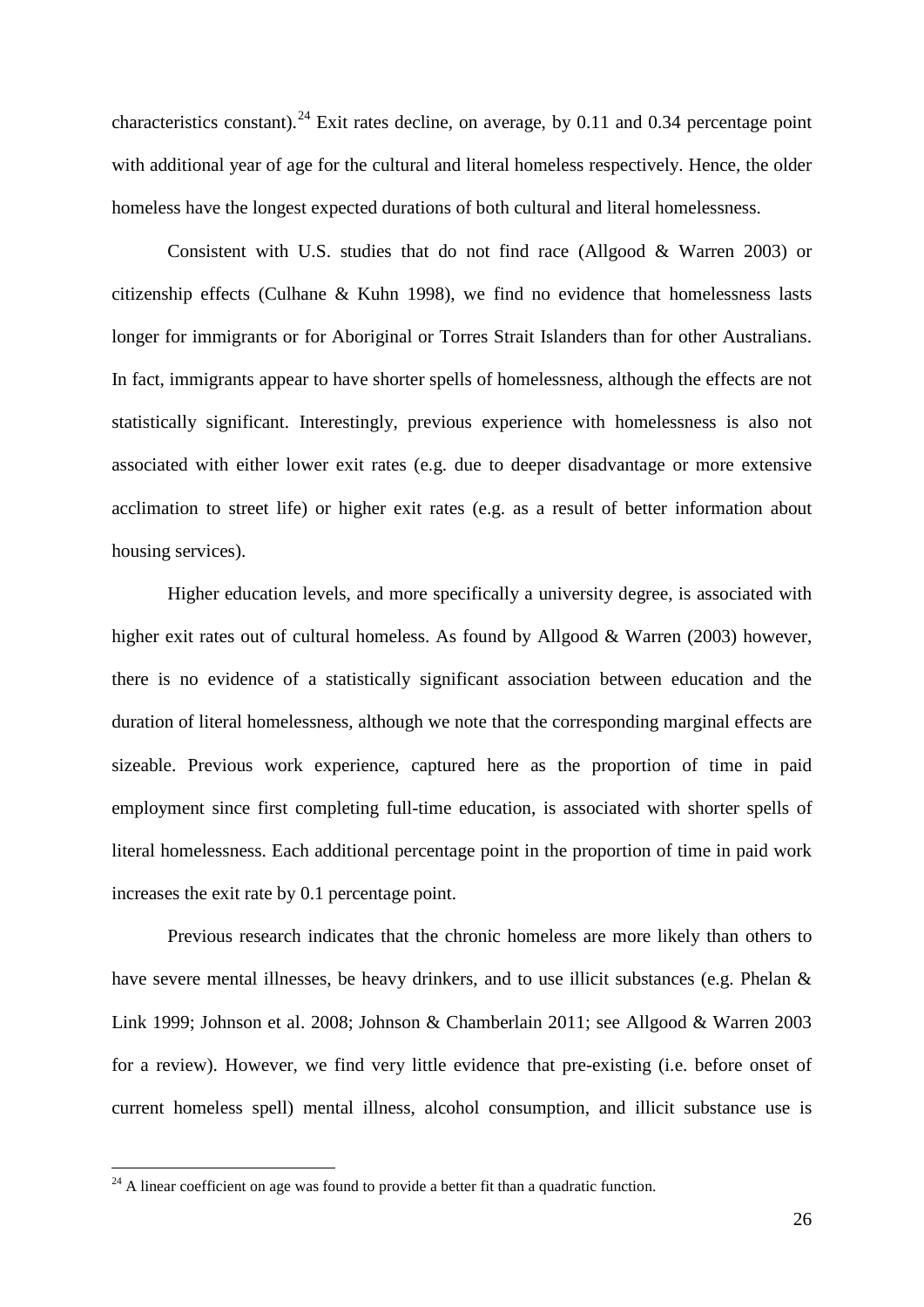associated with the length of the current spell of homelessness. For those diagnosed with schizophrenia before entering homelessness the effect on literal homelessness is quite large, being associated with a 4.8 percentage point lower probability of exiting, however this is not statistically significant. In addition, those refusing to answer the relevant health and substance use questions – whom one might expect to have the most acute health or drug problems – may be more at risk of experiencing longer periods of homelessness. Again, however this effect is not statistically significant for either cultural or literal homelessness, even though it is quite large in magnitude for the latter.

We find no significant association between self-reports of previous incarceration and homelessness duration.<sup>[25](#page-27-0)</sup> Those who reported having been a victim of child sexual abuse experience longer spells of cultural homelessness, whereas there is no significant association with literal homelessness. Additionally, we can only speculate why the approximately one in ten individuals who refuse to answer questions about childhood sexual abuse appear to exit literal homelessness faster. These individuals may have had particularly traumatic experiences in childhood and, if true, it is puzzling that this leads to shorter spells of homelessness, a pattern also found in the raw data.

Location appears to be linked to the duration of literal homeless. Individuals located in major urban areas prior to the current spell experience longer spells of homelessness than those located in non-major urban areas or in non-urban areas. Although these marginal effects are large in magnitude, with an increase in the median expected duration by more than one month, they are not statistically significant.

Family background, in particular parental education, is also linked to the length of time that individuals spend without adequate housing, but in ways that are complicated and

<span id="page-28-0"></span> $25$  We also find no significant effects when we instead use an indicator of incarceration in the previous 12 months using administrative social security data.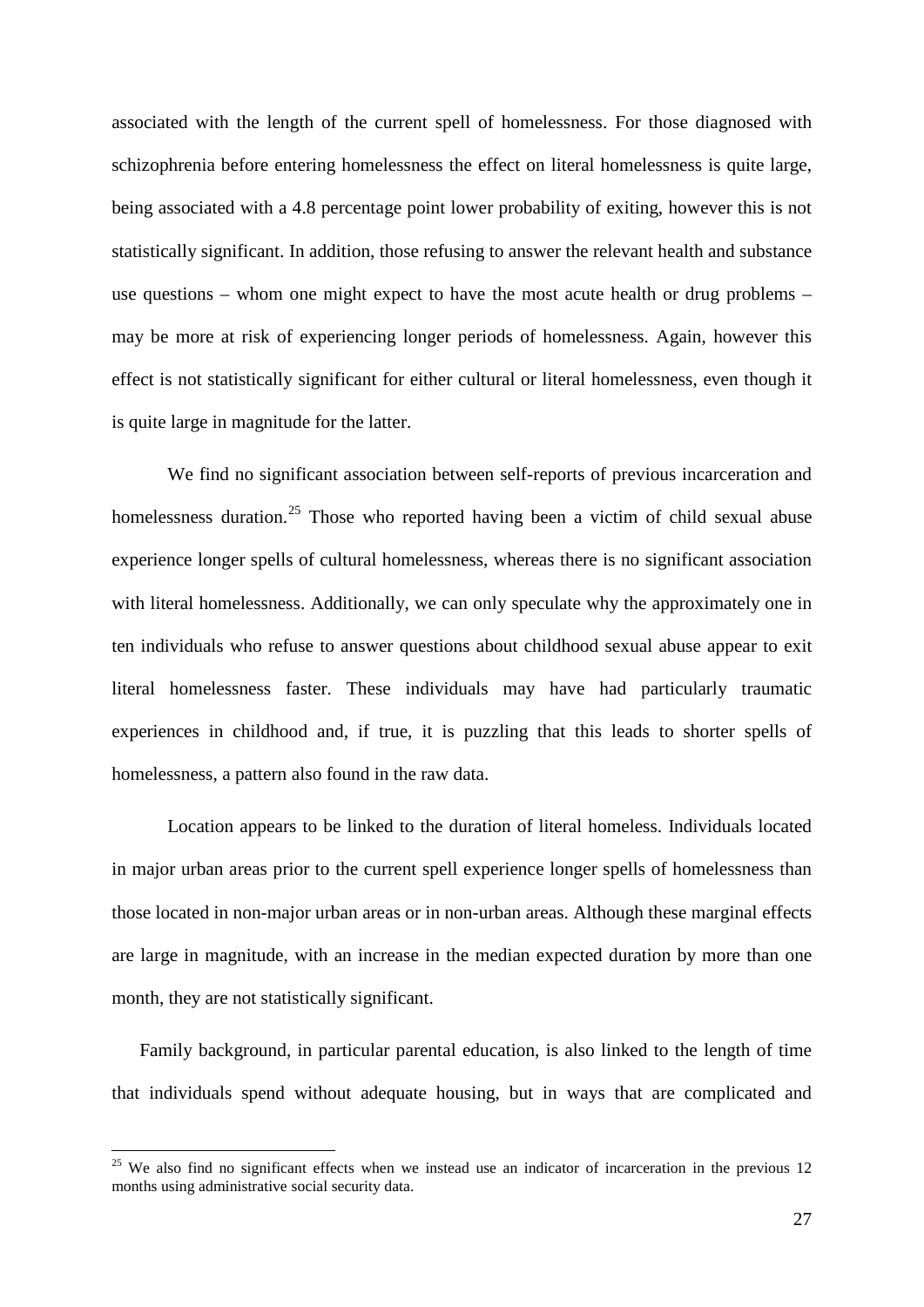difficult to interpret. First, paternal education is related only to a narrow definition of literal homelessness and not to the broader notion of homelessness that our cultural definition implies. This is interesting because it implies that individuals' ability to exit cultural homelessness is not strongly related to their family's socio-economic status. Second, having a well-educated father is associated with leaving the streets or crisis accommodation quicker, while having a well-educated mother is associated with remaining in literal homelessness, and to a lesser extent in cultural homelessness, longer. These findings are robust to the inclusions of interactions between the father's and mother's education. Finally, there is no evidence that how long one remains homeless is related to whether or not an individual had principle caregivers at age 14 or had two working caregivers at age 14. Taken together, these results provide no evidence that homeless spells are shorter for individuals from more advantaged backgrounds.

Finally, one of the strengths of the Journey's Home data is the ability to use administrative welfare records to account for heterogeneity in personal circumstances (i.e. welfare receipt, housing situation, and medical conditions) prior to the start of the current homeless spell. Those experiencing more intensive disadvantage may find it more difficult to return to adequate housing after becoming homeless. We find that individuals living in boarding houses rather than in private rental or public housing before becoming homeless have much lower (7.7 percentage points) exit rates out of literal homelessness.<sup>[26](#page-28-0)</sup> The receipt of welfare shortly before the start of a homeless spell does not appear to be related to the duration of that spell. On the other hand, those with medical exemptions from the work or job search requirements linked to welfare receipt have exit rates that are significantly higher. Specifically, a physical condition is associated with a reduction in the expected duration of cultural homelessness of 1.7 months. Exemptions due to mental health conditions are

<sup>&</sup>lt;sup>26</sup> The number of people who were in public housing prior to their current homeless spell is very small.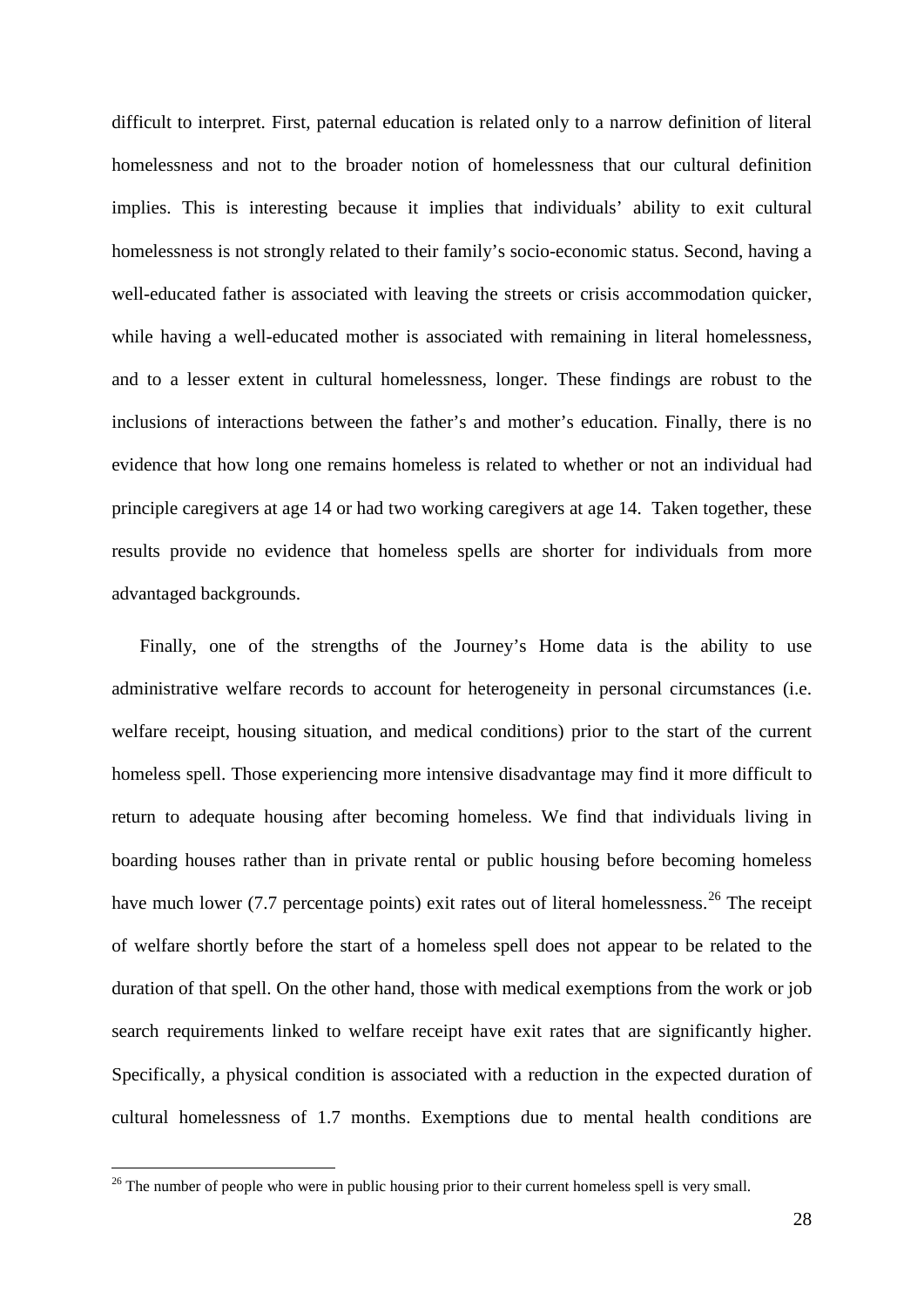associated with a reduction in the duration of literal homelessness by 1.4 months. These individuals may have more pressing health conditions that potentially make exiting homelessness more challenging. On the other hand, they may also routinely come into contact with – and be given priority in – the service system as a result of their existing contact with Australia's public health system.

### **6. Conclusions**

Homelessness is a visible reminder of the extreme social and economic disparity that often exists within even the most affluent of modern societies. For many, homelessness is not a permanent state, but rather is characterized by a series of episodes. Unfortunately, the static nature of much of what we know about this dynamic – perhaps largely stochastic – process has been a barrier to addressing the issue of inadequate housing. Knowing even the most fundamental facts about the homeless population requires that we understand not only who becomes homeless, but also how long they are likely to remain there. Point-in-time snap shots provide a biased view of the size, stability and composition of the homeless population (Phelan & Link 1999) and the factors which lead people to become homeless may have little to do with the length of their homeless spell (Goodman, Messeri & O'Flaherty 2014). In short, appropriate policy responses depend on a deeper understanding of the ways that people move into and out of homelessness.

This paper uses unique data from the Journey's Home Project to estimate the probability (hazard) of exiting homelessness. Unlike previous researchers, we distinguish between different types of homelessness and we control for unobserved selectivity in exit rates, taking both a broad (i.e. without a home of one's own) and a narrow (i.e. living on the streets) perspective on what it means to be homeless. Like others, we too find that exit rates are consistent with homelessness having scarring effects  $-$  i.e. exhibiting negative duration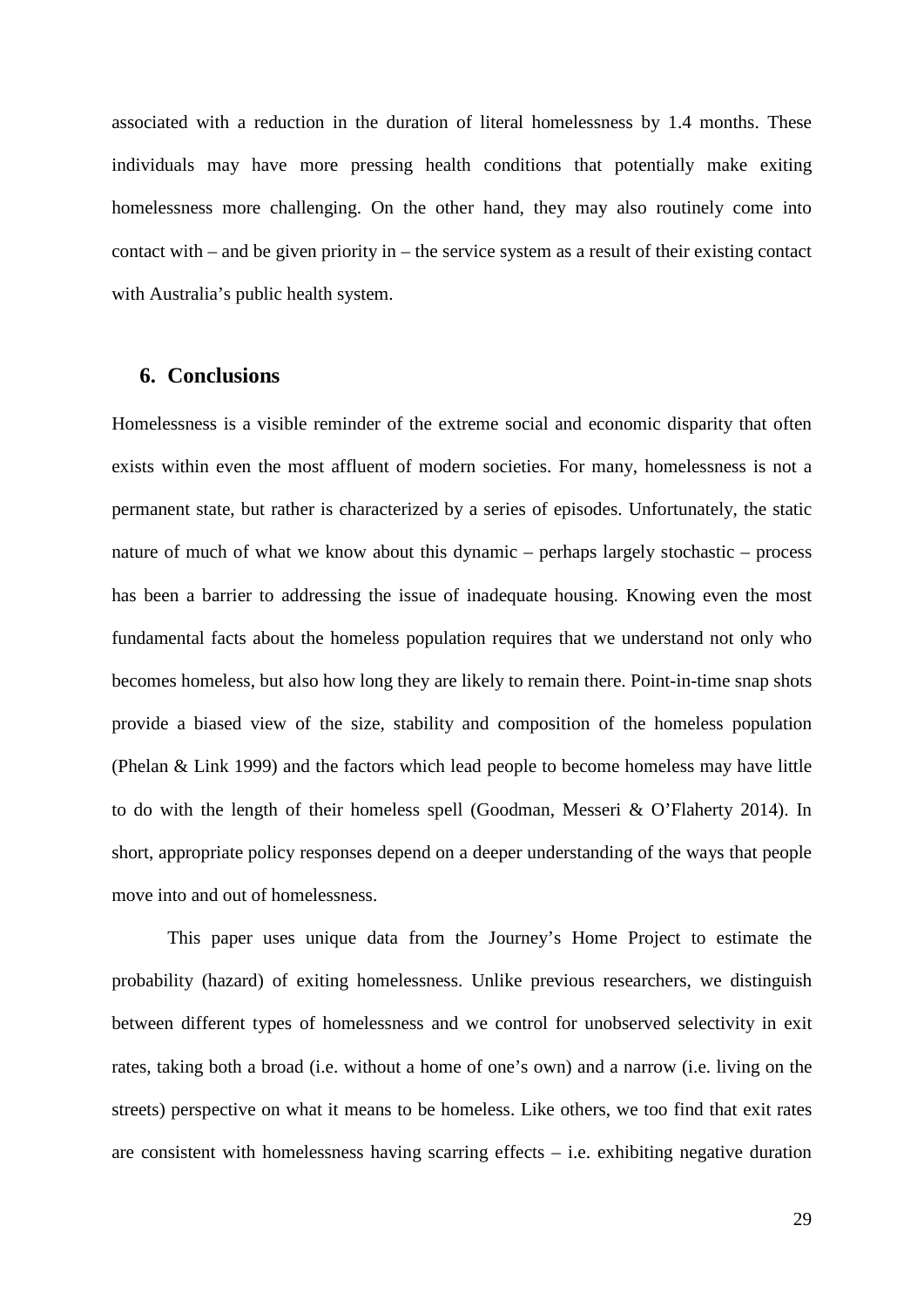dependence – when we ignore unobserved individual-specific heterogeneity. Controlling for unobserved heterogeneity, however, we find that the duration dependence patterns crucially depend on the type of homelessness. Although we find that the pattern of duration dependence has an inverted U-shape, with exit rates initially increasing and then falling, for both types of homelessness, this is only statistically significant for cultural homelessness. Thus for cultural homelessness we find evidence of significant positive duration dependence in the initial stages of cultural homelessness, with exit rates then falling for longer durations. Moreover, the length of time people spend homeless depends in part on their personal circumstances. Increased age and higher maternal education are associated with slower exits and increased durations. Women are more likely than men to leave homelessness when broadly defined by acquiring homes of their own, however, they also appear to remain in crisis accommodation or on the streets longer than do men. Finally, exit rates are higher for those with highly-educated fathers and for those with exemptions from welfare-related activity requirements due to either mental or physical health conditions.

These results lead to a number of important conclusions. First, it is clear to us that understanding the true nature of duration dependence in homelessness requires that we carefully account for both observed – and unobserved – heterogeneity. Any apparent scarring effects of longer periods of homelessness disappear once we control for selectivity in the speed with which individuals find adequate housing. At its most basic level, this argues for the development of interventions that target those whose characteristics, personal circumstances, and family backgrounds make them susceptible to long periods of homelessness (see Early 2005). O'Flaherty (2009a) contends, however, that luck (i.e. stochastic error) plays such a large role in housing dynamics that identifying those predisposed to long-term homelessness is like "picking stocks". Indeed, our results indicate that there is a great deal of randomness associated with leaving homelessness, particularly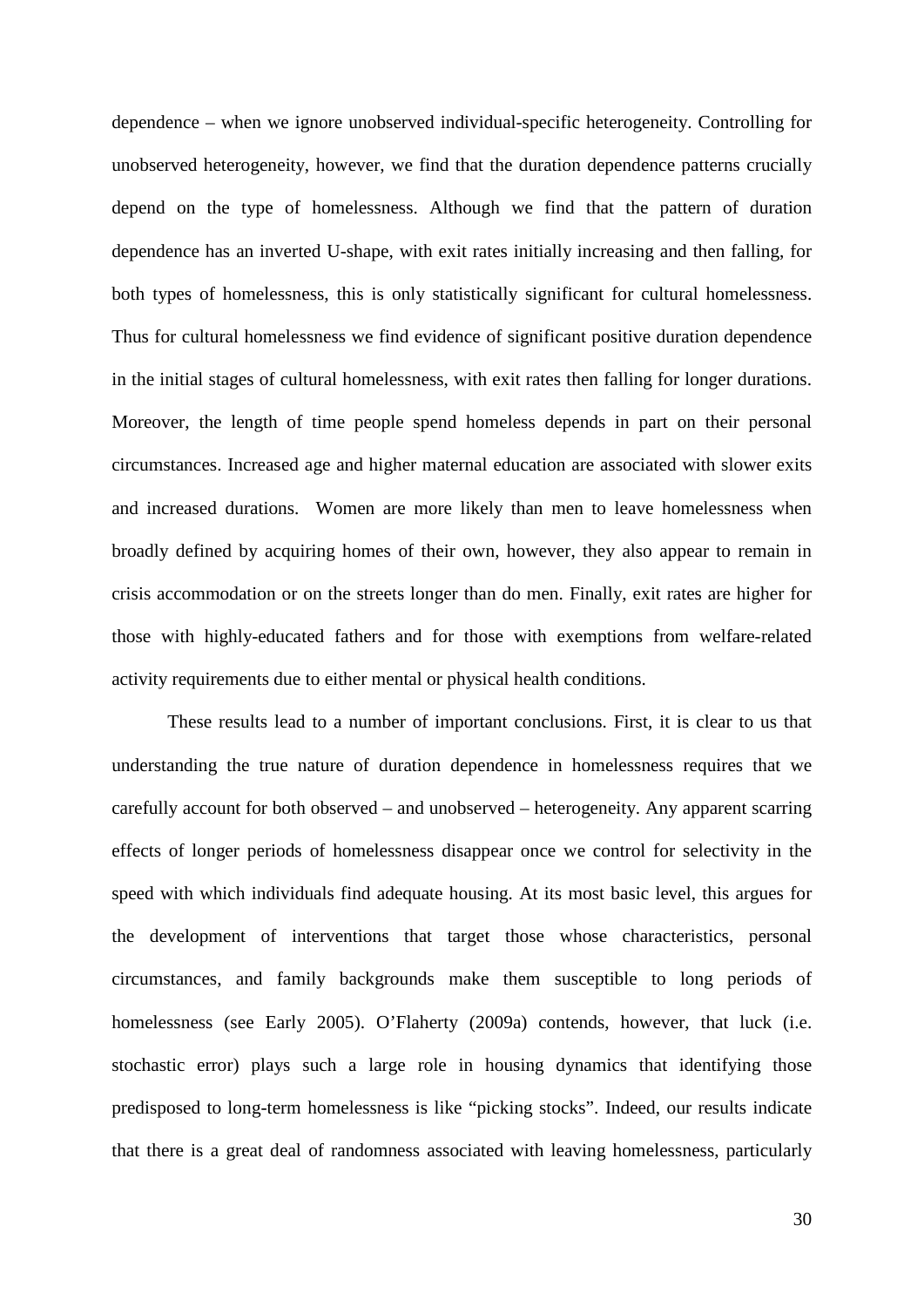when it is broadly defined. Very little predicts the duration of cultural homelessness and, while our model is better at predicting literal homeless spell length, many of the individual risk factors commonly associated with an increased probability of becoming homeless (e.g. schizophrenia, illicit drug use, being Indigenous, incarceration, etc.) (Nooe & Patterson 2010) are completely unrelated to the length of time people are likely to remain on the streets.

Second, the inverted U-shaped nature of duration dependence is striking. Exit rates out of homelessness initially rise and then fall again. This pattern is consistent with O'Flaherty's (2012) theoretical model in which the relative value that homeless households place on being housed evolves over time and there is a fixed cost associated with leaving homelessness. Given these circumstances, O'Flaherty's model predicts that the baseline hazard function will be concave with a single maximum. Importantly, this inverted U-shape is not the result of selectivity into homelessness (all homeless individuals are assumed to be the same) nor is it the result of any specific assumption on the direction of duration dependence (indeed it can be either positive or negative). Thus, the common wisdom that exit rates fall continuously with increased spell length due to a combination of selectivity and scarring effects appears to be overly simplistic. We need to begin to consider the dynamics of homelessness in more complex ways.

Finally, our results demonstrate the importance of analyzing housing dynamics in settings other than the United States. The median spell of sleeping rough or living in crisis accommodation (two months) in our data is similar to the estimated mediation spell length in U.S. homeless shelters (O'Flaherty 2012) suggesting that, amongst the most disadvantaged, experiences of homelessness may not be all that dissimilar in Australia and the United States. At the same time, the Australian context also sheds light on a broader, culturally-based notion of homelessness giving us the opportunity to develop a richer understanding of housing dynamics. The role of specific risk factors (e.g. gender) or luck in driving the length of time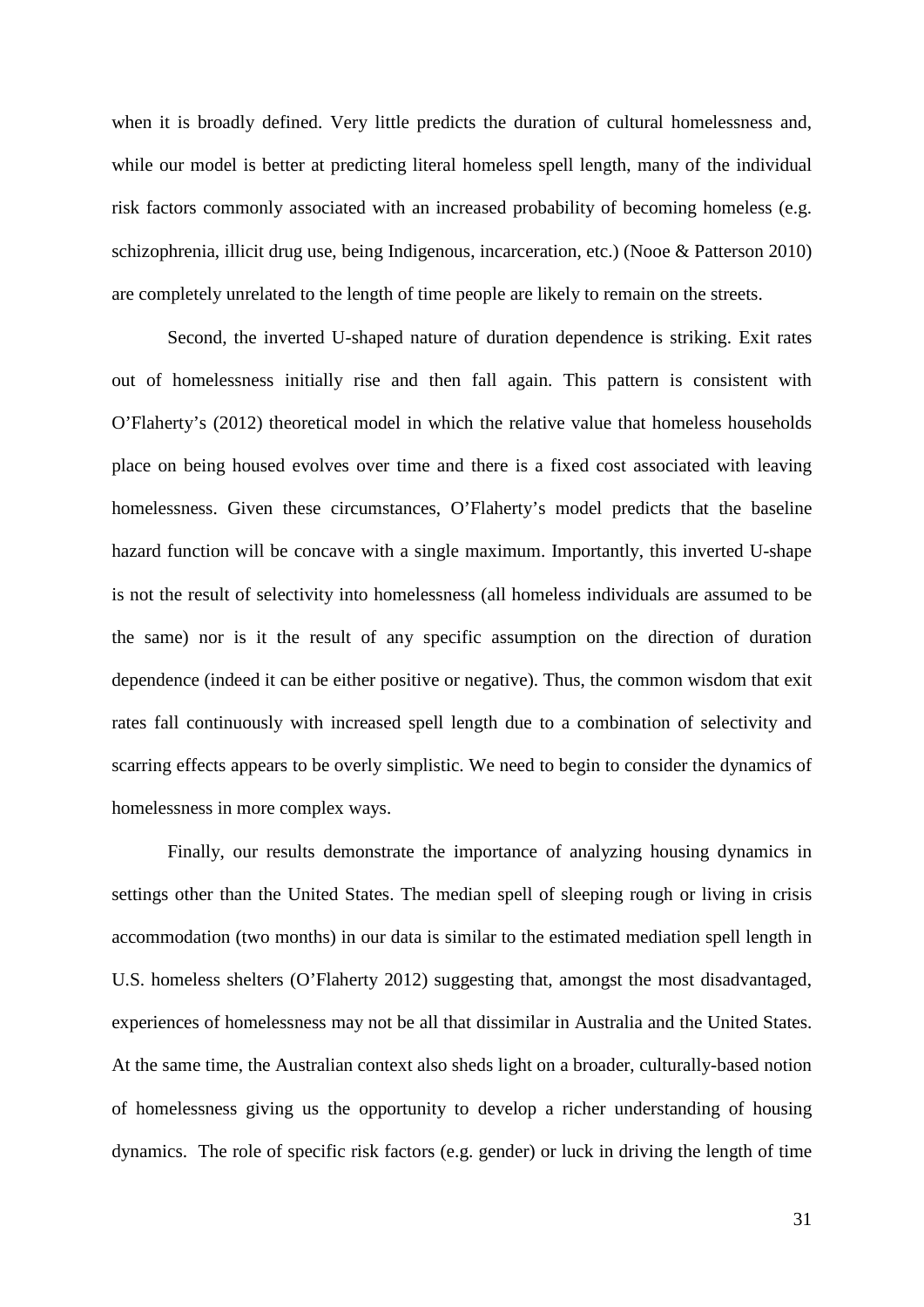people spend homeless both depend on whether we take a broad or a narrow perspective on what it means to lack adequate housing. Moreover, the fact that those who have received medical exemptions from welfare-related work or job search requirements – and who are likely to be more disadvantaged – have significantly higher exit rates suggests to us that Australia's public health and welfare systems play a supporting role in moving individuals out of homelessness. Thus, the institutional context matters making it important to investigate housing dynamics across a number of different settings.

Despite these conclusions, there remains a great deal that we do not fully understand about the way that people fall into and climb out of homelessness. In particular, we need to know more about the consequences homelessness has, for example on physical and mental health, social networks, etc., and how these consequences evolve the longer individuals are homeless. We also need to know more about repeated spells of homelessness and whether the speed with which they exit – and the type of home they exit to – affect the probability of subsequently falling back into homelessness.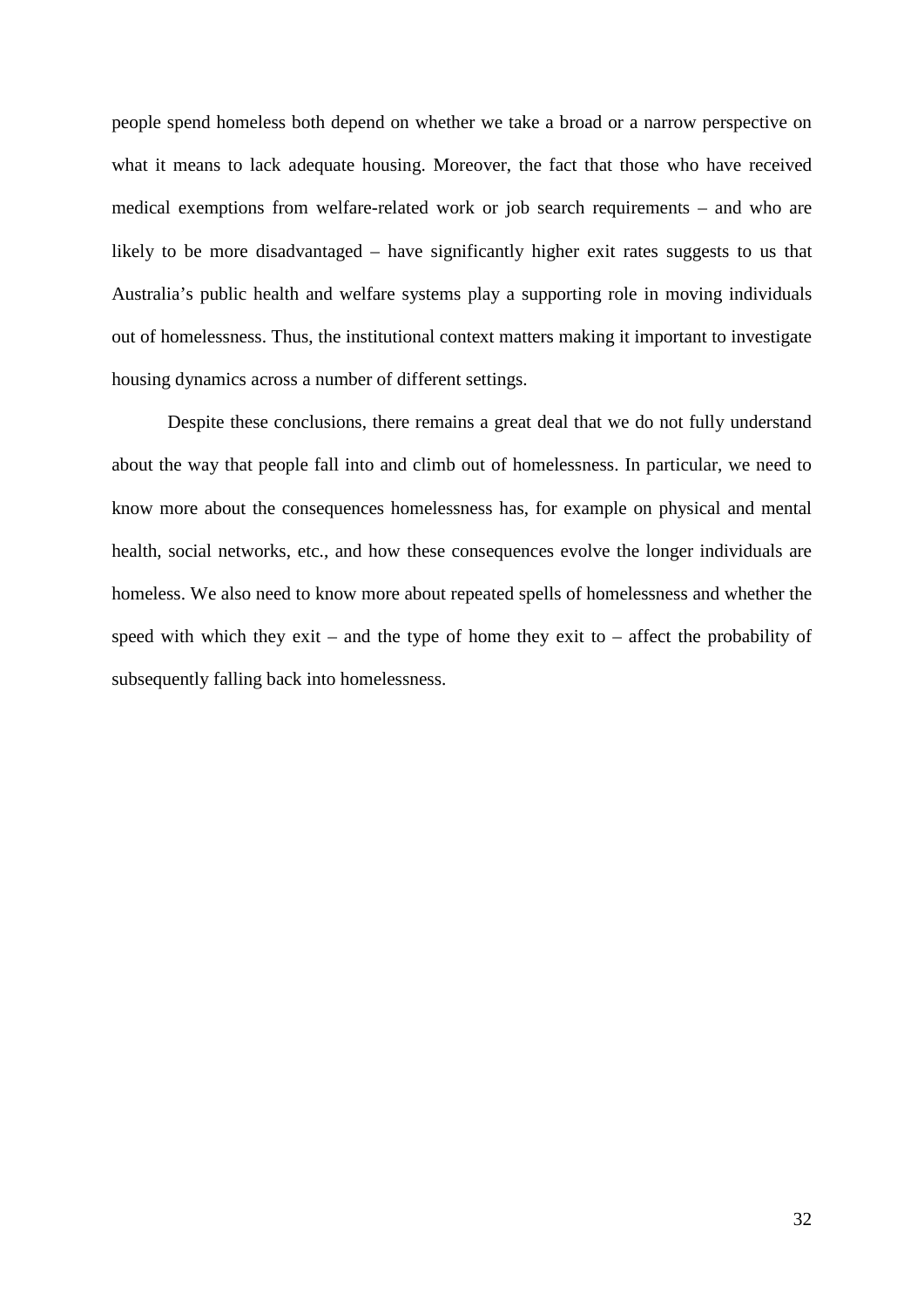## **References**

- ABS (Australian Bureau of Statistics) (2012), *2011 Census of population and housing: Estimating Homelessness*, Cat. no. 2049.0, Canberra: ABS.
- AIHW (Australian Institute of Health and Welfare) (2013), *Australia's Welfare 2013*, Cat. no. AUS 174, Canberra: AIHW.
- AIHW (Australian Institute of Health and Welfare) (2012), *Specialist Homelessness Services Collection: December quarter 2011*, Cat. no. HOU 263, Canberra: AIHW.
- Allgood, S., Moore, M. & Warren Jr., R.S. (1997), 'The duration of sheltered homelessness in a small city', *Journal of Housing Economics*, 6, 60–80.
- Allgood, S. & Warren Jr., R.S. (2003), 'The duration of homelessness, evidence from a national survey', *Journal of Housing Economics.* 12, 273–290.
- Argeriou, M., McCarty M. & Mulvey K. (1995) 'Dimensions of Homelessness', Public Health Reports, 110, 734-41.
- Bonnal, L. Fougère, D. & Sérandon, A. (1997), 'Evaluating the impact of French employment policies on individual labour market histories', *Review of Economic Studies*, 64, 683-713.
- Busch-Geertsema, V. (2010), 'Defining and Measuring Homelessness', in: E. O'Sullivan, V. Busch-Geertsema, D. Quilgars and N. Pleace (Eds.) *Homelessness Research in Europe: Festschrift for Bill Edgar and Joe Doherty* (Brussels: FEANTSA).
- Cameron, A. C., and Trivedi, P. K. (2005), *Microeconometrics: Methods and Applications*, Cambridge: Cambridge University Press.,
- Chamberlain, C. (1999) *Counting the Homeless: Implications for policy development*. Canberra: Australian Bureau of Statistics.
- Chamberlain, C. & Mackenzie, D. (1992) 'Understanding contemporary homelessness: Issues of definition and meaning', *Australian Journal of Social Issues*, 27 (4), 274-297.
- Chamberlain, C. & Mackenzie, D. (2003) *Counting the Homeless 2001,* Canberra, Australian Bureau of Statistics.
- Chamberlain, C. & Mackenzie, D. (2008) *Counting the Homeless 2006,* Canberra: Australian Bureau of Statistics.
- Culhane, D. & Hornburg, S. (1997), *Understanding Homelessness: New Policy and Research Perspectives*, Washington D.C, Fannie Mae Foundation.
- Culhane, D.P.& Kuhn, R., (1998), 'Patterns and determinants of public shelter utilization among homeless adults in New York City and Philadelphia', *Journal of Policy Analysis and Management,* 17, 23–43.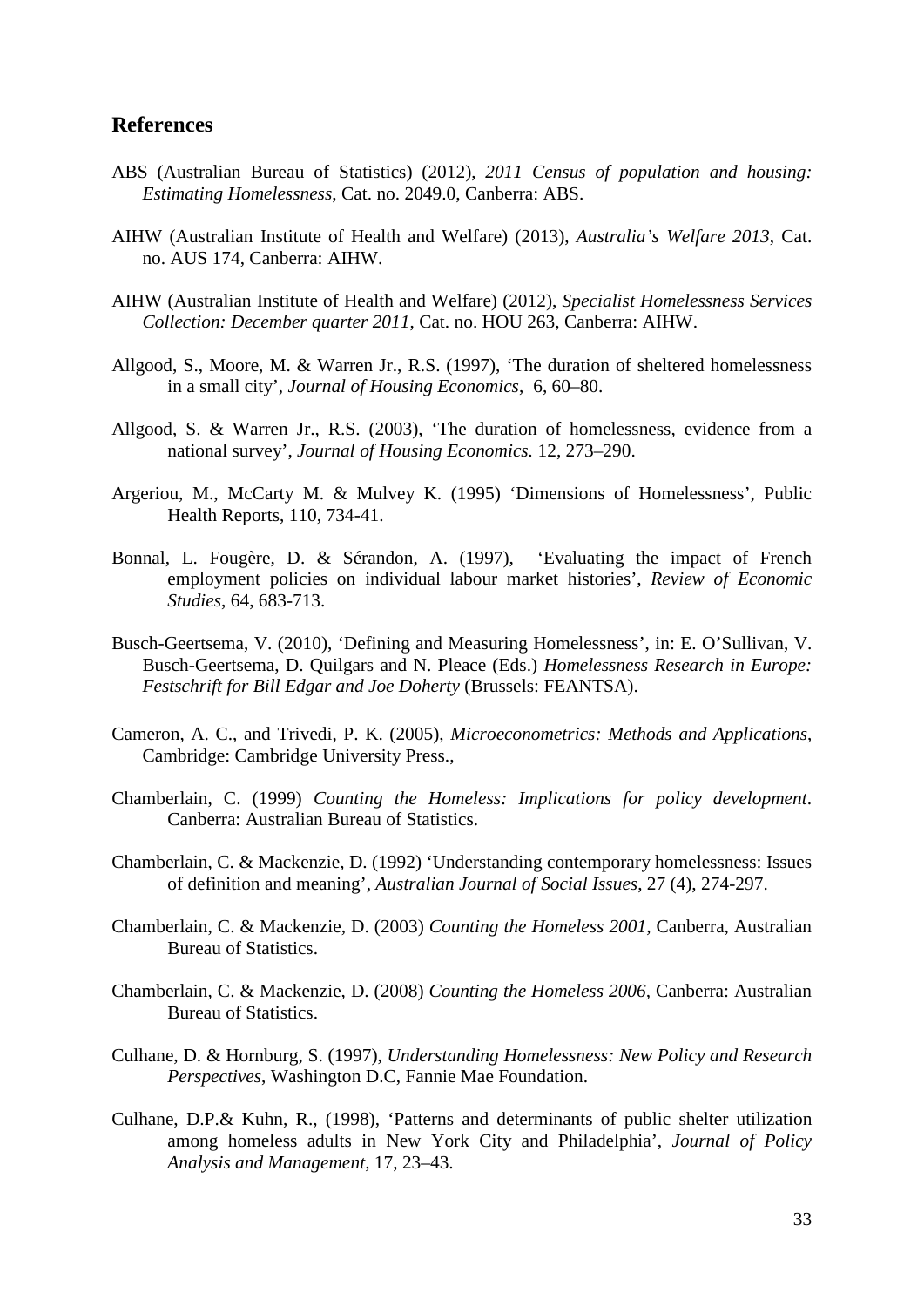- Curtis, MA, Corman, H, Noonan, K, & Reichman, N (2011), "Life Shocks and Homelessness", NBER Working Paper 16826, February.
- d'Addio, A.C. (2007), 'Intergenerational Transmission of Disadvantage: Mobility or Immobility across Generations? A Review of the Evidence for OECD Countries', OECD Social, Employment and Migration Working Papers number 52.
- Fitzpatrick, S & Christian, J (2006) "Comparing Homelessness Research in the US and Britain" *European Journal of Housing Policy,* 6 (3), 313-333.
- Frankish, C., Hwang, S. & Quantz, D. 'The Relationship Between Homelessness and Health: An Overview of Research in Canada', In: Hulchanski, J., Campsie, P., Chau, S., Hwang, S., Paradis, E. (eds.) *Finding Home: Policy Options for Addressing Homelessness in Canada (e-book),* Chapter 2.1, Toronto: Cities Centre, University of Toronto. www.homelesshub.ca/FindingHome.
- Goodman, S., Messeri, P. & O'Flaherty, B. (2014), 'How effective homelessness prevention impacts the length of shelter spells', *Journal of Housing Economics,* 23, 55–62.
- Gönül, F. & Srinivasan, K. (1993). Consumer purchase behavior in a frequently bought product category: estimation issues and managerial insights from a hazard function model with heterogeneity, *Journal of the American Statistical Association*, 88, 1219- 1227.
- Gould, TE & Williams, AR (2010) Family Homelessness: An Investigation of Structural Effects, *Journal of Human Behavior in the Social Environment* 20:2, 170-192.
- Guo, G. & Rodriguez, G. (1992). 'Estimating a multivariate proportional hazard model for clustered data using the EM algorithm, with an application to child survival in Guatemala', *Journal of the American Statistical Association*, 87, 969-976
- Hall, B. & Freeman, R.B. (1989), 'Permanent homelessness in America?' In: Freeman, R.B. (Ed.), *Labor Markets in Action Essays in Empirical Economics*. Harvard University Press, Cambridge, MA, pp. 134–153.
- Henry, M., Cortes, A., Morris, S., Khadduri, J. & Culhane. D. (2013), 'The 2013 Annual Homelessness Assessment Report (AHAR) to Congress: Part 1, Point-in-Time Estimates of Homelessness', The Selected Works of Dennis P. Culhane.
- Honig, M. & Filer, R. (1993), 'Causes of intercity variation in homelessness', *American Economic Review*, 83 (1), 248-255.
- Jacobs, K., Kemeny, J. & Manzi, T. (1999) 'The struggle to define homelessness: A constructivist approach', in S. Hutson and D. Clapham (eds), *Homelessness: Public Policies and Private Troubles,* London and New York, Cassell.
- Jenkins, S. (1995), Easy Estimation Methods for Discrete-Time Duration Models, *Oxford Bulletin of Economics and Statistics*, 57(1), 129-138.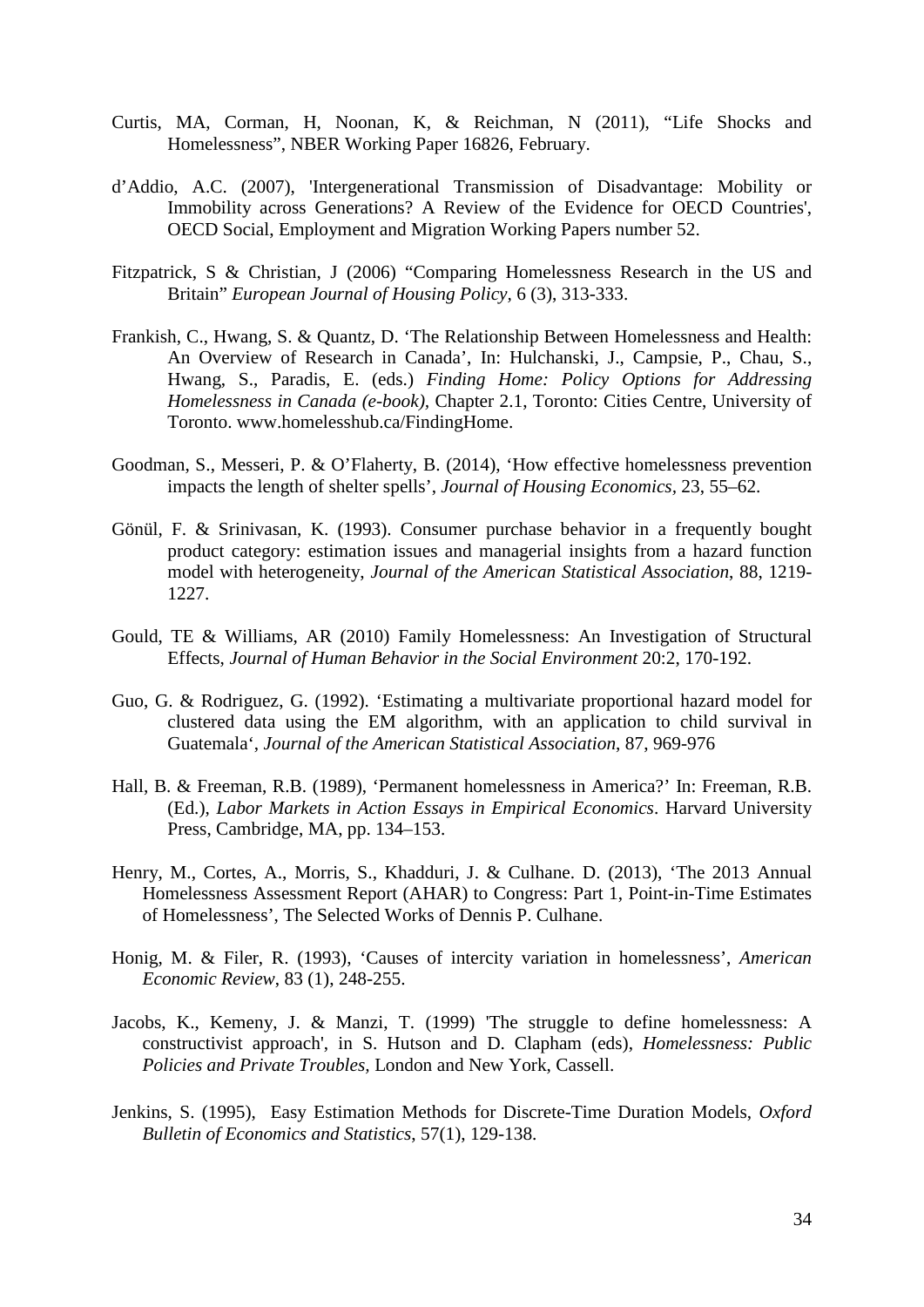- Johnson, G. & Chamberlain, C. (2011), 'Are the homeless mentally ill?', *Australian Journal of Social Issues*, 46(1): 29-48.
- Johnson, G., Gronda, H. & Coutts, S. (2008), On the Outside: Pathways In and Out of Homelessness, Australian Scholarly Press, Melbourne.
- Katz, L.F., and Meyer, B.D. (1990), 'The impact of potential duration of unemployment benefits on the duration of unemployment,' *Journal of Public Economics*, 41: 45–72.
- Lancaster, T. (1990), *The Econometric Analysis of Transition Data*, Cambridge University Press, Cambridge.
- Lee, BA, Tyler, KA, & Wright, JD (2010), 'The New Homelessness Revisited', *Annual Review of Sociology*, 36,. 501-521.
- Nicoletti, C. & Rondinelli, C. (2010), The (mis)specification of discrete duration models with unobserved heterogeneity: A Monte Carlo study, *Journal of Econometrics*, 159, 1-13.
- Nielsen, G.G., Gill, R.D., Andersen, P.K. & Sørensen, T.I.A. (1992), 'A counting process approach to maximum likelihood estimation in frailty models', *Scandinavian Journal of Statistics*, 19, 25-43.
- O'Callaghan, B. & Dominian, L. with Evans, A., Dix, J., Smith, R., Williams, P., & Zimmeck, M. (1996) *Study of Homeless Applicants,* London: Department of the Environment.
- O'Flaherty, B. (2012) 'Individual Homelessness: Entries, Exits, and Policies', *Journal of Housing Economics*, 21, 77-100.
- O'Flaherty, B. (2009a) "Homelessness as Bad Luck: Implications for Research and Policy", mimeo.
- O'Flaherty, B. (2009b) "What shocks precipitate homelessness?" Discussion Paper No. 0809–14: Columbia University.
- O'Flaherty, B. (2004) 'Wrong Person and Wrong Place: For Homelessness, the Conjunction is What Matters', *Journal of Housing Economics*, 13, 1-15
- Phelan, J. & Link, B. (1999). 'Who are "The homeless"? Reconsidering the stability and composition of the homeless population', *American Journal of Public Health*, 89 (9), 1334-1338.
- Philippot, P., Lecocq, C., Sempoux, F., Nachtergael, H., & Galand, B. (2007) 'Psychological research on homelessness in Western Europe: A review from 1970 to 2001', *Journal of Social Issues*, 63, 483-504.
- Piliavin, I, Entner, Wright B, Mare R, Westerfelt A (1996) 'Exits from and Returns to Homelessness',*Social Service Review*, 70 (1), 33-57.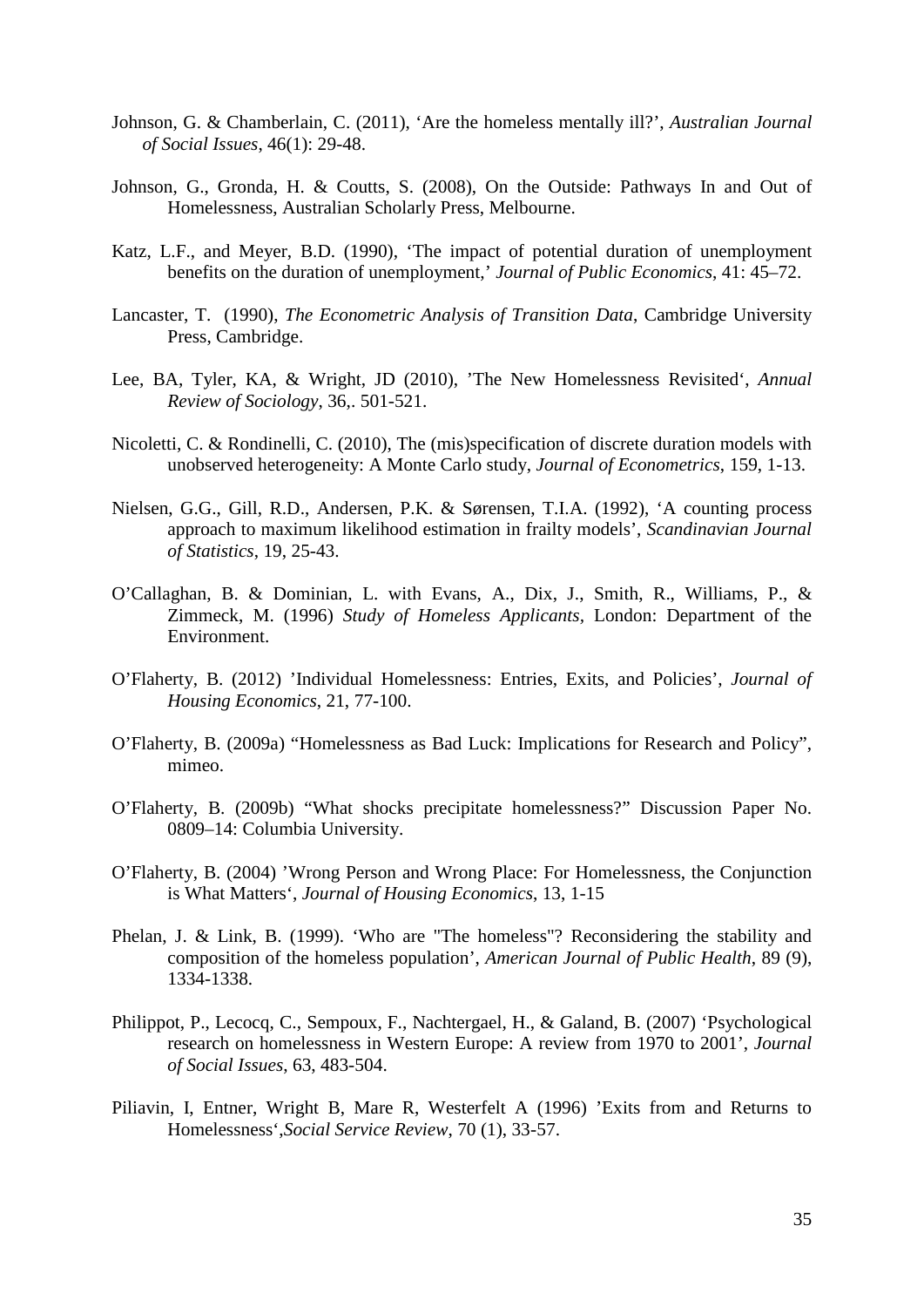- Piliavin, I., Sosin, M., Westerfelt, A. & Matsueda, R. (1993), The duration of homeless careers: an exploratory study', *Social Service Review*. 67 (4), 576-98.
- Randall, G. & Brown, S. (1996) From Street to Home: An Evaluation of Phase 2 of the Rough Sleepers Initiative. London: HMSO.
- Rossi, P. (1991), Strategies for Homeless Research in the 1990s, *Housing Policy Debate*, 2 (3), 1029-55.
- Shelton, K., Taylor, P., Bonner, A. & van den Bree, M. (2009), 'Risk factors for homelessness: evidence from a population-based study', *Psychiatric Services*, 60 (4), 465-72.
- Shinn, M., Weitzman, B.C., Stojanovic, D., Knickman, J.R., Jimenez, L., Duchon, L. & Krantz, D.H. (1998), 'Predictors of homelessness among families in New York City: from shelter request to housing stability', *American Journal of Public Health,* 88, 1651–57.
- Simons, R., Whitbeck, L. & Bales, A. (1989), 'Life on the streets: Victimization and psychological distress among the adult homeless', *Journal of Interpersonal Violence*, 4 (4), 482-501.
- Snow, D.A. & Anderson, L. (1987), 'Identity Work Among the Homeless: The Verbal Construction and Avowal of Personal Identities', The American Journal of Sociology, 92 (6), 1336-71.
- Toro, P. (2007), 'Toward an International Understanding of Homelessness', *Journal of Social Issues*, 63 (3), 461-81.
- Toro, P., Thompsett, CJ, Lombardo, S, Philippot, P, Nachtergael, H, Galand, B, Schlienz, N, Stammel, N, Yabar, Y, Blume, M, MacKay, L, & Harvey, K (2007), 'Homelessness in Europe and the United States: A Comparison of Prevalence and Public Opinion', *Journal of Social Issues*, 63 (3), 505-524.
- UN Office of the High Commissioner for Human Rights (UN) (2009), *Fact Sheet No. 21, The Human Right to Adequate Housing*, November 2009, Fact Sheet No. 21/Rev.1. Available at: <http://www.refworld.org/docid/479477400.html> [accessed 10 July 2014].
- Van den Berg, G.J. (2001). Duration Models Specification, Identification and Multiple Durations, in *Handbook of Econometrics, Volume 5*, Edited by J.J. Heckman and E. Leamer.
- Watson, N., Wooden, M (2014) 'Re-engaging with survey non-respondents: evidence from three household panels', *Journal of the Royal Statistical Society A*, 177 (2), 499–522.
- Weitzman, B., Knickman, J. & Shinn, M. (1990) 'Pathways to Homelessness Among New York City Families', *Journal of Social Issues*, 46(4): 125-140.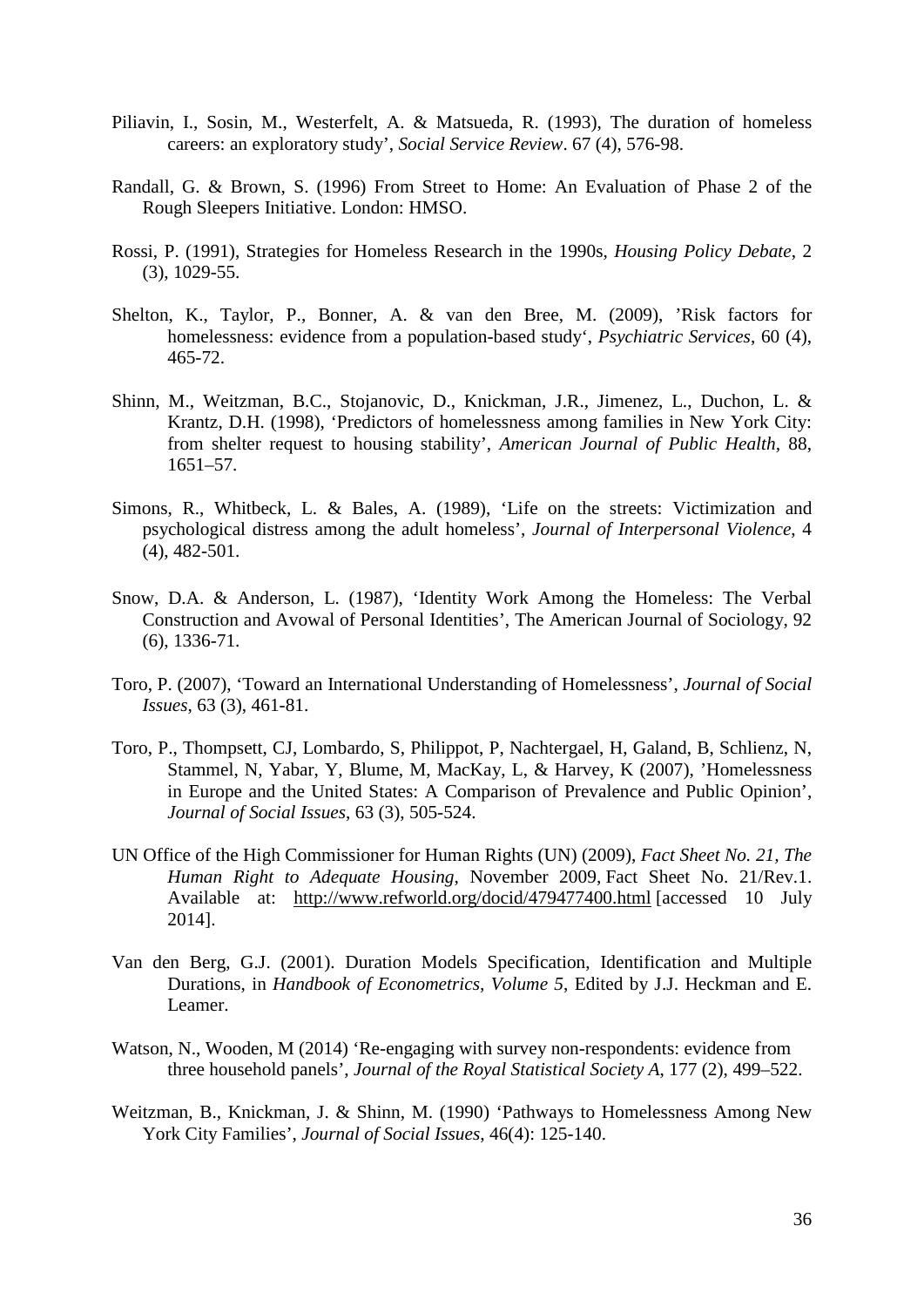- Whiteford, P. (2010), 'The Australian tax-transfer system: architecture and outcomes', *Economic Record*, 86 (275), 528-544.
- Wong, Y. & Piliavin, I (1997). 'A dynamic analysis of homeless-domicile transitions', *Social Problems*, 44 (3), 408-23.
- Wooden, M. A. Bevitt, A. Chigavazira, N. Greer, G. Johnson, E. Killackey, J. Moschion, R. Scutella, Y. Tseng, and N. Watson (2012), 'Introducing Journeys Home', *Australian Economic Review*, 45 (3), 368-378.

Wooldridge, JM (2002) *Econometric Analysis of Cross Section and Panel Data,* MIT Press.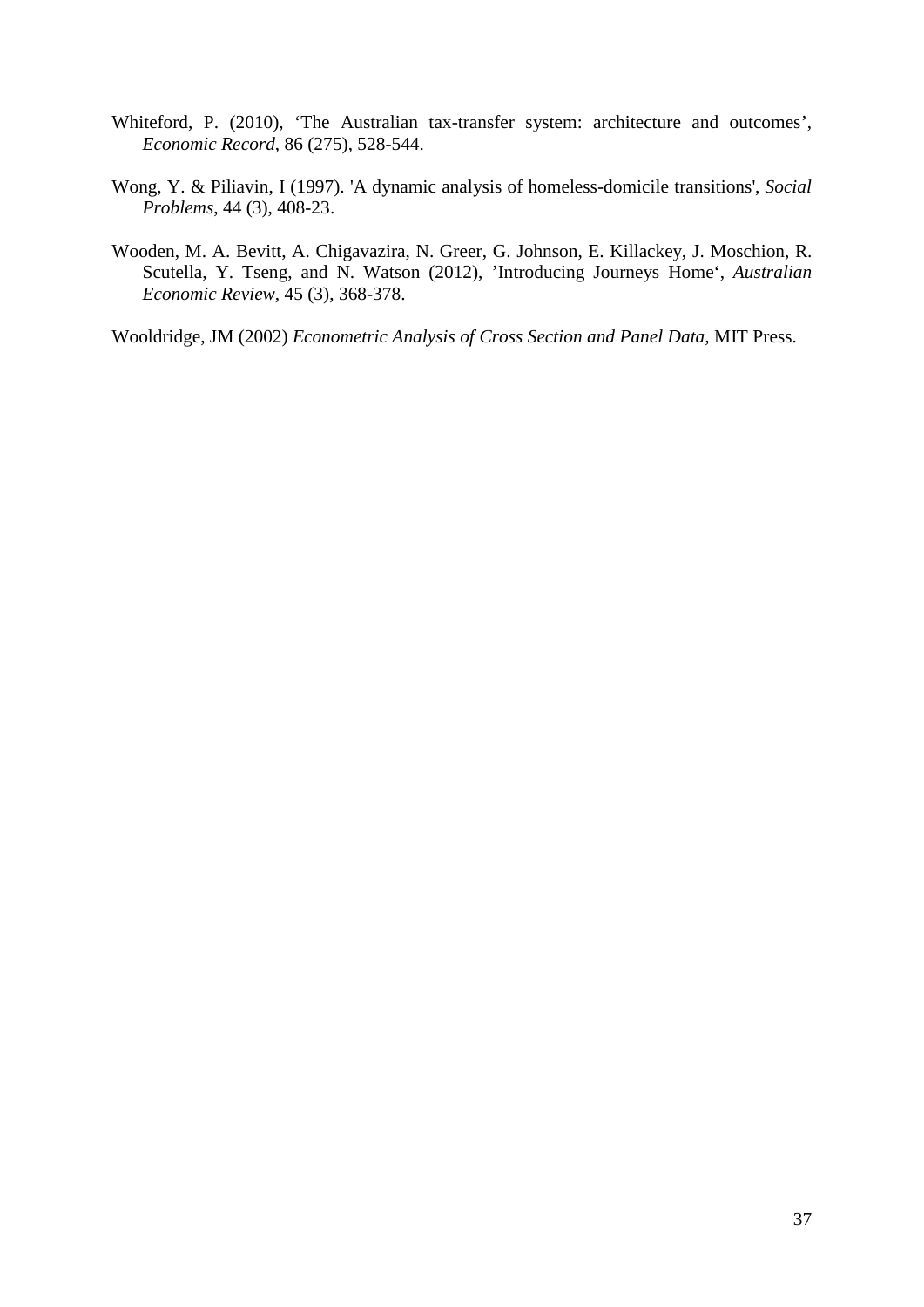|  | <b>Appendix Table A1 Descriptive Statistics: Means and Median Durations of Individual</b> |                     |  |  |  |
|--|-------------------------------------------------------------------------------------------|---------------------|--|--|--|
|  |                                                                                           | <b>Risk Factors</b> |  |  |  |

|                                                            |        |                          | Literal |              |  |
|------------------------------------------------------------|--------|--------------------------|---------|--------------|--|
|                                                            |        | Cultural<br>homelessness |         | homelessness |  |
|                                                            | Sample | Median                   | Sample  | Median       |  |
|                                                            | mean   | duration                 | mean    | duration     |  |
| Demographic Characteristics <sup>a</sup>                   |        |                          |         |              |  |
| Age at start of spell                                      |        |                          |         |              |  |
| 20 or under                                                | 0.301  | 3.7                      | 0.182   | 2.0          |  |
| 21 to 30                                                   | 0.308  | 4.3                      | 0.197   | 2.4          |  |
| 31 to 40                                                   | 0.204  | 2.7                      | 0.309   | 1.3          |  |
| 41 to 50                                                   | 0.137  | 5.9                      | 0.206   | 3.0          |  |
| 51 or above                                                | 0.051  | 10.7                     | 0.106   | 3.0          |  |
| Male                                                       | 0.554  | 4.7                      | 0.642   | 2.0          |  |
| Female                                                     | 0.446  | 3.4                      | 0.358   | 2.6          |  |
| Aboriginal or Torres Strait Islander                       | 0.166  | 5.3                      | 0.209   | 3.0          |  |
| Migrant from ESB                                           | 0.047  | 3.7                      | 0.061   | 1.0          |  |
| Migrant from NESB                                          | 0.036  | 2.6                      | 0.039   | 2.6          |  |
| Personal Background <sup>a</sup>                           |        |                          |         |              |  |
| Education                                                  |        |                          |         |              |  |
| Less than Year 12                                          | 0.619  | 4.4                      | 0.548   |              |  |
| Year 12                                                    | 0.098  | 3.0                      | 0.121   | 2.4<br>1.9   |  |
|                                                            |        |                          |         |              |  |
| Tertiary vocational education                              | 0.190  | 4.0                      | 0.194   | 1.6          |  |
| Tertiary university education                              | 0.072  | 2.6                      | 0.094   | 2.3          |  |
| Unknown                                                    | 0.021  | 2.3                      | 0.042   | 1.0          |  |
| Proportion of time in paid work since completing education |        |                          |         |              |  |
| Less than a third of the time                              | 0.455  | 4.3                      | 0.448   | 2.4          |  |
| Between a third and two thirds                             | 0.324  | 4.3                      | 0.330   | 2.3          |  |
| More than two thirds                                       | 0.203  | 3.7                      | 0.200   | 1.3          |  |
| Missing employment history                                 | 0.018  | 5.3                      | 0.021   | 2.2          |  |
| First time homeless                                        | 0.052  | 4.0                      | 0.097   | 2.3          |  |
| Never slept rough before current spell                     | 0.299  | 4.0                      | 0.170   | 2.7          |  |
| Schizophrenia before current spell                         | 0.073  | 4.3                      | 0.097   | 3.0          |  |
| Had used illicit drugs before current spell                | 0.790  | 3.7                      | 0.782   | 1.7          |  |
| Incarcerated before current spell                          | 0.287  | 4.9                      | 0.406   | 2.0          |  |
| Refused questions on health or drugs                       | 0.091  | 8.4                      | 0.091   | 4.3          |  |
| Victim of child sexual abuse                               |        |                          |         |              |  |
| N <sub>o</sub>                                             | 0.615  | 4.0                      | 0.573   | 2.3          |  |
| Yes                                                        | 0.280  | 4.3                      | 0.318   | 2.0          |  |
| Opted out or refused question                              | 0.105  | 4.9                      | 0.109   | 1.3          |  |
| Region                                                     |        |                          |         |              |  |
| Major Urban                                                | 0.712  | 4.0                      | 0.788   | 2.3          |  |
| Other Urban                                                | 0.214  | 4.3                      | 0.152   | 1.1          |  |
| Other                                                      | 0.074  | $7.0\,$                  | 0.061   | 2.0          |  |
| Family Background <sup>a</sup>                             |        |                          |         |              |  |
| Had no principal caregivers at 14                          | 0.081  | 5.7                      | 0.139   | 1.3          |  |
| Both principal caregivers in paid employment at 14         | 0.295  | 4.7                      | 0.291   | 3.0          |  |
| Education level of primary male carer                      |        |                          |         |              |  |
| Unknown or not applicable                                  | 0.434  | 4.4                      | 0.448   | 2.6          |  |
| Primary or no schooling                                    | 0.051  | 3.4                      | 0.061   | 3.0          |  |
| Secondary school but less than Year 10                     | 0.226  | 3.4                      | 0.200   | 2.3          |  |
| Year 11 or 12                                              | 0.142  | 4.3                      | 0.136   | 1.4          |  |
| Tertiary education                                         | 0.146  | 4.9                      | 0.155   | 2.3          |  |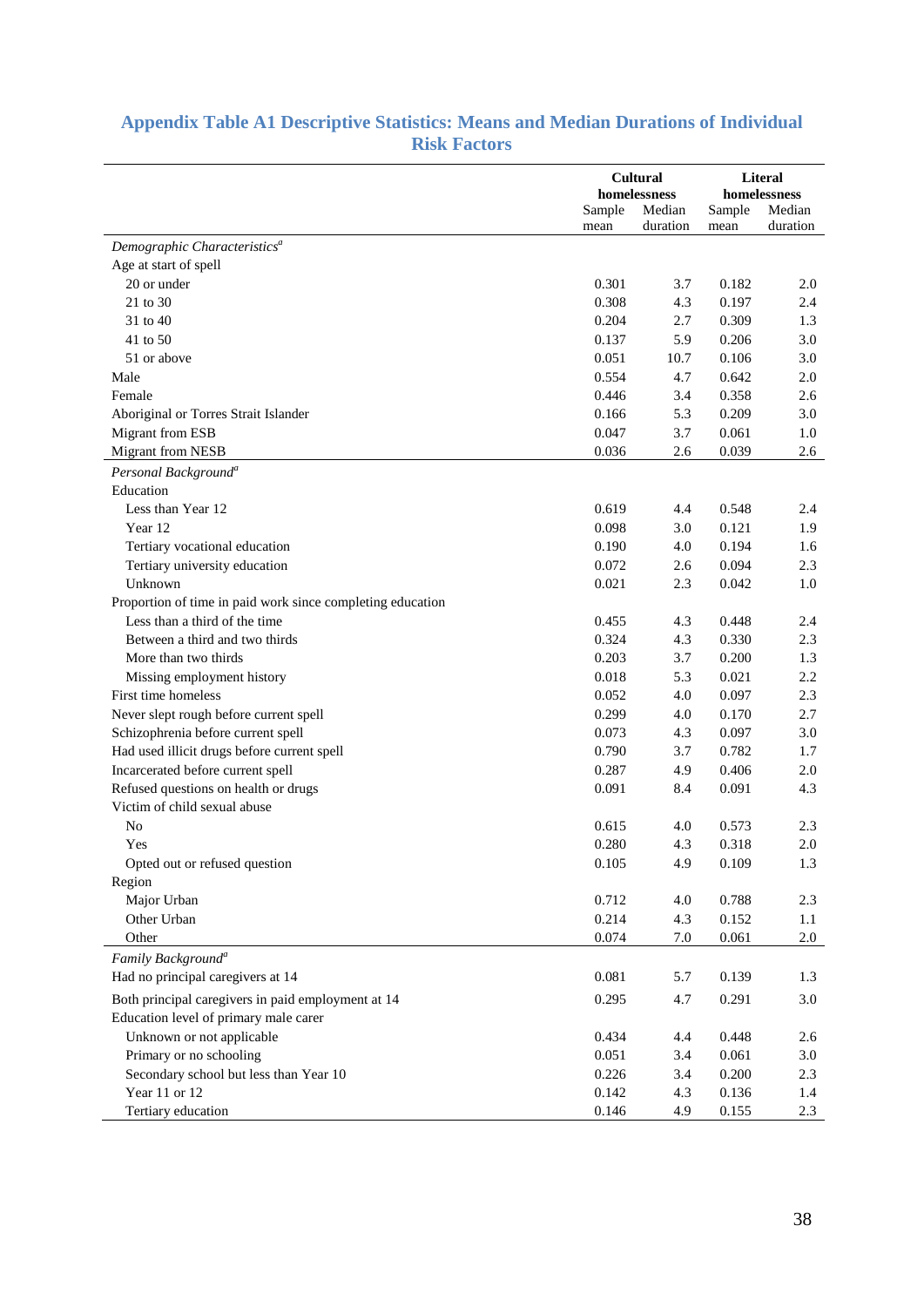|                                                         |        | homelessness       |                | <b>Literal</b><br>homelessness |
|---------------------------------------------------------|--------|--------------------|----------------|--------------------------------|
| mean                                                    | Sample | Median<br>duration | Sample<br>mean | Median<br>duration             |
| Education level of primary female carer                 |        |                    |                |                                |
| Unknown or not applicable                               | 0.337  | 4.6                | 0.345          | 1.7                            |
| Primary or no schooling                                 | 0.057  | 5.7                | 0.085          | 5.7                            |
| Secondary school but less than Year 10                  | 0.324  | 3.4                | 0.321          | 1.3                            |
| Year 11 or 12                                           | 0.190  | 4.7                | 0.152          | 3.0                            |
| Tertiary education                                      | 0.092  | 5.4                | 0.097          | 3.6                            |
| Welfare and medical history <sup>b</sup>                |        |                    |                |                                |
| Not on welfare in the month prior to the current spell  | 0.076  | 4.0                | 0.048          | 1.3                            |
| Rent type before current spell                          |        |                    |                |                                |
| Private or Government                                   | 0.393  | 4.0                | 0.382          | 2.0                            |
| Boarding or other                                       | 0.269  | 4.3                | 0.300          | 3.0                            |
| No rent                                                 | 0.302  | 4.4                | 0.276          | 1.7                            |
| Not in rent tables                                      | 0.036  | 4.9                | 0.042          | 1.3                            |
| Medical exemption in the 12 months before current spell |        |                    |                |                                |
| Physical condition                                      | 0.388  | 3.9                | 0.370          | 2.3                            |
| Mental condition                                        | 0.281  | 4.3                | 0.358          | 1.9                            |
| No exemption                                            | 0.331  | 4.3                | 0.273          | 2.3                            |
| Number of spells                                        | 725    | 4.3                | 330            | 2.3                            |
| Number of right-censored spells                         |        | 222                |                | 59                             |
| Number of individuals                                   |        | 530                |                | 235                            |

Source: Journeys Home data

Notes: a) Self-reported characteristics from the survey; b) Characteristics generated from administrative data.

### **Appendix Table A2 Coefficient Estimates from a Hazard Model of Homelessness Duration**

|                                                                    | <b>Cultural homelessness</b> |         | <b>Literal homelessness</b> |         |
|--------------------------------------------------------------------|------------------------------|---------|-----------------------------|---------|
|                                                                    | Coef.                        | S.E.    | Coef.                       | S.E.    |
| Elapsed spell duration (reference $=$ <2 months)                   |                              |         |                             |         |
| 2 to 3 months                                                      | $0.268*$                     | (0.141) | $-0.022$                    | (0.195) |
| 4 to 6 months                                                      | $0.353**$                    | (0.179) | 0.299                       | (0.278) |
| 7 to 9 months                                                      | 0.293                        | (0.239) | 0.515                       | (0.390) |
| $10$ to $12$ months                                                | 0.046                        | (0.302) | 0.339                       | (0.522) |
| More than 1 year                                                   | $-0.348$                     | (0.347) |                             |         |
| Demographic Characteristics <sup>b</sup>                           |                              |         |                             |         |
| Age at start of spell (divided by 10)                              | $-0.277***$                  | (0.070) | $-0.334***$                 | (0.108) |
| Female                                                             | $0.505***$                   | (0.139) | $-0.329$                    | (0.233) |
| Aboriginal or Torres Strait Islander                               | $-0.113$                     | (0.166) | $-0.120$                    | (0.247) |
| Migrant from ESB                                                   | 0.059                        | (0.285) | 0.347                       | (0.433) |
| <b>Migrant from NESB</b>                                           | $0.562*$                     | (0.320) | 0.454                       | (0.527) |
| Personal Background <sup>b</sup>                                   |                              |         |                             |         |
| Education (ref. is Less than Year 12)                              |                              |         |                             |         |
| Year 12                                                            | 0.173                        | (0.198) | 0.456                       | (0.304) |
| Tertiary vocational education                                      | 0.058                        | (0.160) | $-0.181$                    | (0.270) |
| Tertiary university education                                      | $0.588**$                    | (0.231) | 0.333                       | (0.354) |
| Unknown                                                            | 0.617                        | (0.413) | 0.645                       | (0.555) |
| Proportion of time in paid work since completing education (0-100) | 0.003                        | (0.002) | $0.009**$                   | (0.004) |
| Missing employment history                                         | $-0.174$                     | (0.439) | 0.208                       | (0.690) |
| First time homeless                                                | $-0.031$                     | (0.272) | 0.001                       | (0.314) |
| Never slept rough before current spell                             | $-0.101$                     | (0.137) |                             |         |
| Schizophrenia before current spell                                 | $-0.043$                     | (0.229) | $-0.477$                    | (0.336) |
| Had used illicit drugs before current spell                        | 0.293                        | (0.189) | 0.027                       | (0.330) |